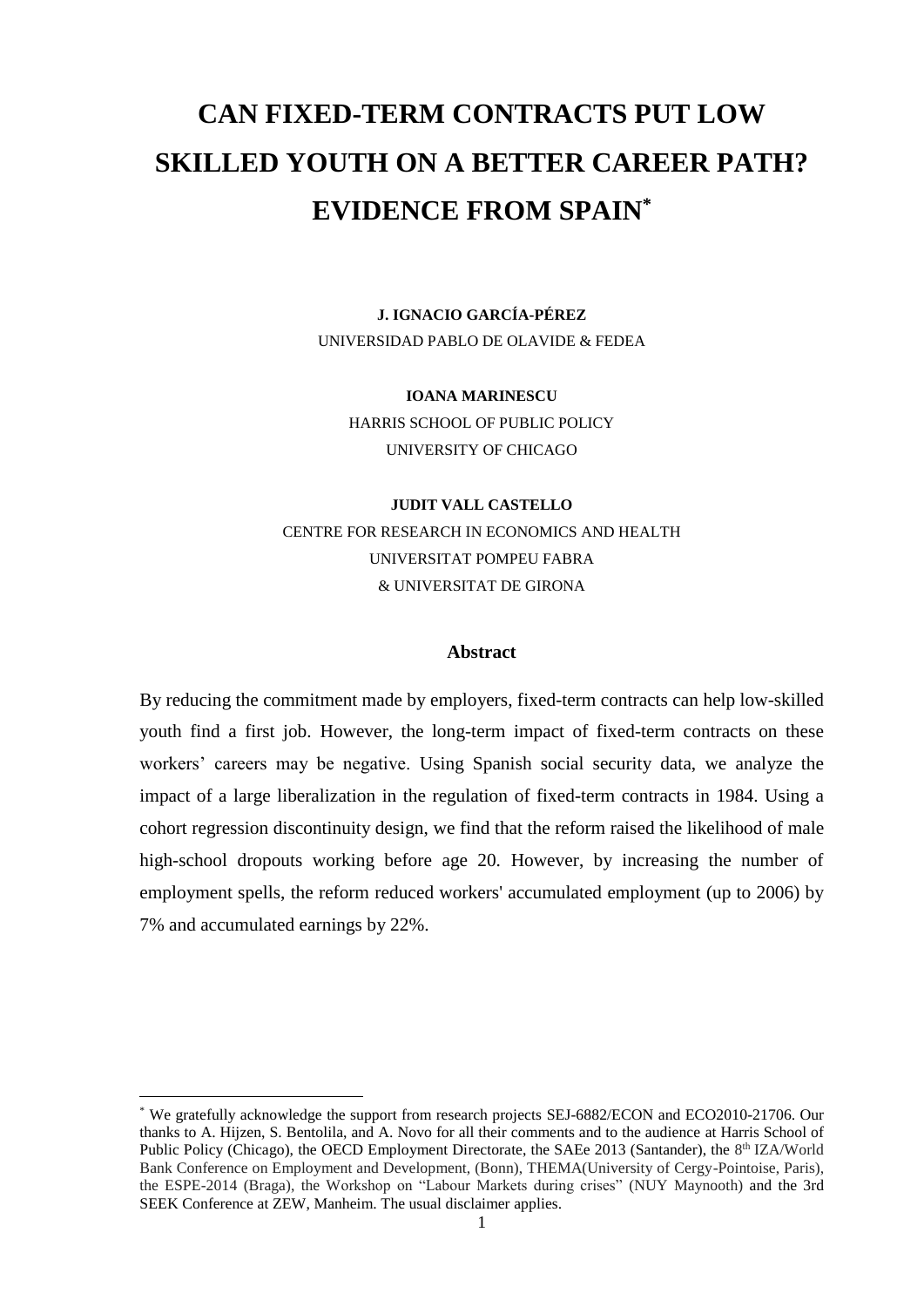## **1 Introduction**

European countries typically have a high level of employment protection legislation (EPL), making it expensive to dismiss workers on permanent contracts. While EPL does not reduce overall employment, it has an adverse effect on the employment of marginal workers such as youth or low-qualified individuals. To address this problem, a number of European countries have made it easier for firms to use fixed-term contracts with lower firing costs. It was hoped that fixed-term contracts would help improve the labor market outcomes of marginal workers in high EPL countries.

But do fixed-term contracts really help? In theory, fixed-term contracts, by decreasing firing costs, can help workers with uncertain credentials obtain employment. Moreover, fixed-term contracts may help workers accumulate human capital as well as gain contacts that can allow them to obtain better jobs in the future. On the other hand, there is a danger that marginal workers go from fixed-term contract to fixed-term contract, leading to lower employment stability and no progression towards better jobs (Blanchard and Landier, 2002). In theory, the impact of fixed-term contracts on the labor market outcomes of affected workers is therefore ambiguous.

The empirical evidence on the impact of fixed-term contracts and temporary work on the labor market outcomes of affected workers is also mixed. A number of papers examine the stepping stone hypothesis according to which temporary work helps workers land permanent jobs. The evidence at the European level is mixed, with some papers finding evidence of the stepping-stone hypothesis (D'Addio and Rosholm (2005); Booth, Francesconi and Frank (2002), among others) while some other papers find that temporary contracts do not improve access to permanent contracts (Zijl, Van Den Berg and Heyma, 2004). The evidence on temporary help jobs is also mixed with the best identified study finding a somewhat negative impact of temporary work on earnings and employment in the US (Autor and Houseman, 2010), while studies using European data find a positive effect of temporary help jobs on securing permanent employment (e.g. Ichino, Mealli, and Nannicini, 2008).

Even if fixed-term contracts can help workers secure permanent jobs, the long-term effects of easily available fixed-term contracts remain uncertain. Indeed, when workers lose a permanent job, they may be back on a fixed-term contract and their return to stable employment may be delayed. The current literature only addresses the impact of temporary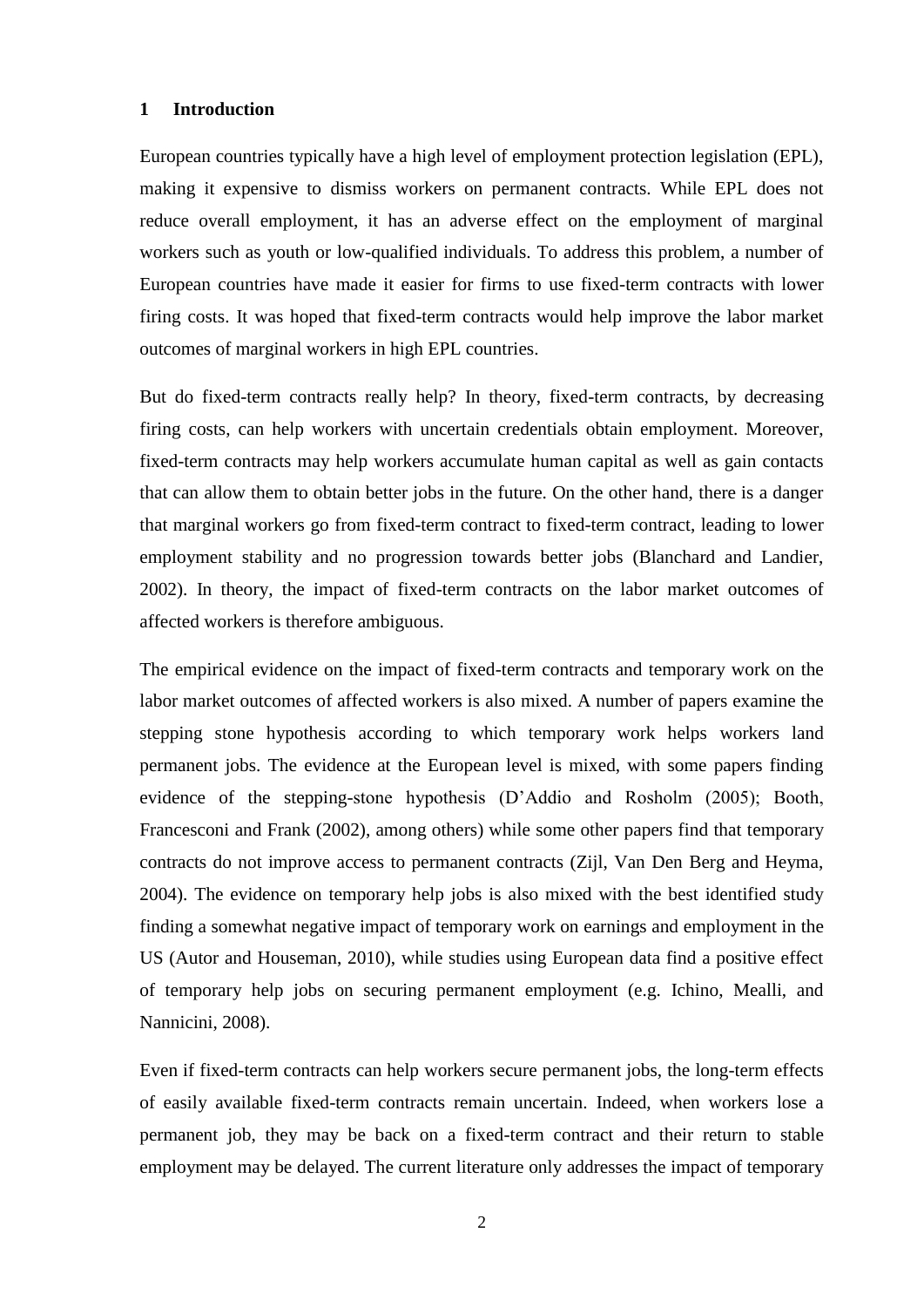work within a few months to a few years of the first temporary job, and the long-run impact remains unknown.

Another limitation of the existing literature is that it compares people who did and did not use temporary contracts (or temporary help agencies) within a given regulatory framework. This research cannot therefore directly inform us about what happens when the regulation of temporary work becomes less stringent. With a laxer regulation of fixed term contracts, some unemployed workers may get a fixed term contract fairly quickly and then transition to a permanent contract. However, it is possible, that, were fixed term contracts not easily available, the same workers would have transitioned to a permanent contract even more rapidly. Therefore, even if we believe the stepping stone hypothesis that, for an unemployed worker, taking a fixed term contract is better than staying unemployed, this does not imply that making fixed term contracts more easily available will increase the proportion of low skilled workers in permanent contracts and benefit their careers. Overall, both the long-term impact of temporary work on careers, and the overall impact of fixedterm contract regulation remain open questions.

In this paper, we use Spanish social security data to assess the long-term impact of fixedterm contract regulation on employment and earnings. Spain is an ideal ground for our research because fixed-term contract use was liberalized early and Spain subsequently became the OECD country with the highest share of fixed-term contracts (Dolado et al., 2002). To assess the impact of fixed-term contracts, we track cohorts of workers who enter the labor market before and after a 1984 reform that considerably liberalized the use of fixed-term contracts. We focus specifically on male high school dropouts because they are most likely to be affected by the liberalization of this type of contracts.

Using a cohort regression discontinuity design and aggregate data with controls for experience and time effects, we show that, compared to workers who entered the labor market just before the reform, workers who enter the labor market right after the reform experience a larger probability of working before age 20. However, workers who enter the labor market right after the reform also experience both lower accumulated days of work and lower accumulated earnings over their subsequent career up to the year 2006. We estimate the loss in terms of accumulated days of work to amount to 7% (193 days less). The accumulated earnings loss is as high as 22%. Hence, greater fixed-term contract availability at the beginning of a worker's career has a negative impact on long-run career outcomes mostly because workers are more likely to work under non-permanent contracts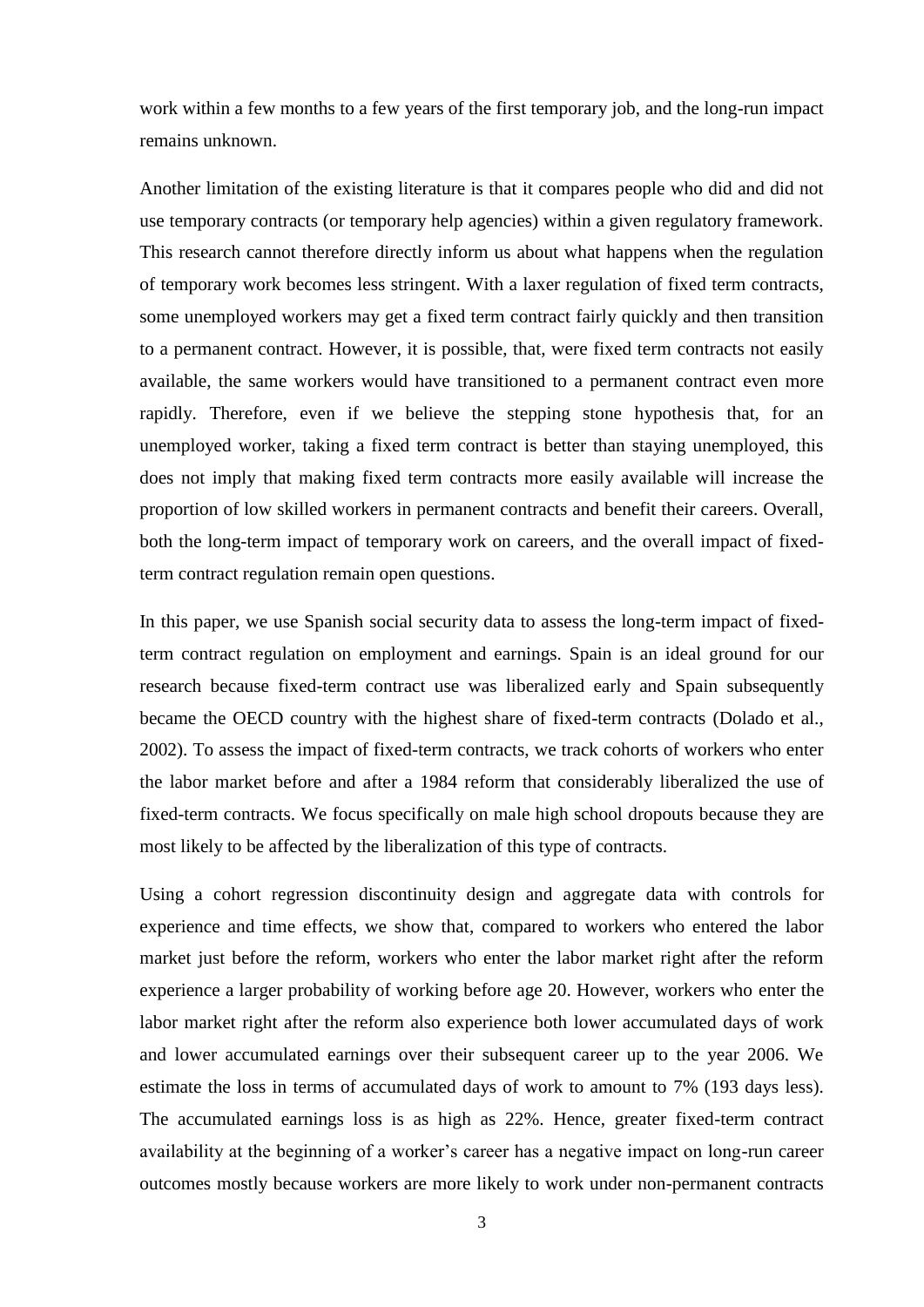well after labor market entrance. This situation further exposes workers to the well known wage penalties associated to both unemployment and temporary work. Finally, we have also found that the adverse impact of fixed-term contracts are concentrated in the first 5 to 10 years of the worker's career, but can persist beyond this time frame for some outcomes. This persistence is especially important for accumulated wages and also for the number of job interruptions suffered by affected workers.

This paper makes two key contributions to the literature. First, while previous literature on the labor market impact of fixed term contracts has relied on regression adjustments and other non-experimental techniques for identification, we use a regression discontinuity design that exploits a large change in Spanish regulation. Second, our paper innovates by examining the long-term impact of fixed-term contracts on young people's career: Social Security data allows us to have more than twenty years of follow up while previous literature examined outcomes over at most a few years. Contrary to most of the previous literature on European labor markets, we find a negative impact of fixed term contracts on labor market outcomes. Our results are most similar to the quasi-experimental study of temporary help jobs in the US (Autor and Houseman, 2010). We conclude that the combination of examining long-run outcomes and using a quasi-experimental design allows us to uncover substantial and previously undocumented negative effects of fixedterm contracts on the long-term labor market outcomes of low-skilled youth.

There have been a number of previous papers examining the use of fixed-term contracts in Spain, but focusing on somewhat different issues from our paper.<sup>1</sup> First, the previous literature has examined the impact of fixed-term contract duration on the probability of finding a permanent job. Most of those papers (see for example Güell and Petrongolo (2007) or García-Pérez and Muñoz-Bullón (2011)) agree that the effect of temporary contract duration on the probability of finding a permanent job is slightly increasing with tenure at the temporary contract but mainly concentrated at specific durations of the temporary contract (6, 12, 24 – the typical duration of these contracts-, and specially at the 36th. month, the maximum duration of such contracts in Spain). Second, the paper by Rebollo (2011) stresses the idea that not only the number of temporary contracts and job

<sup>&</sup>lt;sup>1</sup> Some recent papers as Bentolila, Cahuc, Dolado and Le Barbanchon (2012) or Costain, Jimeno and Thomas (2010) analyze the effect of temporary contracts in Spain within the current context of economic crisis. The former explores the extent to which the significantly larger increase in unemployment in Spain, versus France, during the ongoing recession can be accounted for by the difference in EPL between the two countries. The latter studies the extent to which the coexistence of permanent and temporary jobs accounts for the volatility of employment in Spain. An also recent paper by Fernández-Kranz et al. (forthcoming) finds that having a permanent contract partially protects Spanish women against the part-time/full-time wage gap.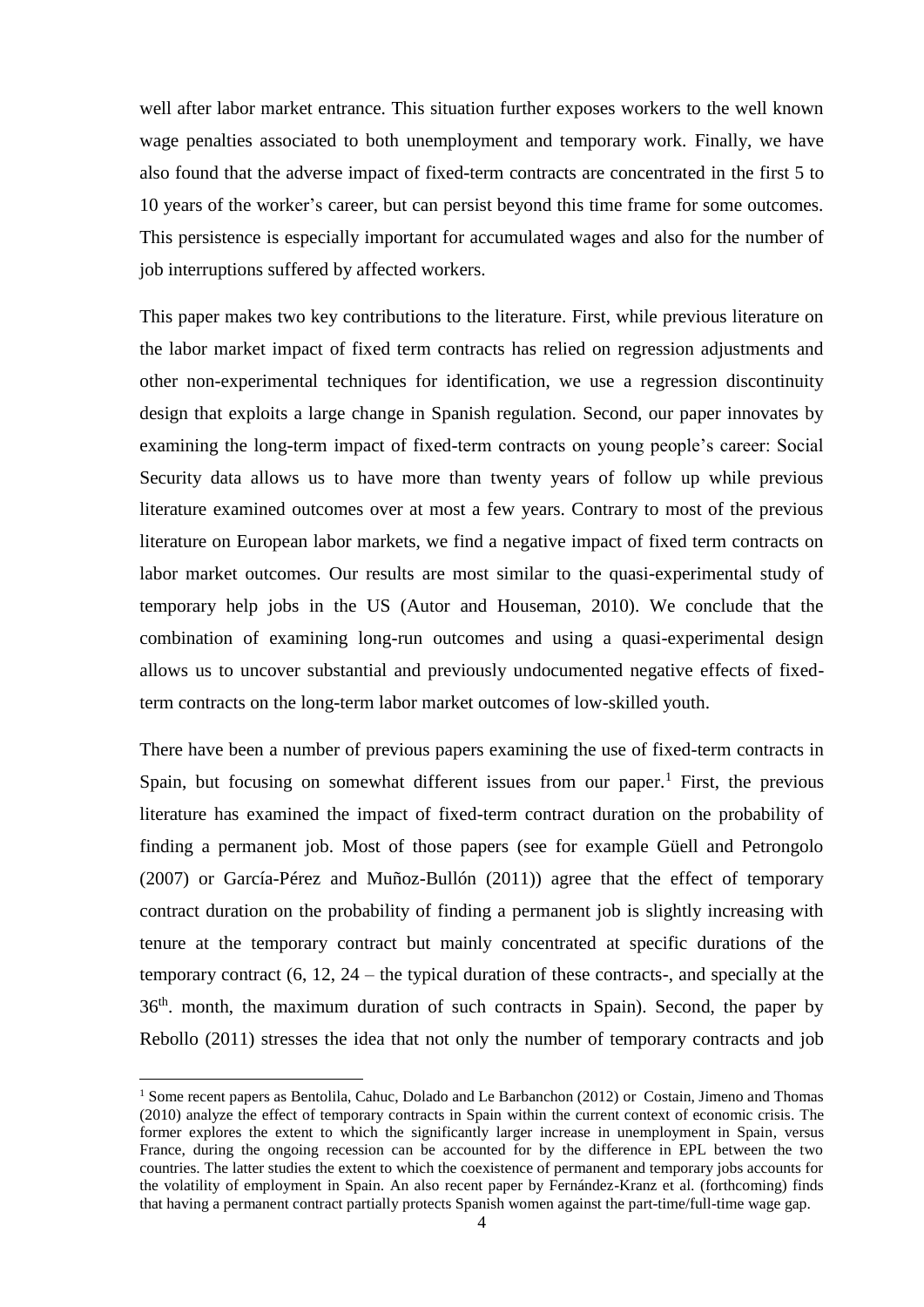interruptions are important in determining the chances of a worker to find a permanent contract but also the number of firms for which this person has worked is an important determinant. Therefore, accumulating temporary contracts with the same firm reduces the probability of getting a permanent contract while moving from one firm to another with a temporary contract increases the chances of getting a permanent contract. Third, the literature has examined the impact of fixed-term contracts on firms' outcomes. Using the simulations of a dynamic labor demand model, Aguirregabiria and Alonso-Borrego (2014) evaluate the effects of the same labor market reform we are analyzing: the liberalization of fixed term contracts in 1984. They find that both total employment and job turnover increased due to the reform in Spanish manufacturing firms.

Our paper is also related to a literature that examines the long-term labor market impact of entering the labor market under high unemployment. Kahn (2010), Moulton (2011) and Oreopoulos et al. (2012) all find negative long-run wage effects of entering the labor market under adverse economic conditions. Moulton's paper uses a cohort regression discontinuity design to assess the impact of the Great Depression on subsequent wages on different cohorts. Oreopoulos et al. (2012) identify the long-term costs of graduating in a recessionary period but estimates the model using collapsed aggregate data in order to include better controls for a number of fixed effects such as calendar year or potential experience in the labor market. We use a similar regression discontinuity design as in Moulton but complement the analysis with a combination of the RD design (as in Moulton) with aggregate collapsed data (as in Oreopoulos et al., 2012) in order to identify the longterm effects of the Spanish liberalization of fixed-term contracts. We use the 1984 Spanish reform as a break point and we control for the unemployment rate at labor market entry. The paper proceeds as follows. In section 2, we discuss the history of temporary contracts in Spain. Section 3 describes the data and the empirical strategy. Section 4 presents the results and some discussion and robustness checks are performed in section 5. Section 6 concludes.

## **2 History and current rules of temporary contracts in Spain**

## **Historical background**

During the time of Franco's regime, the Spanish labor market was heavily regulated with a single trade union to which both employers and employees had to belong and with strong labor regulations to protect employment. This meant that, in reality, all jobs were full-time jobs of a permanent nature. After Franco's death in 1975 changes were introduced to relax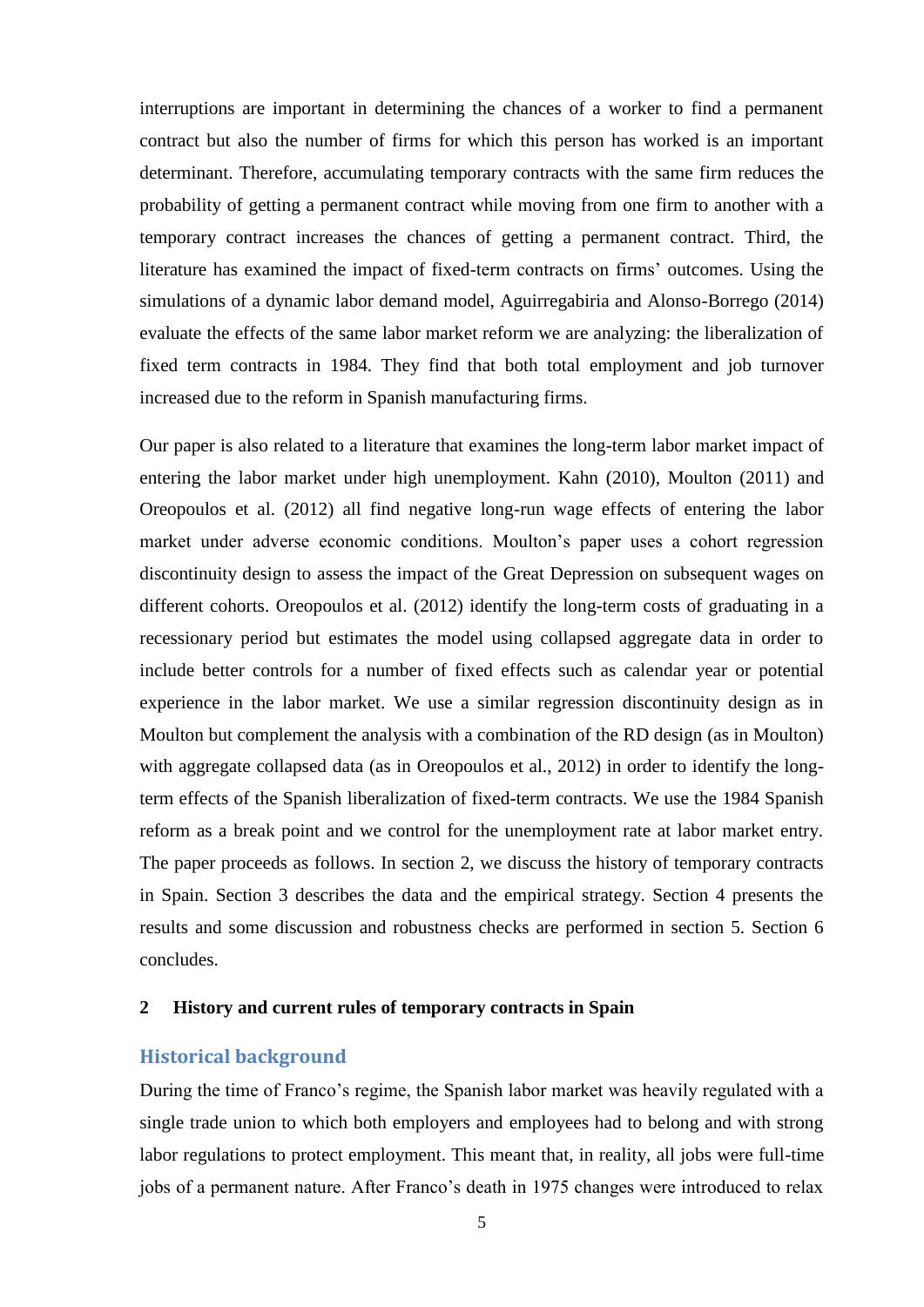some of the previous regulations. The most important one was the legalization of free trade unions and the abolishment of the single trade union in 1977.

It was not until 1980 that the strongest modernization of the labor relations system was introduced in Spain with the approval of the Workers' Statute. This law assumed every contract to be an open-ended contract as a general case, whereas temporary contracts were intended to be used only for jobs whose nature was temporary (seasonal jobs, temporary substitution of permanent workers, etc). Furthermore, the Worker's Statute kept most of the restrictions on dismissals. Dismissed permanent workers would receive severance payments that depend on whether the dismissal is fair or unfair. For fair dismissals, severance payments equal to 20 days of salary per year of job tenure with a maximum of one year wages, while for unfair dismissals severance payments amount to 45 days with a maximum of 42 months of wages. The reasons for the dismissal to be considered as fair are twofold: either the firm argues that the employee is incapable of performing his/her tasks or it argues that there are economic or technological reasons that require the dismissal of the worker. If a worker is dismissed under a fair dismissal by the firm but he/she does not agree with the fairness of the process, he/she can sue the firm and a legal process begins in which the firm has to pay the legal costs (in any case) as well as the wages of the worker if the dismissal is finally judged to be unfair by the court. In reality, labor courts effectively ruled most dismissals as unfair and so the costs of the legal process were usually higher for the employer than the severance payment for unfair dismissals. Although temporary contracts had a much lower severance payment (8 days per year of seniority), the restrictions on the use of this type of contracts meant that their use was very limited during the first half of the 1980s (Aguirregabiria and Alonso-Borrego, 2014; García-Pérez and Muñoz-Bullón, 2011).

During the first half of the 1980s, the Spanish unemployment rate experienced a rapid growth and it went over 20%. This event prompted the Spanish government to introduce a new reform in 1984.<sup>2</sup> This was the first reform designed to liberalize the use of temporary contracts and to reduce dismissal costs for this type of contracts. The most important element of the reform is the fact that it eliminated the requirement that the activity associated with a temporary contract had to be of a temporary nature. Therefore, firms whose activities are not of a temporary nature could sign temporary contracts with any type of worker after the reform of 1984. These contracts can be signed for a period between a

<u>.</u>

<sup>2</sup> The law was passed in August 2nd 1984 and the full implementation of the law was established in a "Real Decreto" in October 1984.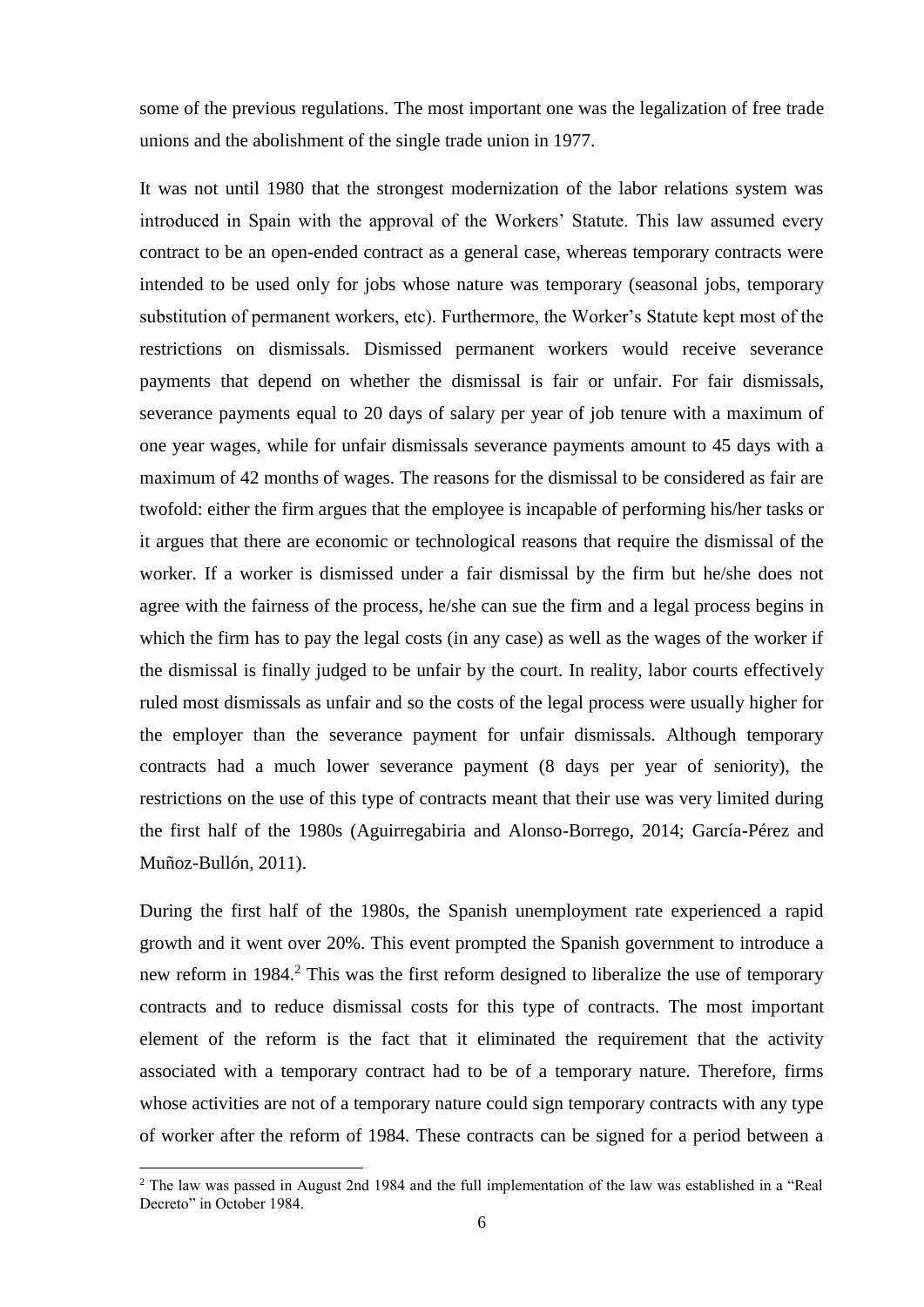minimum of six months and a maximum of three years. After the three years, the contract cannot be renewed, and the worker must either be fired (in this case, the employer cannot hire any other worker for that job and has to wait for at least one year to hire the same worker) or must be offered a permanent contract by his/her current employer. Furthermore, another advantage of this type of contracts is that firing costs at termination are very low (8 days per year of tenure but they can even be zero in some cases) and this termination cannot be appealed in front of the courts. The reform in 1984 did not alter any of the conditions for permanent contracts explained above (Aguirregabiria and Alonso-Borrego, 2014), which made temporary contracts even more appealing for firms.

As a result of this legislative change, the proportion of male employees aged 15-24 under temporary contracts increased from less than 40% to over 70% in less than five years after the approval of the reform, as can be seen in Figure 1.<sup>3</sup> Between 1985 and 1994, over 95% of all new hires were employed through temporary contracts and the conversion rate from temporary into permanent contracts was only around 10% (Güell and Petrongolo 2007). Thus, the main concern with the liberalization of temporary contracts after 1984 was that it generated a huge segmentation in the Spanish labor market between unstable low-paying jobs and stable high-paying jobs, without helping to reduce unemployment.

Shifting direction in light of these concerns, in 1994 new regulations limited the use of temporary employment contracts to seasonal jobs. In addition, the 1994 reform slightly relaxed dismissal conditions for permanent contracts. In particular, the definition of fair dismissals was widened by including additional "economic reasons" for them. In practice, however, employers continued to hire workers under temporary contracts for all types of jobs and not just for seasonal jobs. This perceived ineffectiveness of the 1994 reform led to a new reform in 1997, which was eventually extended in 2001. As with the 1994 reform, the goal of the 1997 and 2001 reforms was to reduce the use of temporary contracts. The 1997 reform created a new type of permanent contract, with lower severance costs in case of unfair dismissal (33 days per year of seniority) and with fiscal incentives in the first two years of the contract (i.e., reductions of employers' payroll taxes). <sup>4</sup> However, rather than trying to limit the use of temporary contracts by further possibly ineffective regulation, these new reforms widened the employers' incentives to hire workers from certain

<sup>&</sup>lt;sup>3</sup> The rate of temporary employment in the Spanish labor market as a whole moved from less than 10% to over 30% in the same period. Data in Figure 1 is taken from the Spanish Labor Force Survey, which only reports information on the type of contract (temporary/permanent) from 1987. In the following section, we present evidence to show that the use of temporary contracts was very small before the 1984 reform.

 $4$  This was the first time (in 1997) since the Workers' Statute in 1980 that severance costs were changed for permanent workers in Spain.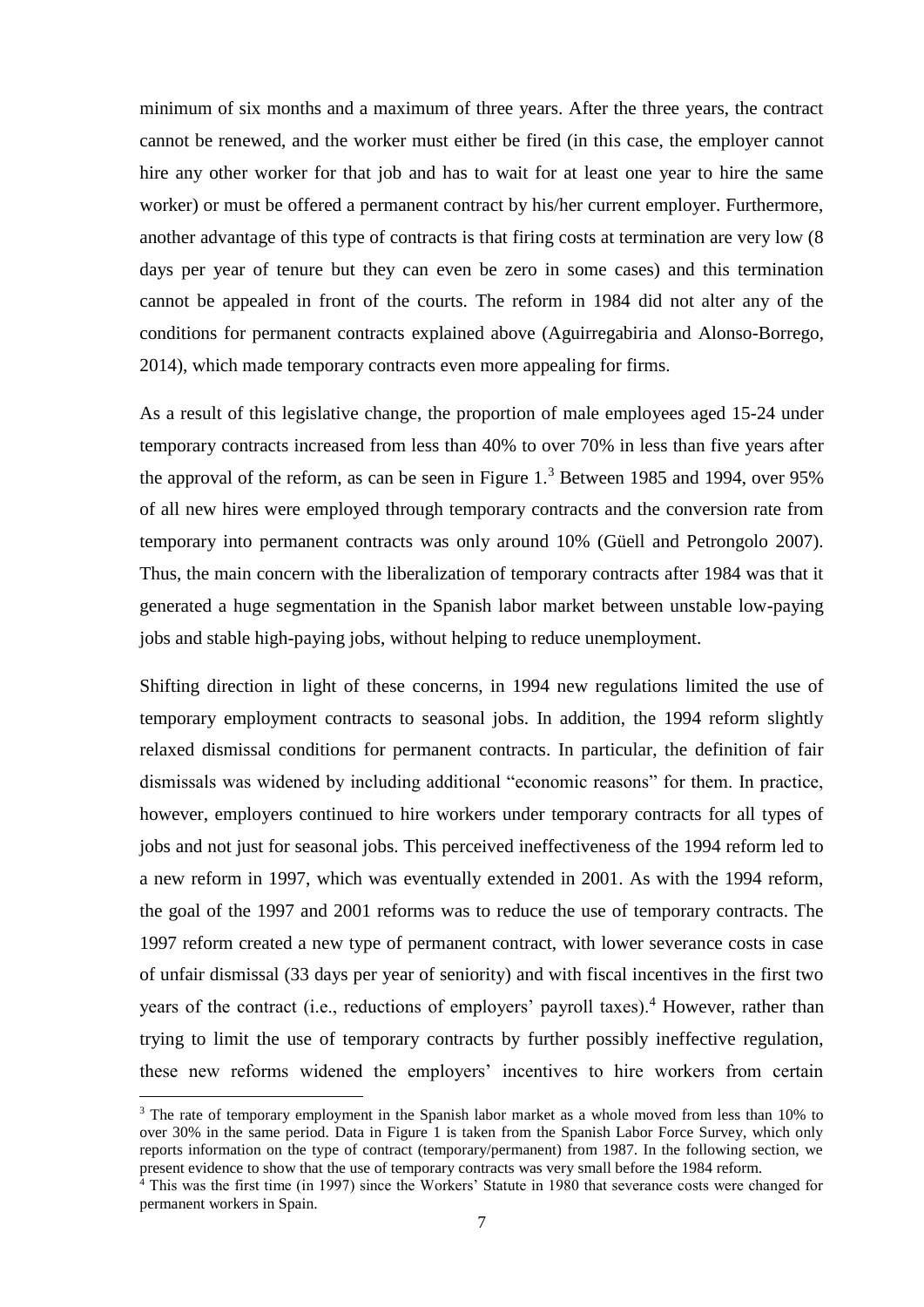population groups under permanent contracts.<sup>5</sup> The 2001 reform essentially extended the 1997 reform by applying lower subsidies to more worker groups than the previous reform (García-Pérez and Muñoz-Bullón, 2011). The consequences of these subsidies, however, have not been a reduction in the use of temporary contracts or an increase in workers' employment stability but, on the contrary, only negligible effects on both dimensions because of the important side-effects (basically substitution effects) such subsidies have entailed (see García-Pérez and Rebollo, 2009)

## **Evolution of temporary contracts in Spain**

1

Although the Spanish Labor Force Survey only reports information on the type of contract from 1987, some data from a report published in 1988 (Mateos and Sebastián, 1988) show that temporary contracts represented a very low percentage of the total number of nonagricultural private sector employees in 1983 (below 3% until 1986). We can see in Figure 2 that the number of temporary contracts increased from the last trimester of 1984 when the new legislation on temporary contracts was passed.

On the other hand, the Spanish Labor Force Survey shows that the proportion of temporary contracts as a percentage of total employment was around 10% at the beginning of 1987 and was already around 35% in the mid-1990s. Therefore, very soon after the introduction of the 1984 reform, Spain was the country in Europe with the highest proportion of temporary contracts and this rate has been approximately three times larger than the average in OECD countries and approximately 2.5 times higher than the average in Europe until the second half of the 2000s (see Figure 1).

It has been widely recognized that the group of workers that has been most affected by the widespread use of temporary contracts in the Spanish economy is the youngest group of workers that enters the labor market. If we look at data from the OECD in Figure 1, we can see that the share of temporary contracts for the group of workers aged 15-24 was already 37.5% in 1984 (as opposed to 15.6% for the whole population of workers). If we restrict this age group even further, the Spanish Labor Force Survey shows that temporary contracts represented almost 50% of total employment for the age group 16-19 already by 1987 (as opposed to 15.6% for the whole population).

<sup>&</sup>lt;sup>5</sup> In particular, the 1997 reform reduced dismissal costs for unfair dismissals by about 25% and payroll taxes between 40% and 90% for newly signed permanent contracts and for conversions of temporary into permanent contracts after the second quarter of 1997 for workers under 30 years-old, over 45 years-old, the long-term unemployed, women under-represented in their occupations, and disabled workers (see, in this respect, Kugler et al. 2005)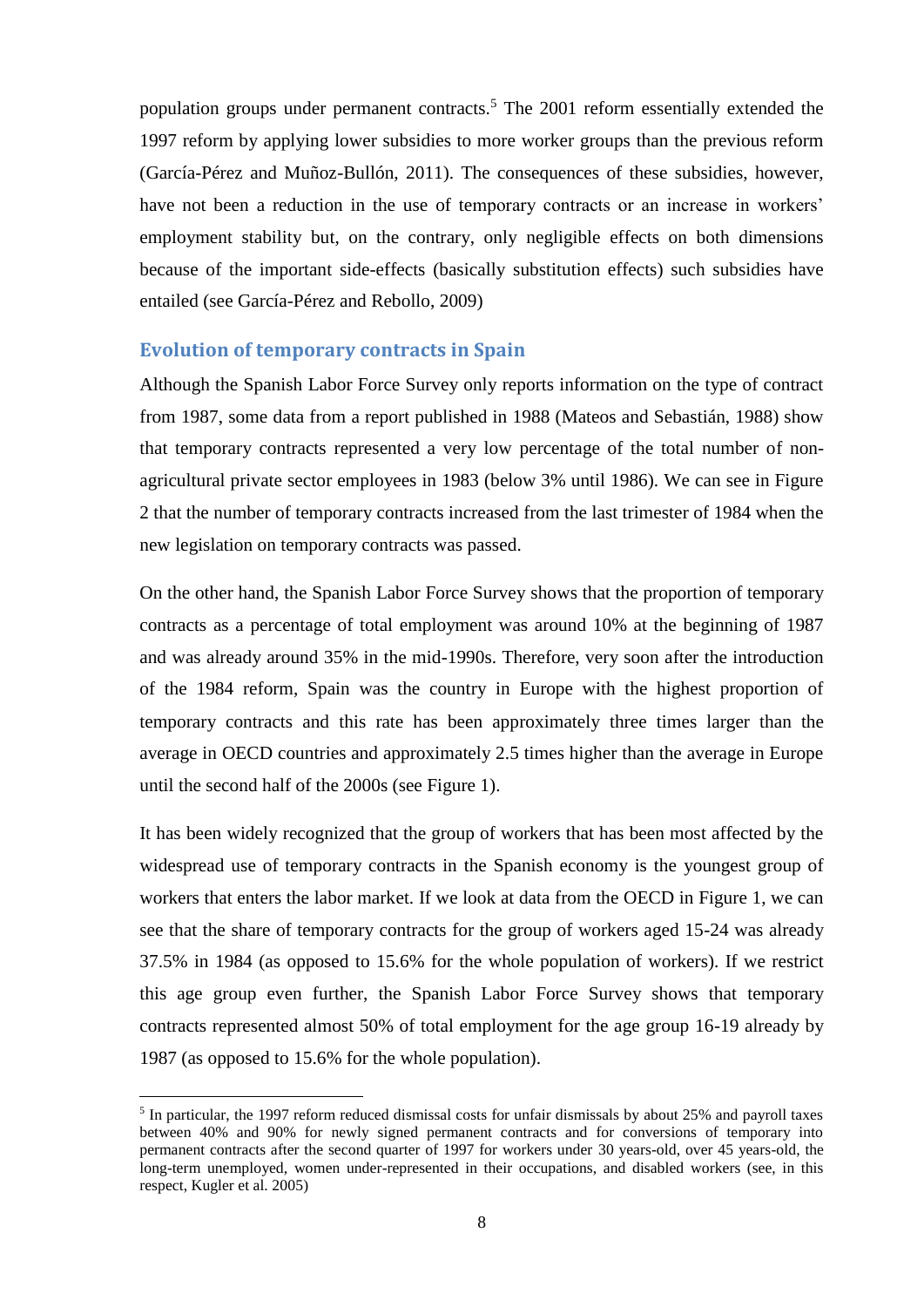Again, data on temporary contracts before the introduction of the 1984 reform for the group of young workers is difficult to find but the same report mentioned above (Mateos and Sebastián, 1988) contains data on the number of apprenticeship contracts (which represent one part of the group of temporary contracts) from 1981 to 1986 as well as data on the percentage of these contracts with respect to the group of employees in the non-agricultural private sectors aged 16-19. We can see in Figure 3 that the percentage of these contracts for the group of individuals aged 16-19 increased from around 2% before 1984 to 15-16% in 1985 and 21% in 1986. Again, this represents only one type of temporary contracts (apprenticeship contracts) and for one group of workers (non-agricultural private sector workers) but it is quite impressive how the use of these contracts has increased since 1984.

Therefore, as our aim in this paper is to disentangle the long-term effects of the 1984 reform we will use a regression discontinuity strategy comparing high-school dropout men who reach the labor market entry age of 16 before and after the reform. As we have seen that this group of individuals is the most likely to be affected by the 1984 reform, we will compare individuals that entered the labor market when temporary contracts were not widely available with individuals that had their first labor market experience when the main restrictions for the use of temporary contracts were abolished. Therefore, even if we do not have individual information on the type of contract held in the first job, we know from previous evidence that just 2% of young workers had a temporary contract before the reform while 21% of them had a temporary contract by 1986 and almost 50% by 1987. Our aim is to understand whether entering the labor market under two very different labor market situations (with or without widely available temporary contracts) had any effect on long-term labor market outcomes.

## **3 Data and empirical strategy**

#### **Data**

This study will use the Continuous Sample of Working Lives ("Muestra Continua de Vidas Laborales", MCVL) which is a microeconomic dataset based on administrative records provided by the Spanish Social Security Administration. Each wave contains a random sample of 4% of all the individuals who had contributed to the social security system (either by working or being on an unemployment scheme) or had received a contributory benefit (such as permanent disability, old-age, etc.) during at least one day in the year the sample is selected. Hence, the sample is not including those individuals without any contact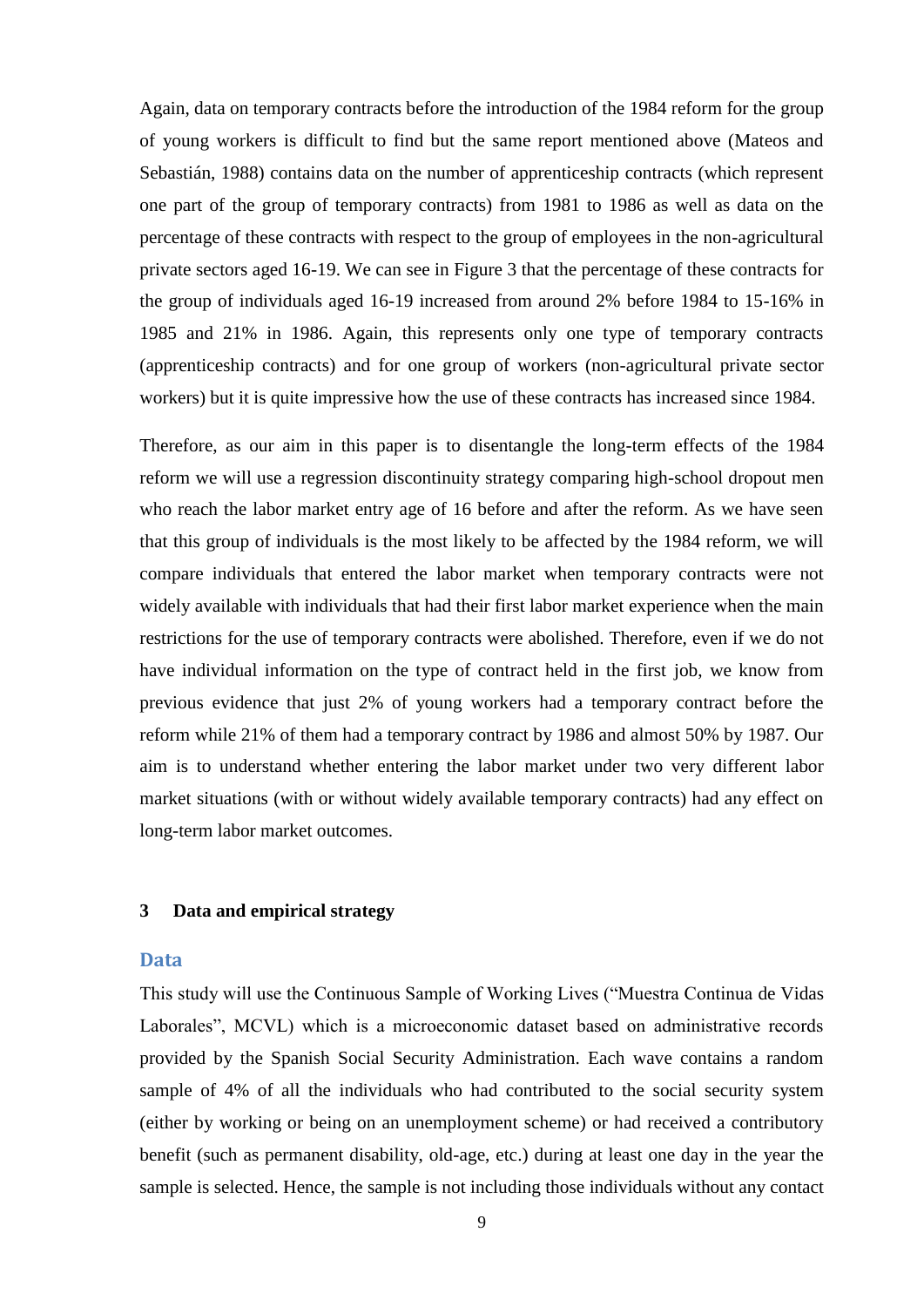to Social Security in such a year. This may create some risks of sample selection, especially among women, immigrants or young workers. Hence, in order to minimize the potential selection effects, we combine the database for 7 waves, from 2006 to 2012. That is, we have everybody that had a relationship of at least one day during this seven year period with the Social Security administration. For them, we have their complete labor market history observed in the data. In our sample, we select the cohorts from 1960 until 1975 so that individuals are aged 31-52 during 2006-2012. Therefore, it is very rare for native men at these ages not to have any relationship of at least one day with the Social Security administration during a seven year period. This may be a potential problem, however, for women or immigrants in the sample as they have a more interrupted and discontinuous labor market trajectory. Therefore, we restrict the analysis to the native male sample.

There is information available on the entire employment and pension history of the workers, including the exact duration of employment, unemployment and disability or retirement pension spells, and for each spell, several variables that describe the characteristics of the job or the unemployment/pension benefits. There is also some information on personal characteristics such as age, gender, nationality and level of education.

Our sample includes all high-school dropout native males who were born between 1960 and 1975. We determine their year of labor market entry to be the year they turn 16 so that we can compare cohorts who experienced the same labor market conditions, except that some entered the labor market in a tightly regulated fixed term contracts regime while others entered the labor market in a laxer fixed term contract regime.<sup>6,7</sup> It is important to realize that we are not comparing a whole career spent under restrictive or lax fixed term contract use, but two careers, both exposed to lax fixed term contract regulation for most years, but that differ in the fixed term contract regulation in the first year of the career. As the reform was introduced in 1984, individuals born between 1960 and 1968 are used to determine what happens with a tight regulation of fixed-term contracts at entry whereas individuals born in 1969 and 1975 are used to assess what happens with a lax regulation of fixed-term contracts as they reach the age of labor market entry after the implementation of the reform. We include only high-school dropouts and exclude individuals who have higher

 $6$  The minimum legal age for working in Spain was 14 before 1980 and 16 since that year. In the model with aggregate data we include fixed effects that account for differences in labor market experience.

 $<sup>7</sup>$  As individuals can enter the labor market after the age of 16, we impose an extra sample restriction to</sup> include only those workers that begin working before age 21 in order to gain in sample homogeneity. Therefore, we interpret these results as an "intent-to-treat" estimation. In the robustness check section we implement models with diferent age restrictions.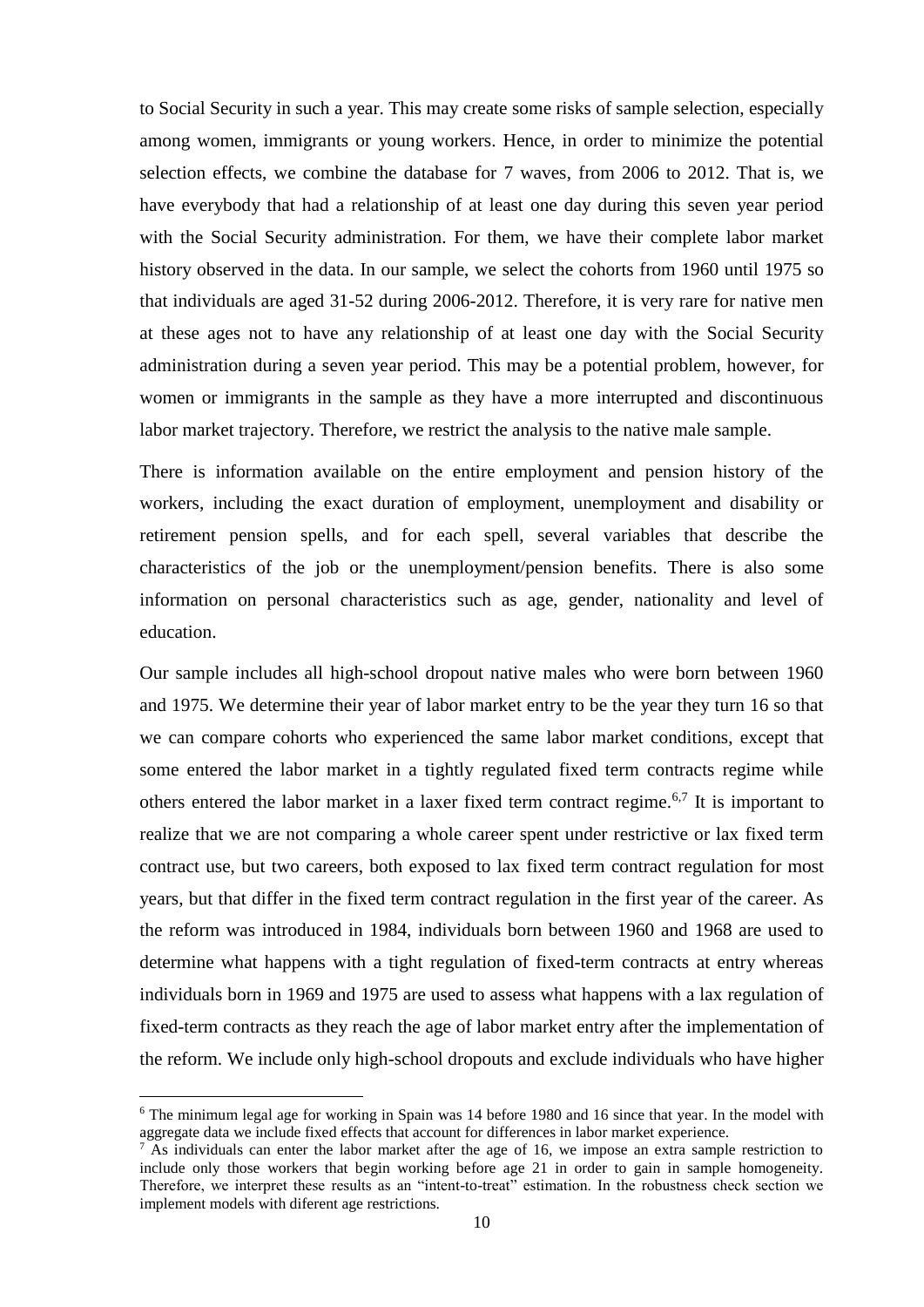levels of education because individuals with higher level of education enter the labor market well above age  $16<sup>8</sup>$ .

We have 21.676 native males in the sample, 13.349 workers born between 1960 and 1968 and 8.327 born between 1969 and 1975.<sup>9</sup> Descriptive statistics of the variables included for our sample can be found in Table 1.

We will look at the effect of the reform on several long-term labor market outcomes measured over the individual's labor market career and up to 2006. Although we have data until 2012, we take the year 2006 to evaluate the outcomes because we want to avoid the years of the deep financial and economic crisis in Spain, which began in 2008 and is still strongly affecting the economy.<sup>10</sup> These outcomes include the number of days worked, the number of non-permanent employment spells and the logarithm of the accumulated wage over the career.

## **Empirical strategy: Individual data**

1

As explained in the previous sections, our strategy relies on the use of a regression discontinuity design. The year of birth is our running variable and we use the liberalization of fixed term contracts in 1984 as the cutoff point. We will compare high school dropout native males aged 16 in 1983 (cohort born in 1967) with high school dropout native males aged 16 in 1985 (cohort born in 1969). As explained above, the law was passed in August 1984 and was fully implemented from October 1984. Therefore, in our baseline model we have excluded the cohort born in 1968 as it was only partially affected by the law. In any case, we also estimate the same model considering the cohort of 1968 as the last pre-reform cohort and we also implement some robustness checks with trimester data excluding only the third and fourth trimester of the 1968 cohort.

We take individuals who are high-school dropouts and compare the labor market outcomes of those who turn 16 before the introduction of the reform to the outcomes of individuals

<sup>8</sup> Furthermore, it is very difficult to determine the age at which individuals typically finish higher levels of education, such as university. This represents another reason to restrict our sample to high school dropouts.

<sup>9</sup> We have a large number of missing values for wages because wages were not properly measured (or were missing) in this dataset before 1990. This is the reason why the number of individuals in the wage regressions is 14.747. These workers with no information on wages are basically those born in the 1960-1963 cohorts. If we reestimate our basic models for the 1964-1973 cohorts, we get almost the same results, although we need different trend specifications (third-order polynomial trend) to capture the dynamic of the model as a result of using fewer cohorts.

<sup>&</sup>lt;sup>10</sup> A recent paper by Nagore and Van Soest (2014) finds that individuals who are most likely to be affected by the current economic crisis in Spain are males, those aged 16-24 and 40-51 years old and those who are less qualified or work in manual occupations. This result reinforces our idea of stopping the period of analysis in 2006 (before the economic crisis) as our sample is restricted to young high-school dropout men who are around their 40's during the current economic crisis.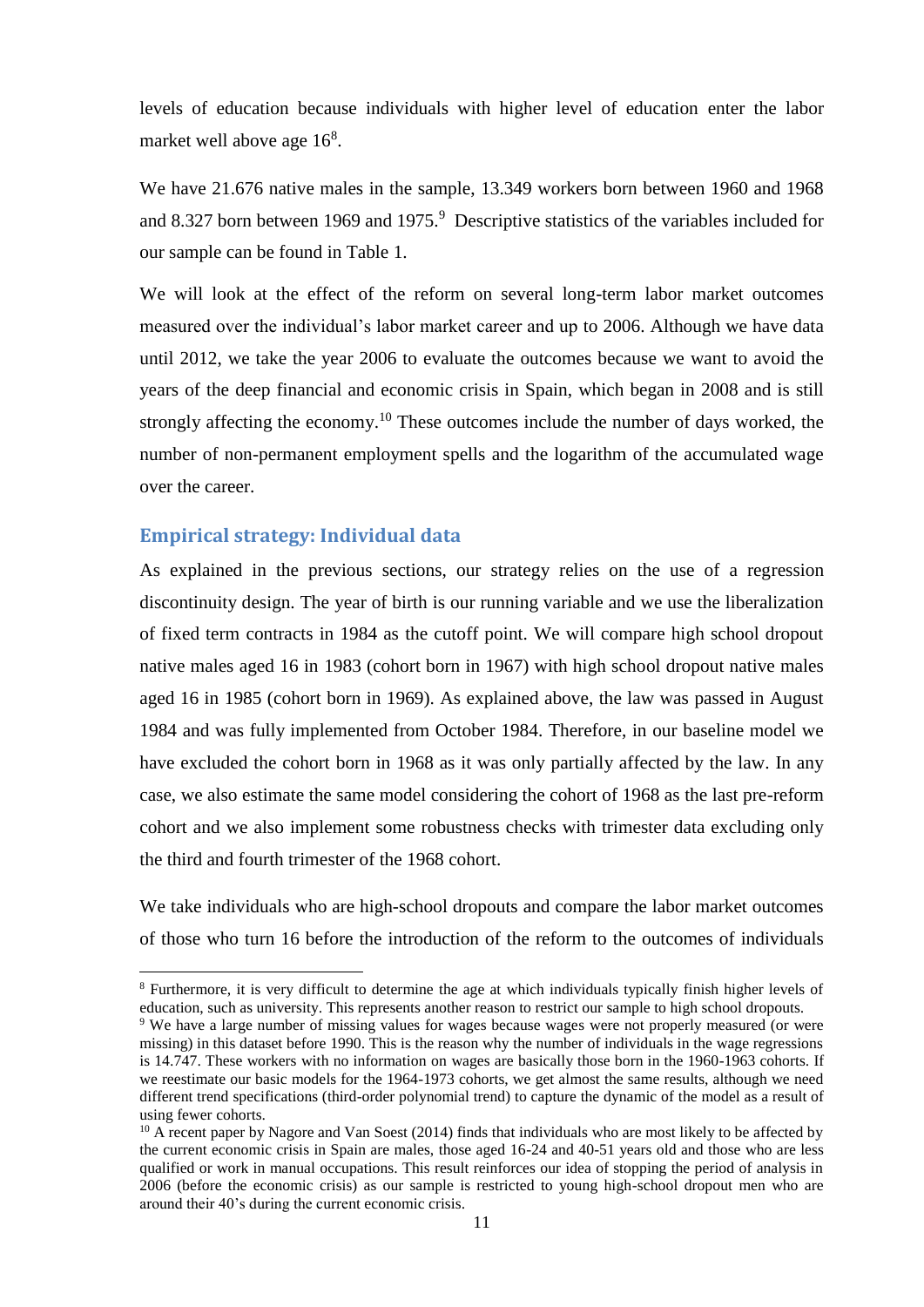who turn 16 after the reform is implemented. We analyze the effect of the reform on a set of long-term career variables measured at the individual level and in the same year, 2006. We stop the follow up period in the same year for all cohorts to ensure that workers who entered the labor market just before and just after the 1984 reform faced the same labor market conditions after the first few years in the labor market.

We adapt the identification strategy in Moulton (2011) and use the following regression discontinuity model to estimate the effect of reaching the labor market entry age when the generalization of fixed-term contracts is implemented:

$$
Outcome_i = \alpha + \beta_1 (BirthYear_i - C) + \beta_2 (BirthYear_i - C)I(BirthYear_i \ge C) +
$$
  
\n
$$
\beta_3 I(BirthYear_i \ge C) + SectorFE_i + UnemRateEntry_j + \beta_4 (BirthYear_i - C)^2 +
$$
  
\n
$$
\beta_5 [(BirthYear_i - C)I(BirthYear_i \ge C)]^2 + \varepsilon_i
$$
 (1)

The model includes a linear and quadratic time trend consisting of a birth year cutoff (C) subtracted from the individual's birth year  $(BirthYear_i - C)$  which estimates the trend in the outcome variable analyzed, for all birth cohorts.  $\beta_1$  is the slope of the pre-cutoff trend. There is a second time trend  $(BirthYear_i - C)I(BirthYear_i \ge C)$  which includes an additional indicator variable that equals 1 when the individual is born at or after the cutoff. Therefore, the slope of the post-cutoff trend is  $\beta_1 + \beta_2$ . The variable that captures the effect of the policy is an indicator variable that equals 1 if the individual is born at or after the cutoff, I(*BirthYear*<sub>i</sub>  $\geq$  *C*) so that  $\beta_3$  is the shift in the intercept of the post-cutoff trend which represents the effect of the treatment. Therefore,  $\beta_3$  represents the trend "jump".  $\beta_4$  and  $\beta_5$  introduce the quadratic time trend in the model and are included to increase the fit of the pre and post cutoff trends.<sup>11</sup> Specifically, our baseline specification includes the unemployment rate of the region (j) where the individual lives at the time of labor market entry (at age  $16$ ).<sup>12</sup> Some of the specifications also include dummies for the sector of the economy in which the individual works in 2006 (or in the last job if not working in 2006)

<sup>&</sup>lt;sup>11</sup> We have also estimated the models with only a linear trend. However, the graphs of the real data and the predicted data from the model show that the fit of the model is much better with the quadratic than with the linear trend. Therefore, we only report the results with the quadratic trend. The graphs and regressions with the linear trends are available from the authors on request.

 $12$  We include the unemployment rate of 17 Autonomous Communities in Spain. This information is obtained from the Spanish National Institute of Statistics (INE). Ceuta and Melilla are included in the Andalusia region.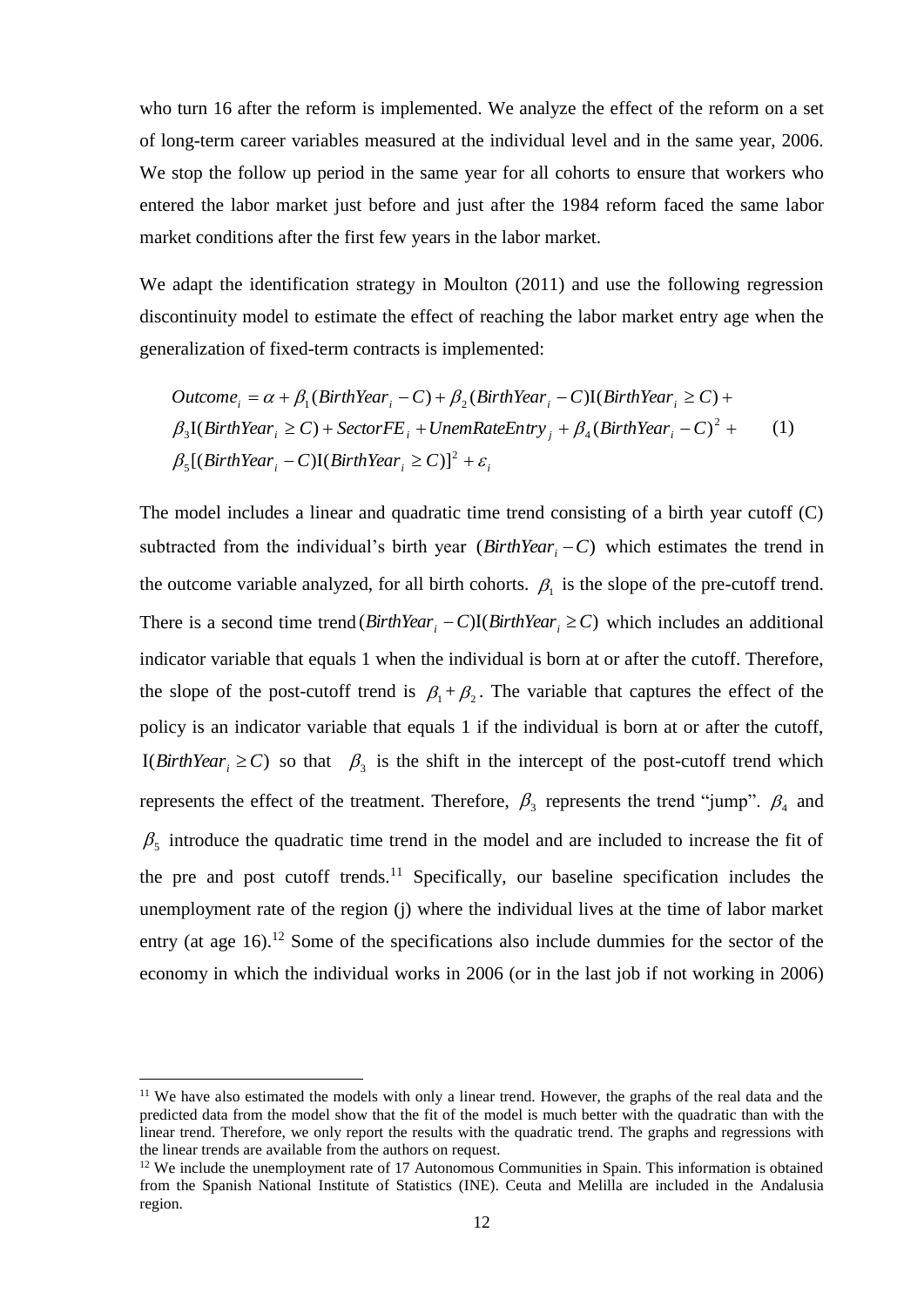to better control for possible differential labor market characteristics for different sectors of the economy.<sup>13</sup>

In order for the effect to be correctly identified, regression discontinuity models require that the running variable (in our case the year of birth) cannot be manipulated so that the probability of being on each side of the discontinuity is exogenous. This is obviously satisfied in our sample for the year of birth. However, as we also select individuals that are high-school dropouts in order to assume that they enter the labor market at age 16, it could be the case that the reform affected the probability of individuals studying more or less. In this case, we would observe a jump in the number of individuals in our sample for the cohort entering the labor market after the implementation of the reform. We can see in Figure 4 that this is not the case, as the percentage of men of each cohort who are highschool dropouts, and therefore, are in our sample, declines over time. This is a steady decline due to the progressive increase in the amount of education for each subsequent cohort and we can observe that there is no discontinuity for individuals born in 1969. In Figure 5 we can see that the share of individuals who find their first job at age 15 or before (red line) strongly decreases for the cohorts analyzed here being this share almost zero for those born after 1965. A similar picture can be observed from Figure 6 which plots the average age of labor market entry by education. The reason for this is the change in the legal working age in 1980. But we can also observe in Figure 5 that the percentage of male high school dropouts finding their first job at age 16 (blue line) substantially increase for cohorts being born after 1968. This could be another consequence of the reform that liberalized the use of temporary contracts in 1984.

# **Empirical strategy: Aggregate data**

1

Even if it uses individual level data, the previous approach has the problem that it does not properly take into account two types of factors. First, changes in labor market conditions that occurred through the analyzed period may have differentially affected different cohorts. Second, the change in the legal working age that was introduced in Spain (in 1980) before the liberalization of fixed-term contracts has affected the real experience accumulated by different cohorts.

Therefore, in an attempt to control for these two potential confounding factors that may be biasing our estimates in the individual level analysis, we follow Oreopoulos et al. (2012) and estimate a new specification in which we collapse the individual data at the level of

<sup>&</sup>lt;sup>13</sup> A detailed description of the sectors of the economy included in the model is given in the Appendix.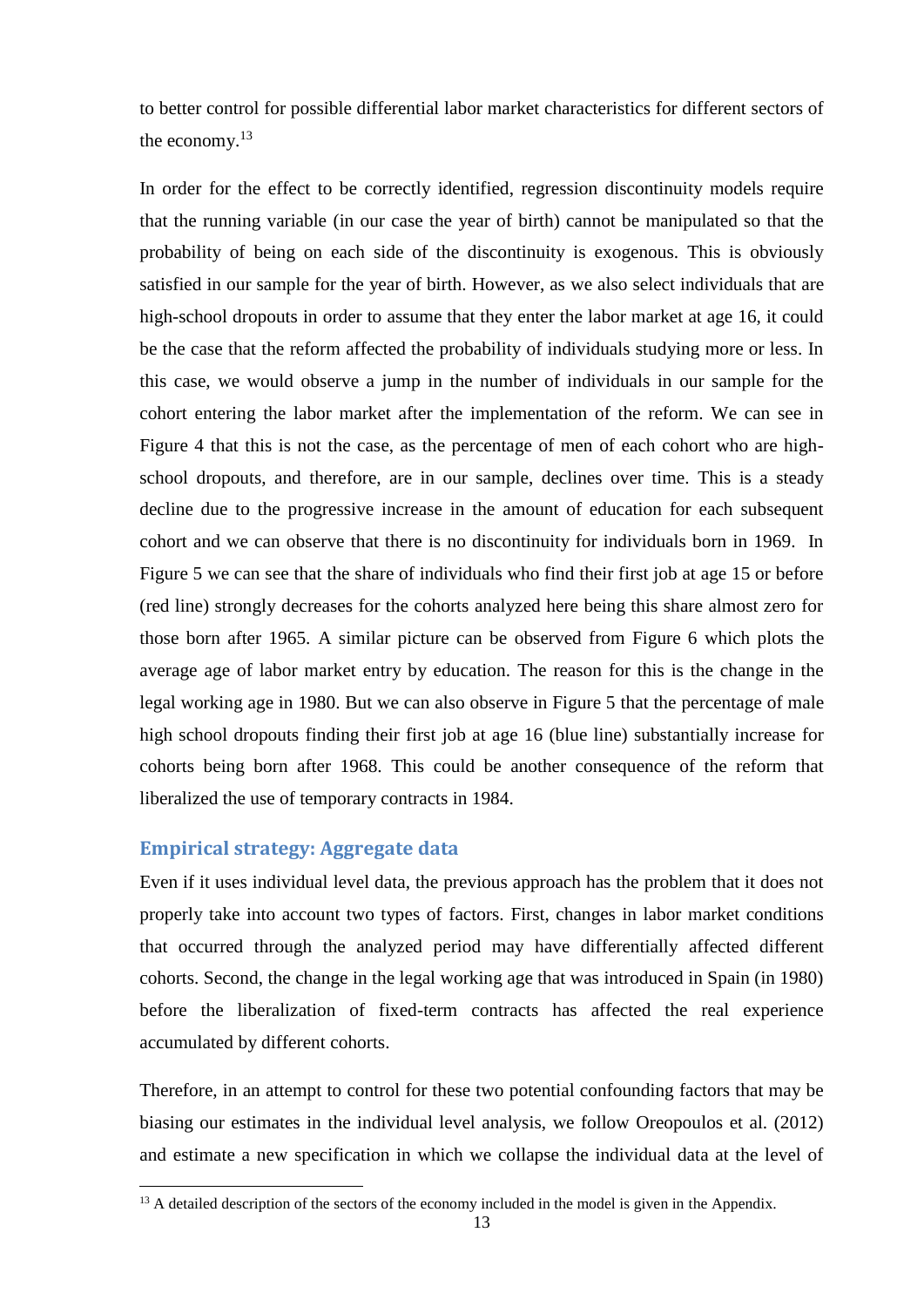birth cohort (c), calendar year (t) and years of real labor market experience (e) and we introduce these factors as fixed effects in the regression. We measure real labor market experience as the difference between calendar year and the year in which the worker had his first employment spell.<sup>14</sup> Therefore, we run the following specification (weighing by cell size):

$$
\overline{y}_{ct} = \alpha + \beta_1 (BirthYear_c - C) + \beta_2 (BirthYear_c - C) reform_c + \beta_3 reform_c ++ \beta_4 (BirthYear_c - C)^2 + \beta_5 (BirthYear_c - C)^2 reform_c + \phi_t + \gamma_e + u_{ct}
$$
\n(2)

Where,  $\theta_c$  is the cohort fixed effect,  $\phi_t$  is a calendar year fixed effect and  $\gamma_e$  is a real labor market experience fixed effect. The coefficient of interest is, as in the model with individual data,  $\beta_3$ , the shift in the intercept of the post-cutoff trend which represents the effect of the treatment. Thus, this new specification allows us to estimate the effects after controlling for real experience as well as changes in macroeconomic conditions from 1984 until 2006. We estimate this model for the same outcomes as before. The interpretation of the results is a bit different than in the individual model. For example, in the case of earnings the results will tell us the effect of the reform (in percentages) on annual earnings (on average over the career) after accounting for macro variables and real labor market experience.

## **4 Results**

1

## **Individual data**

We are interested in evaluating the long-term impact of entering the labor market under a regime where fixed term contracts are easy for firms to use. Specifically, we would like to answer the following question: does greater availability of fixed term contracts lead to more days of employment and higher accumulated earnings in the long run?

In this section, we use a cohort regression discontinuity design with individual data, estimating the model described by equation (1).

We first investigate whether the reform led to a greater number of fixed-term contracts. In Table 2 we show that men who entered the labor market in 1985 accumulated all other things equal more non-permanent contracts between labor market entry and 2006 than men

<sup>&</sup>lt;sup>14</sup> We also did some tests with a "potential experience" variable calculated as the distance to the year when the worker is first able to work (14 before 1980 and 16 afterwards) but results were very similar and we believed that real experience was capturing in a more detailed way the labor market history of the worker.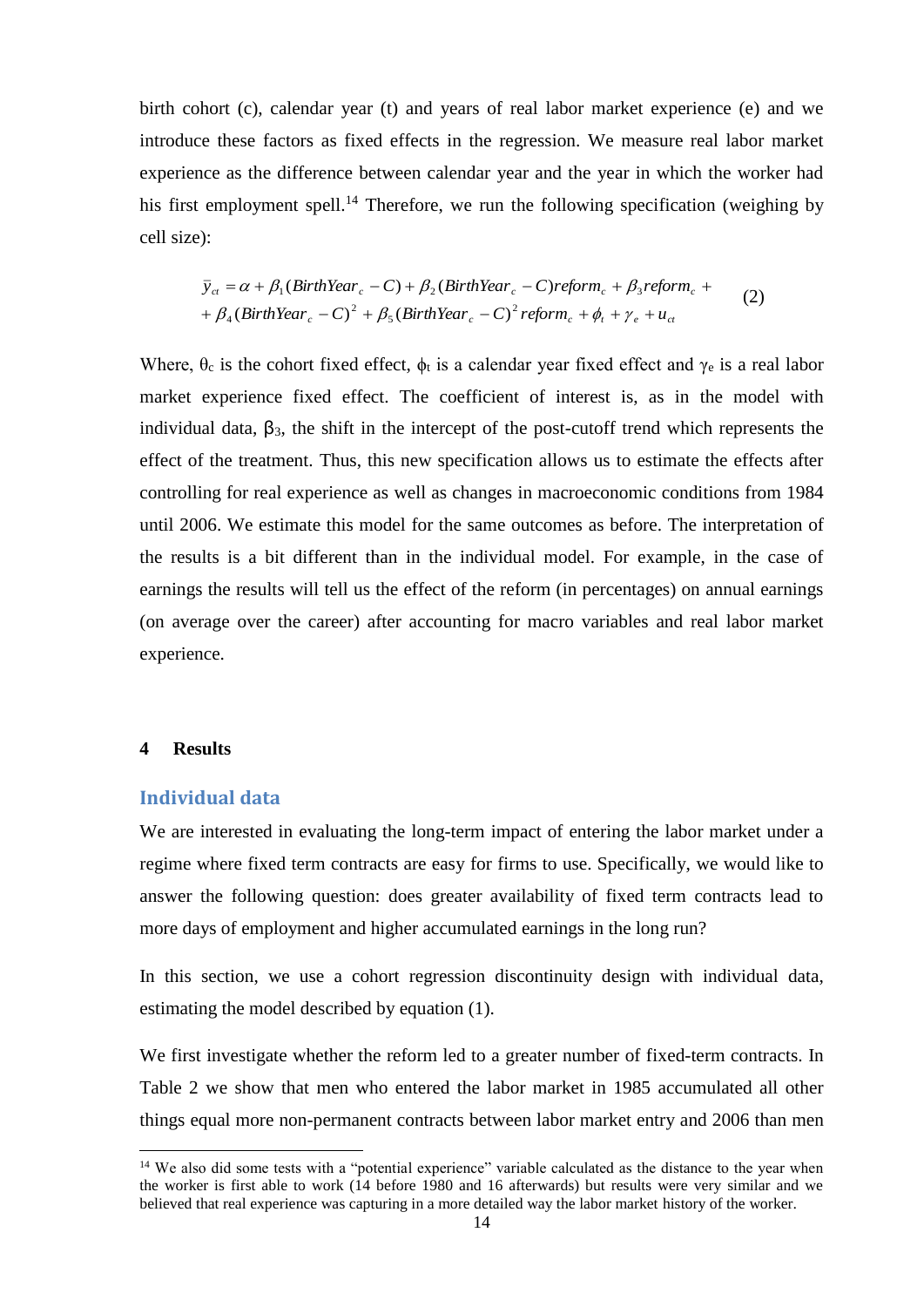who entered the labor market in 1983. This effect is statistically significant: entering the labor market under a lax fixed term contract regulation increases the number of nonpermanent contracts by between 1.27 and 1.92, depending on whether we control for sector dummies or not.<sup>15</sup> This result implies that men who entered the labor market under lax fixed term contracts regulation were more likely to be on non-stable employment even years after their entry into the labor market.

Before examining long-run employment effects, we start by showing the impact of the introduction of fixed term contracts on the initial labor market insertion of youth. Labor market conditions were deteriorating rapidly prior to the reform (Figure 1). Thus, each cohort had a lower probability of entering the labor market by age 19 than the previous cohort (Figure 7).<sup>16</sup> However, just at the time when the liberalization of fixed term contracts took place (in 1984), this trend was reversed as the data in Figures 5 and 6 also showed us. From 1984 onwards, each subsequent cohort had a greater probability of being in the labor market by age 19 than the previous. Is this change due to the reform introduced in that year? Table 2 is saying that, once we control for a quadratic term in the dependent variable, the effect of the policy change is estimated to be positive and significantly different from zero. Those low educated native male workers who began working just after the 1984 reform are 14% more likely to work before age 20. Thus, we may conclude that the reform facilitated the integration in the labor market for young people, something that was more difficult before 1984.

We now look at employment outcomes over the long-run. Results for the number of days worked show that men who entered the labor market under a lax fixed term contract regulation accumulated, all other things equal, fewer days of employment from their entry into the labor market and up to 2006. This can be seen both in graphs (Figure 8) and in the regressions. The regression in Table 3 indicates that entering the labor market under a lax regulation of fixed term contracts results in around 315 fewer days worked (339 days if sector dummies are not considered). This happens because, as shown above, under a lax

<u>.</u>

<sup>&</sup>lt;sup>15</sup> In order to capture a deeper understanding about instability in labor market careers, we include in this measure not only all fixed-term contracts but also all self-employment and special regimes' employment spells. The latter deals with employment in agriculture, fisheries, training programmes, etc.

 $16$  Note that the declining trend showed in this and the following graphs is due to each cohort having less labor market history by 2006 because each cohort is one year younger than the previous one. The key point for identifying the effect of the reform in these long-run labor market outcomes is to analyze whether there is a jump up or down in the outcome variable for the generation entering the labor market under laxer fixed term contract regulation.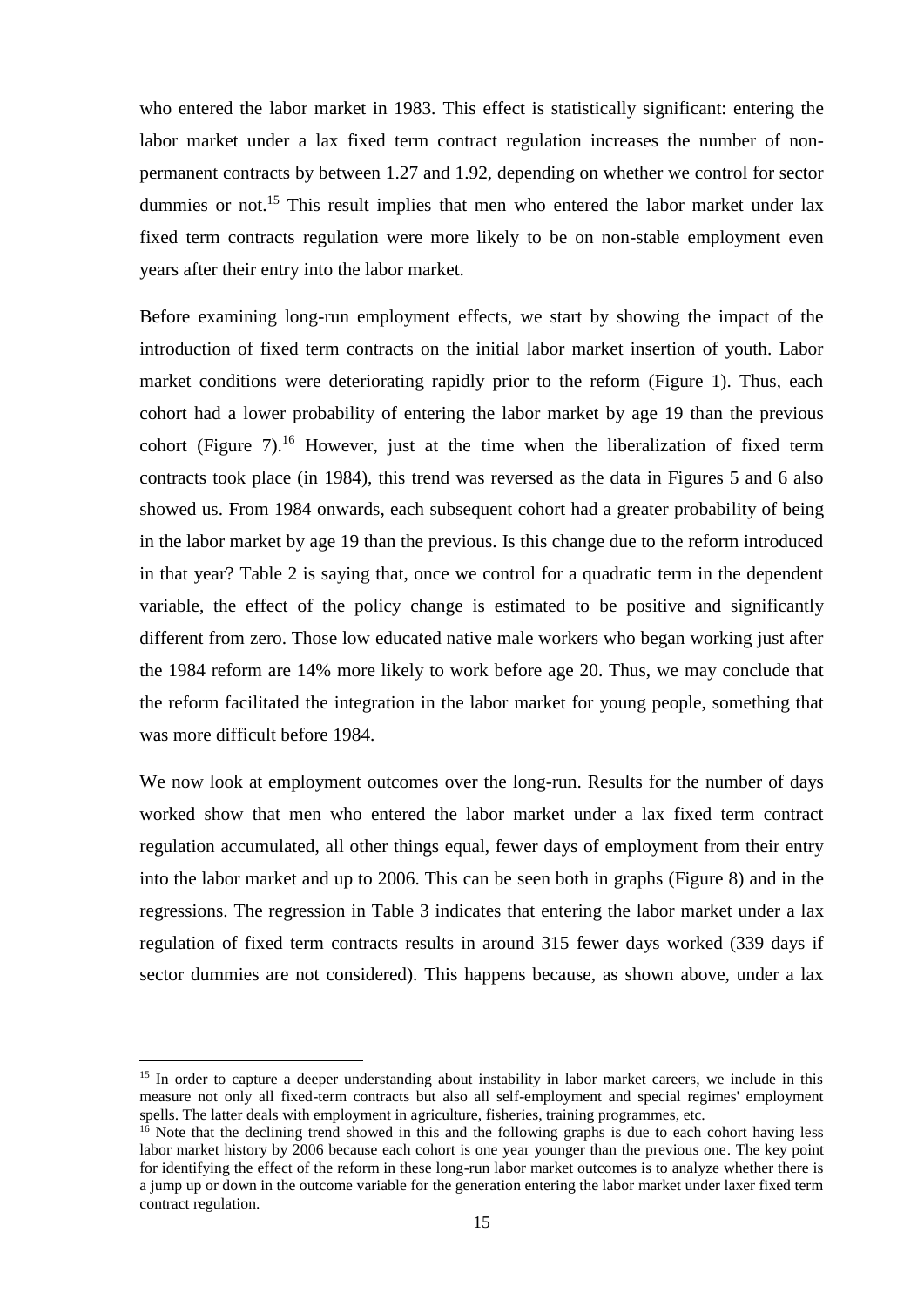fixed term contract regulation, more fixed term contracts are used, which means that people lose employment more often.<sup>17</sup>

In the specification above, we include all cohorts from 1960 until 1975 except the 1968 cohort (as it was partially affected by the policy change). However, the reform was approved in August of 1984 and the law was binding only from October 1984 so that the cohort of 1968 was hardly affected by the reform. Thus, we run the same model including this cohort as the last pre-reform cohort. The results of this model are also reported in Table 3 and we can see that the size of the effect slightly decreases and we get an estimate of 201 days less of employment for the cohort born in 1969 with respect to the cohort of 1968. In order to make sure that the trends are correctly captured even if we exclude one or more cohorts and that we are correctly estimating the effect of the reform, in the second column of Table 3 we can see that when we exclude an extra cohort (1969) the size of the estimated effect is very similar (306 days of employment) than the results excluding only the partially affected cohort.

Apart from employment we also look at accumulated earnings up to 2006. Graphs (Figure 9) and regressions (Table 4) both show that men who entered the labor market under a laxer regulation of fixed term contracts accumulated lower earnings.<sup>18</sup> The earning loss is estimated to be 18.3% of total accumulated wages when we consider all cohorts in the model (first column of Table 4). As before, when we exclude the cohort of 1968 in order to get a clearer effect of the reform by comparing a cohort that was completely affected by the reform with a cohort that was completely unaffected by the reform, we get a stronger effect of 36% of total accumulated wages.<sup>19</sup> Can this earning loss be explained by the lower days of employment accumulated by the cohort entering the labor market during a lax fixed-term contract regulation (cohort born in 1969)? If we estimate the effect of the reform in percentage points, we get that the reform made affected workers to spend 7% less days in employment. Given the estimated wage gap, we can see that about 1/5 of the large earnings loss experienced by the cohort entering the labor market after the reform could be explained by the fewer days of work accumulated by this cohort. The rest might be

<u>.</u>

<sup>&</sup>lt;sup>17</sup> We have also estimated an additional model, available upon request, that computes the effect of the reform on the total number of employment spells. This model predicts between 1.27 and 1.92 more employment spells for those workers beginning working after 1984.

 $18$  Among individuals with a fixed-term contracts some differences in wage growth patterns can also exist as there are diferent types of fixed-term contracts with diferent durations. In this line, the paper by Amuedo-Dorantes and Serrano-Padial (2007) shows that job-stayers with fixed-term contracts are more able to narrow their wage gap with respect to workers with permanent contracts (than job-movers with fixed-term contracts).

<sup>&</sup>lt;sup>19</sup> Again the results are very stable when we exclude an extra cohort and the wage loss is estimated to be 34%.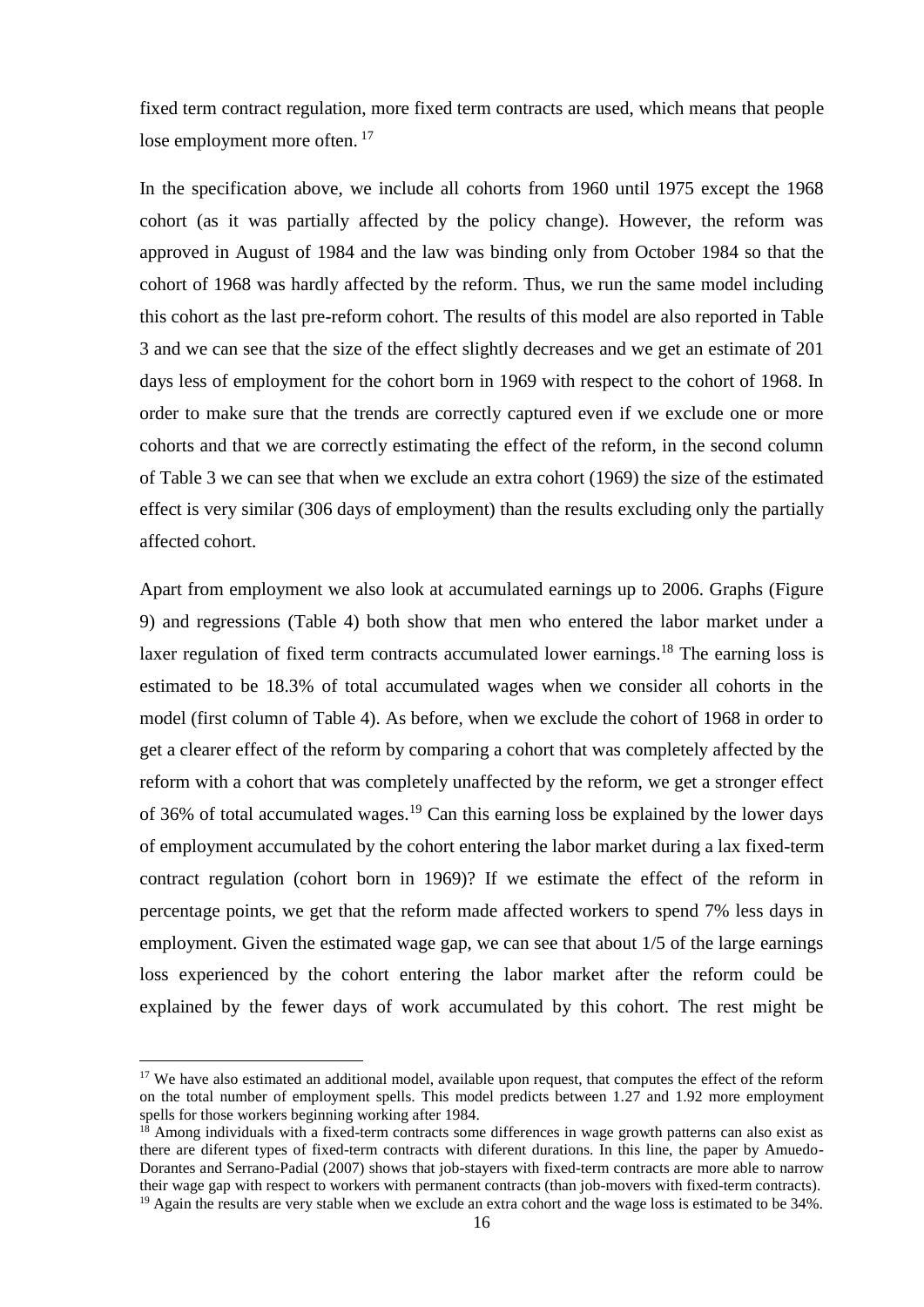connected to the larger number of work interruptions found in Table 2 among treated workers<sup>20</sup> and also to the well-known wage gap between permanent and temporary workers observed in Spain since the beginning of the nineties (See Jimeno and Toharia, 1993). Furthermore, as documented in García Pérez and Rebollo (2005), Spanish workers suffer important wage losses (of about 11%) due to involuntary job interruptions.

We now perform some robustness tests for our main results. As explained above, in our sample we include all native male who are high-school dropouts as we determine their year of labor market entry to be the year they turn 16. However, it could be the case that some of the individuals in our pre-reform group do not effectively start working at the age of 16 even if they are high-school dropouts. If that is the case, some of the individuals in our prereform group may have begun working at later ages once the reform was already adopted.<sup>21</sup> In this sense, our results above may be interpreted as an "intent-to-treat" lower bound estimate of the effect of the policy. Therefore, in order to explore the robustness of our results to delayed labor market entry, we perform two additional tests: first, we further restrict the sample to include only those individuals who began working before the reform (for our pre-reform cohort) or after the reform (for our post-reform cohorts) at the ages of 14-17 (first panel in Tables 5 and 6). As expected, the results for both the accumulated number of days worked (Table 5) and accumulated wages (Table 6) become slightly stronger. In the last column of Table 5 we can see that the number of days worked decreases by 348 days (212 if we include all cohorts; see second column of Table 5) and in the last column of Table 6 we can see that accumulated wages decrease by 54% (21% if we include all cohorts; see second column of Table  $6$ ).<sup>22</sup> Second, we apply an even stricter criterion and we include only those individuals in the control group that are effectively observed as working before the implementation of the reform in 1984 (second panel in Tables 5 and 6). The results of this second test show much stronger effects of the reform for both accumulated number of days worked (906 days less of employment; see the last column of the second panel in Table 5) as well as for accumulated wages (50%; see the last column of the second panel in Table 6). This last set of results have to be taken with caution as, when imposing extra restrictions to our sample, we may be incurring in sample selection bias as our treatment and control groups may not be formed by similar individuals. In any case, the results of these two tests can be interpreted as an upper bound

 $20$  The result in footnote 17 is also supporting this view.

<sup>&</sup>lt;sup>21</sup> In fact, as we can identify the age of the first labor market experience, we know that only 15% of male high-school drop-outs in the 1967 cohort get a first job at age 16.

<sup>&</sup>lt;sup>22</sup> The effect over the number of non-permanent employment spells almost trippled in this restricted sample.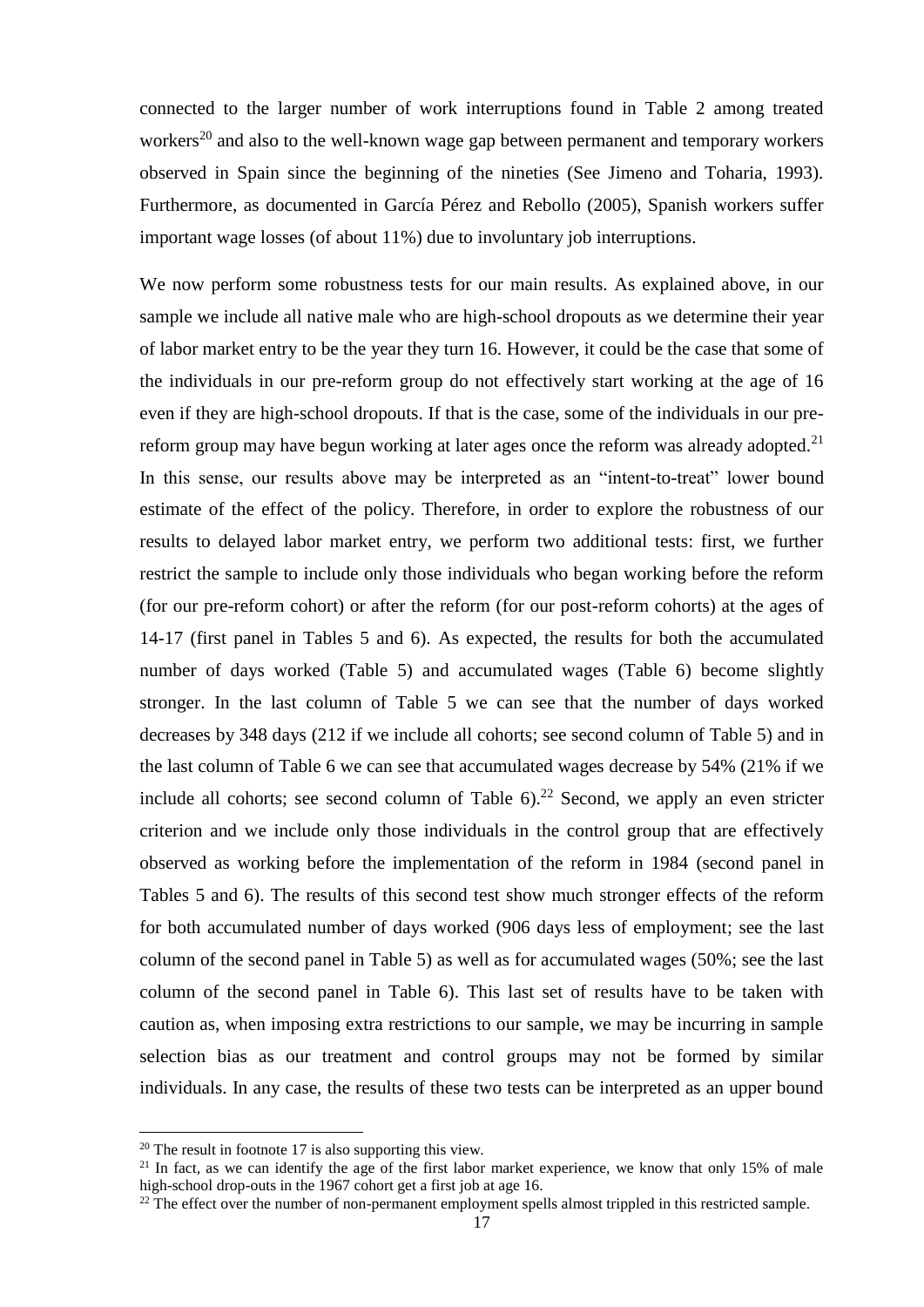estimate of the effects of the policy as the point estimates in our baseline results are likely to be attenuated due to the fact that some workers belonging to cohorts we labeled "prereform" only entered the labor market after the reform.

## **Aggregate data**

Part of the effects that we find when using individual data can be due to differences in the labor market conditions from 1984 to 2006 that could be affecting in a different way cohorts before and after the reform. Apart from that, we could also think that pre-reform cohorts can be affected, not only by the liberalization of fixed-term contracts in 1984 but also by the change in the minimum working age introduced in 1980, which changes the amount of labor market experience that these cohorts can accumulate. Therefore, in order to control for these two potential confounding factors, we estimate an alternative specification with aggregate data for each cohort, calendar year and years of real labor market experience and include these three factors as fixed effects in the regression. We thus estimate the specification described by equation (2) above.

Tables 7, 8 and 9 confirm our previous results and point to the existence of a slight upward bias (i.e. overestimating the impact of the reform) when using individual data without controlling for time and experience effects. Therefore, the results of the models with aggregate data and controls for time and experience fixed effects show lower effects of the reform than the previous results with individual data. For days worked, we can see in table 7 that we get an estimate of 8.8 days of employment less, on average, for each of the 22 years of our sample (from 1984 to 2006) between the pre-reform cohort and the postreform cohort. This corresponds to 193 fewer employment days<sup>23</sup>, which is slightly lower than the 315 days estimated with the model with individual data. As before, when we include all cohorts we get milder results; in particular we estimate that the reform decreased by 132 the number of days worked over the entire period (6 days on average per year by 22 years). In fact, if we perform the same estimation with aggregate data but without any fixed effect we obtain that the reform lowered the number of days worked by 8.67 days on average (Table 7), which results in 190.7 days accumulated over our sample period. Now, this estimate is extremely close to the 201 days obtained with the model with individual data including all cohorts and no time or experience controls. Similarly, Table 8 shows that the first post-reform cohort has, on average, 22% lower earnings when controlling for time and experience fixed effects, which represents a smaller earnings loss

<sup>23</sup> 8.8 multiplied by 22 years gives an average of 193 days of employment.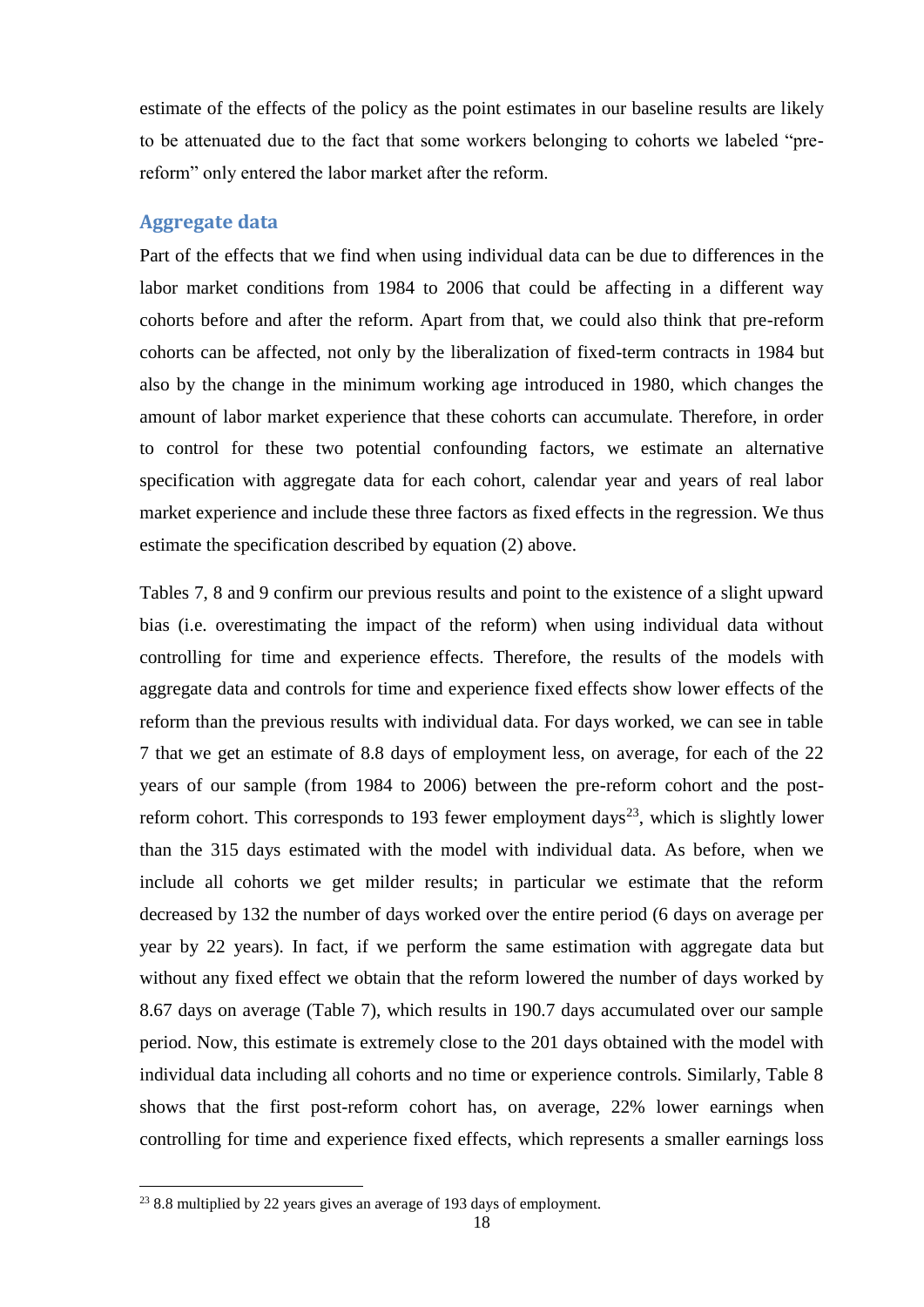than the one estimated with individual data and no fixed effects (36%). When we include all cohorts in the estimation, the wage loss is reduced to 13% as a result of the introduction of the reform (with individual data the number was 18%). In this case also, if we perform the estimation with aggregate data and no fixed effects, we obtained a wage loss of 15.3% which is closer to the 18% obtained with the model with individual data, including all cohorts and no fixed effects. Finally, Table 9 shows that the first post-reform cohort has, on average, 0.055 more non-permanent contracts per year, between labor market entry and 2006, than the last pre-reform cohort. This corresponds to an average of 1.21 more nonpermanent contracts between labor market entry and up to 2006. Again, these results after controlling for labor market conditions during these years and differences in the age of labor market entry are very similar to the result obtained with individual data, between 1.27 and  $1.92^{24}$ 

We next explore the timing of the impact of the liberalization of fixed-term contracts: are the impacts equal across workers' careers or are they concentrated in the early years? To address this question, we re-estimate each model by interacting the reform dummy with years of experience (last column in Tables 7-9). In this case, the effect of the reform is found to be non-significant but the interactions show that this effect is present during at least the first 5-9 years of experience. Indeed, Figure 13 shows that the effect of the reform on the number of days worked is between 15 and 42 days per year during the first 5 years of work experience. The same is obtained for annual earnings. In this case the wage penalty associated to the reform is present during the first 9 years of experience (Figure 14). Finally, the effect of the reform on the number of fixed-term employment spells (about 0.04) is quite permanent during at least 20 years of experience (Figure 15).  $^{25}$ 

# **5 Discussion and robustness checks**

1

Our results differ from some of the findings in prior literature. In particular, our results differ from the ones in Aguirregabiria and Alonso-Borrego (2014) in the sense that they find an increase in job turn-over, as we do, but also an increase in total employment. This may be due to the fact that they analyze the firm's maximization problem for a sample quite

<sup>&</sup>lt;sup>24</sup> These results correspond to Figures 10, 11 and 12 for days worked, wages and non-permanent employment respectively.

<sup>&</sup>lt;sup>25</sup> We have also found an increase in the probability of suffering from a working accident whereas the probability of entering the permanent disability system is not affected by the reform. These results are obtained using a different dataset (register data on work accidents, coming also from the Social Security administration), Results are available upon request.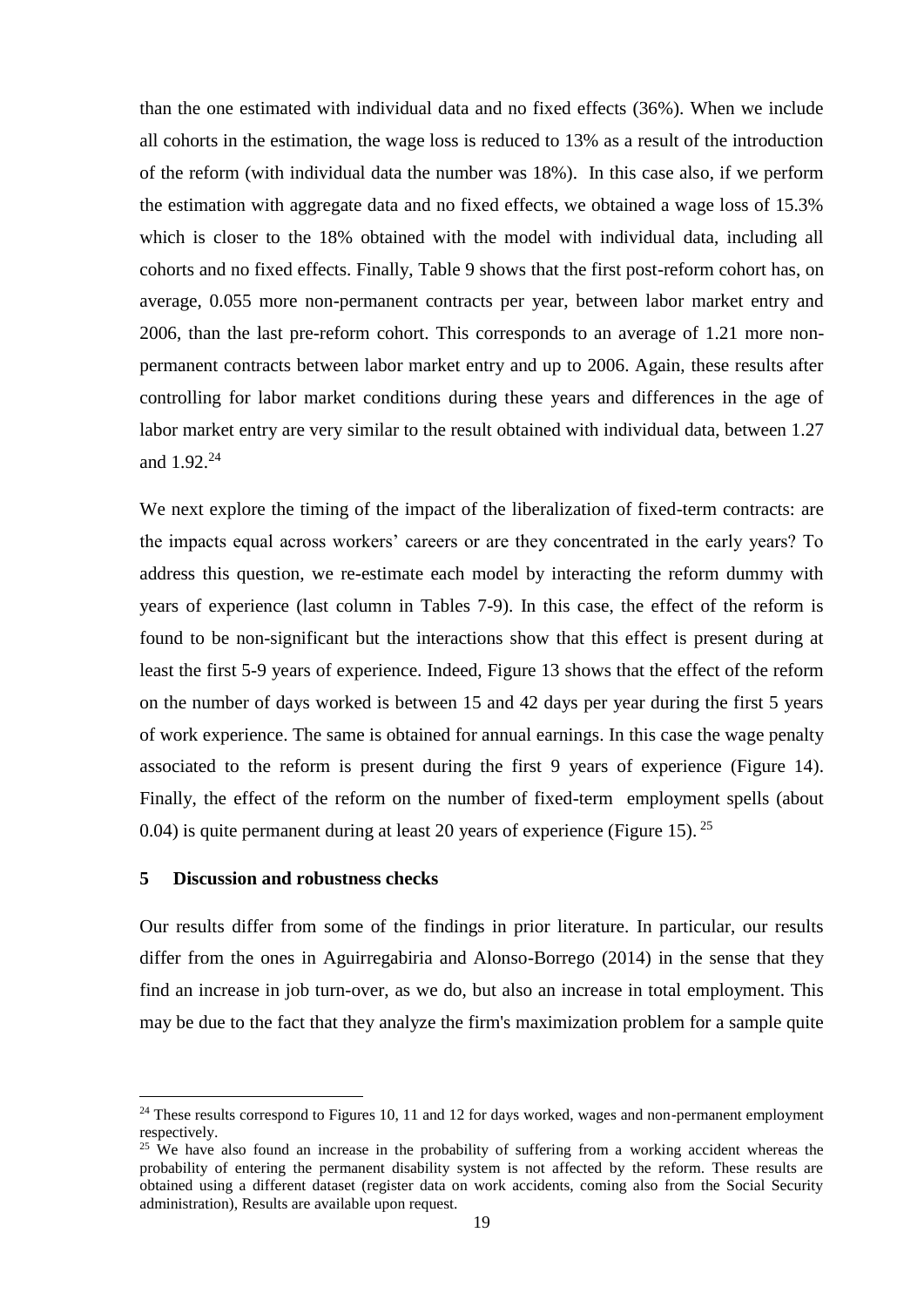different from the one we have.<sup>26</sup> They find that these firms react to the reform by substituting permanent workers by temporary ones, all this process resulting in a 3.5% increase in total employment but a null effect on productivity. They also find an increase in turnover what makes easier to exit from unemployment, especially for high-qualified workers who may be working more in equilibrium as the former paper finds. But, at the same time, this process makes it much easier for low-skilled workers to be unemployed, which results in a less stable career for this type of workers (the ones we analyze in this paper). Thus, in a similar flavor to the results from Aguirregabiria and Alonso-Borrego (2014), we do find an increase in employment at earlier ages, that we interpret as the reform facilitating the initial labor market insertion of young workers. However, we also find that the reform fostered a more unstable labor market career for low-skilled workers due to the increase in the number of non-permanent employment spells. Therefore, we go a step further from the current literature in providing evidence of the negative long-term effects of the introduction of temporary contracts.

To test the robustness of our results and in order to get one step closer to the idea behind the regression discontinuity literature, we perform the same estimations with aggregate data but at the trimester instead of at the yearly level and we include controls for trimesters and experience fixed effects. This method allows us to compare even more similar individuals and to drop only the third and fourth trimester of the 1968 cohort instead of disregarding the observations of this entire cohort.<sup>27</sup> As we increase the number of observations, we do not have to include all cohorts from 1960 to 1975 and, thus, we only include cohorts from 1965 to 1971. Table 10 shows the results for the number of days worked when we include all trimesters in the regression. We can see that the effect of the reform after controlling for time and experience fixed effects is 5.8 days less of employment, which is almost the same effect than with the yearly data (5.9). Therefore, this similarity between both results with more or less cohorts included reinforces the idea that we are able to capture the trends in a very detailed manner. When we run the model but excluding the third and fourth trimester of the 1968 cohort we get a decrease in days worked of 10.4 days per year which represents a stronger effect than when we exclude the whole 1968 cohort (8.78).

<sup>&</sup>lt;sup>26</sup> They analyze the results of introducing temporary contracts with a sample of 2,356 Spanish manufacturing firms during the period 1982-1993. Hence, they focus on a group of firms larger than the average for the Spanish economy and where the typical worker is a medium-high qualified one with a permanent contract, both before and after the 1984 reform. As Table 1 shows, we have just 17.4% of workers in our sample working in manufacturing firms.

 $27$  As we know that the reform was passed in August 1984 and came into force from October 1984.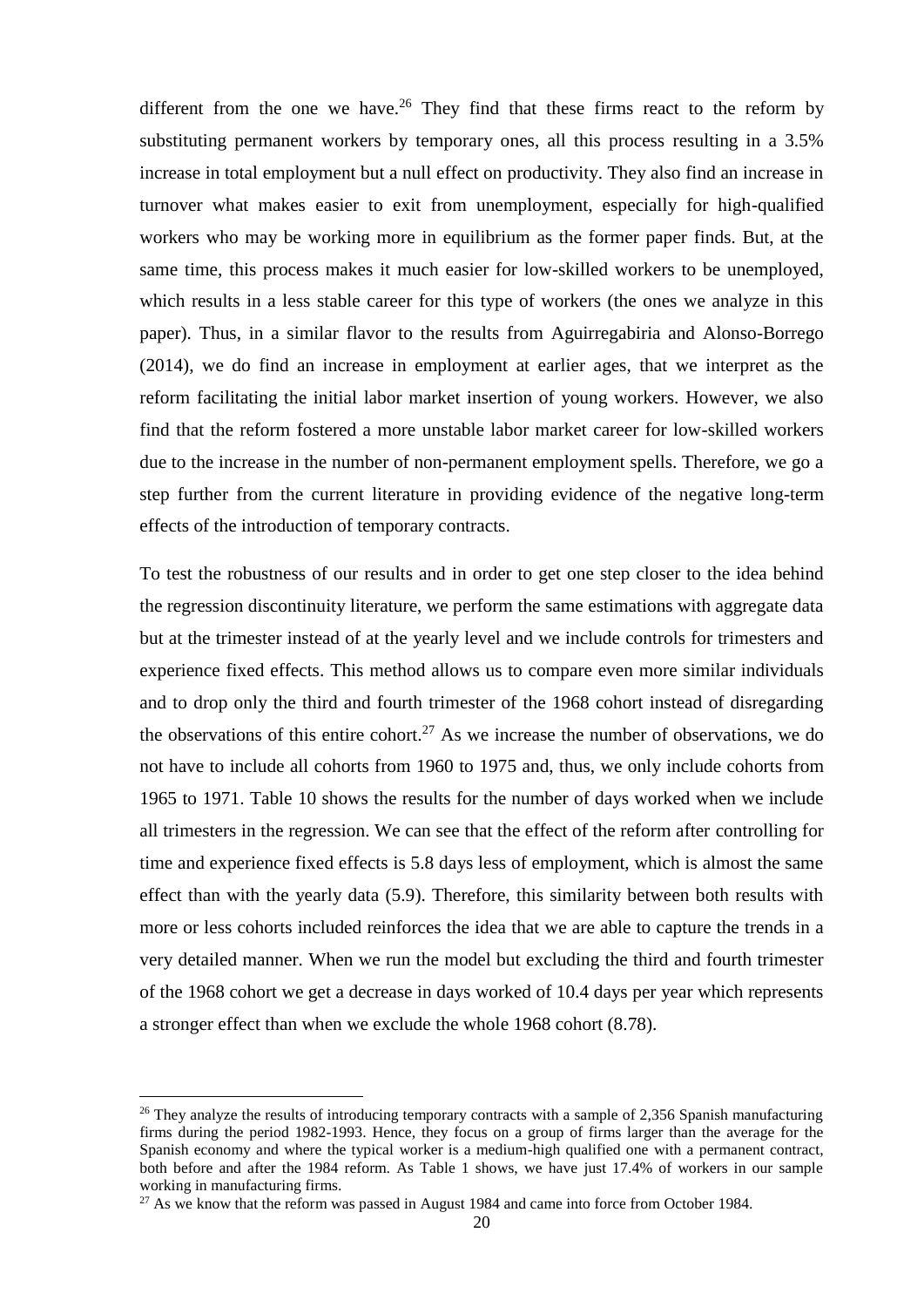A somehow different picture arises for earnings when we run the model with trimester instead of yearly data. As we can see in Table 11, the results are negative and highly significant but the effect is half the size of the results with yearly data. When we exclude some of the cohorts and include only more similar individuals we find that the wage loss due to the reform amounts to 6.2% or to 10.8% if we exclude the third and fourth trimester of the cohort of 1968.

Finally, we perform a number of placebo tests in which we simulate the policy to take place in a number of pre and post reform years (from 1966 to 1972). We use the specification from equation (2) with aggregate data. The results of these regressions for both the accumulated number of days worked and accumulated wages for the baseline sample as well as for the sample restricted to include only those who begin working before the reform in the control group are plotted in Figures 16 to 19. As can be seen in these figures, there is no clear effect when we simulated that the reform first affected the cohorts that turned 16 before 1984. This result is especially strong when we restrict the sample to include only those workers that effectively entered the labor market before the reform. These placebo tests reinforce our conclusion that the liberalization of fixed-term contracts use had a negative effect on the long-run employment and earnings outcomes for male high school dropouts.

## **6 Conclusion**

In this paper, we have investigated the impact of entering the labor market under a lax regulation of fixed-term contracts on subsequent labor market outcomes. Using Spanish social security data, we found that cohorts of native male high school dropouts who entered the labor market under a lax regulation of fixed-term contracts experienced worse labor market outcomes than cohorts that just preceded them. Specifically, entering the labor market under a lax regulation of fixed-term contracts leads to 193 (7%) fewer accumulated days at work and a 22% reduction in accumulated wages in the long run. This is the case despite the fact that the reform increased the probability of working before age 20. The source of those negative effects on long-term outcomes is likely to be the larger probability of working under non-permanent contracts well after labor market entry, which also makes it more likely to be subject to the well known wage penalties due to unemployment and temporary work (see, for example, Jimeno and Toharia (1993), García Pérez and Rebollo (2005) or Fernández-Kranz et al. (forthcoming)).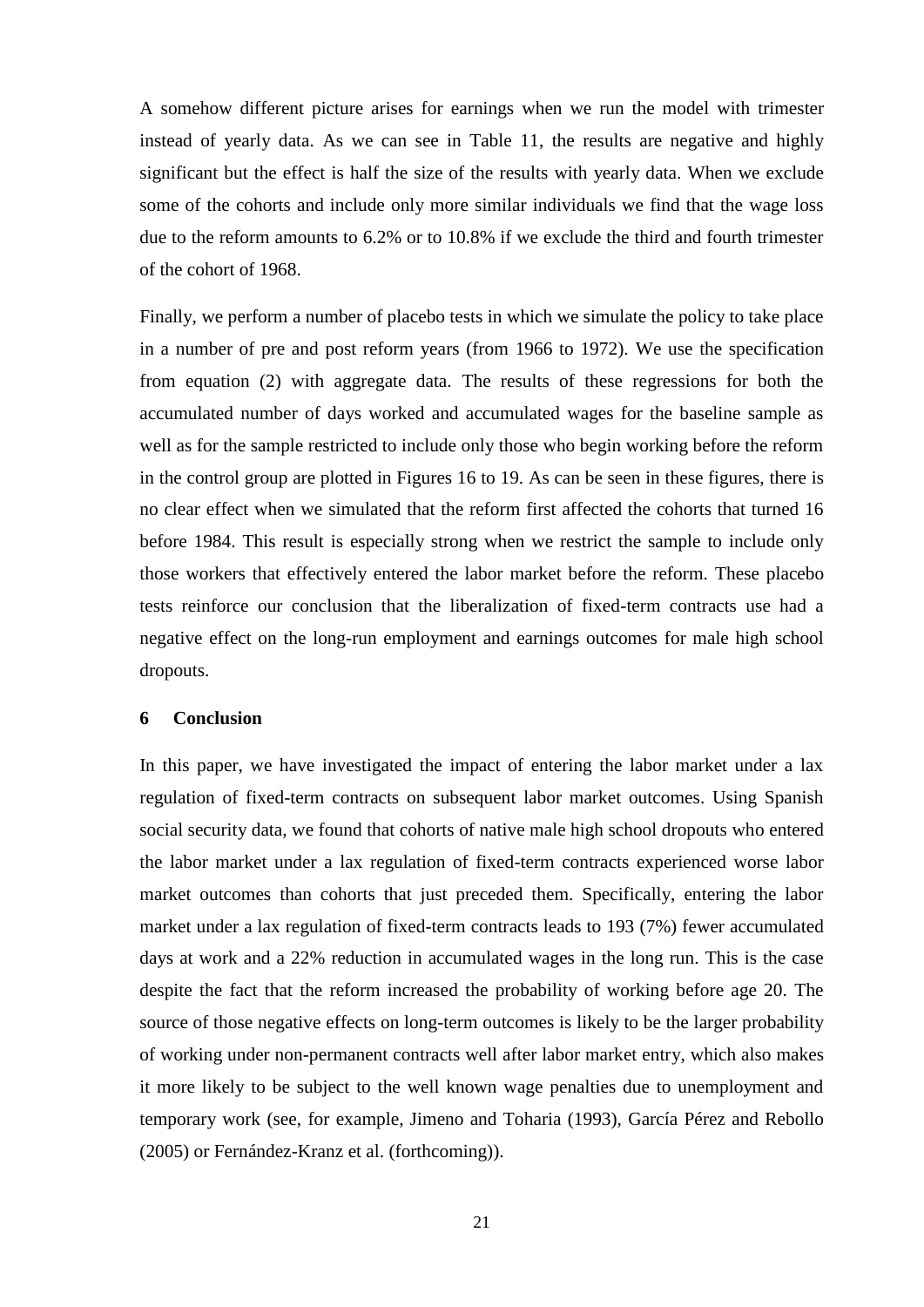Hence, our findings suggest that, on balance, making fixed-term contracts more readily available reduced the welfare of low skilled workers. Even though these contracts seem to allow low skilled workers to secure a first job more rapidly, the long-run consequences are negative. By promoting less stable employment, fixed-term contracts ultimately reduce the long-run employment and earnings prospects of low skilled workers. Far from being a stepping stone, fixed-term contracts are a stumbling block for the career of low skilled workers.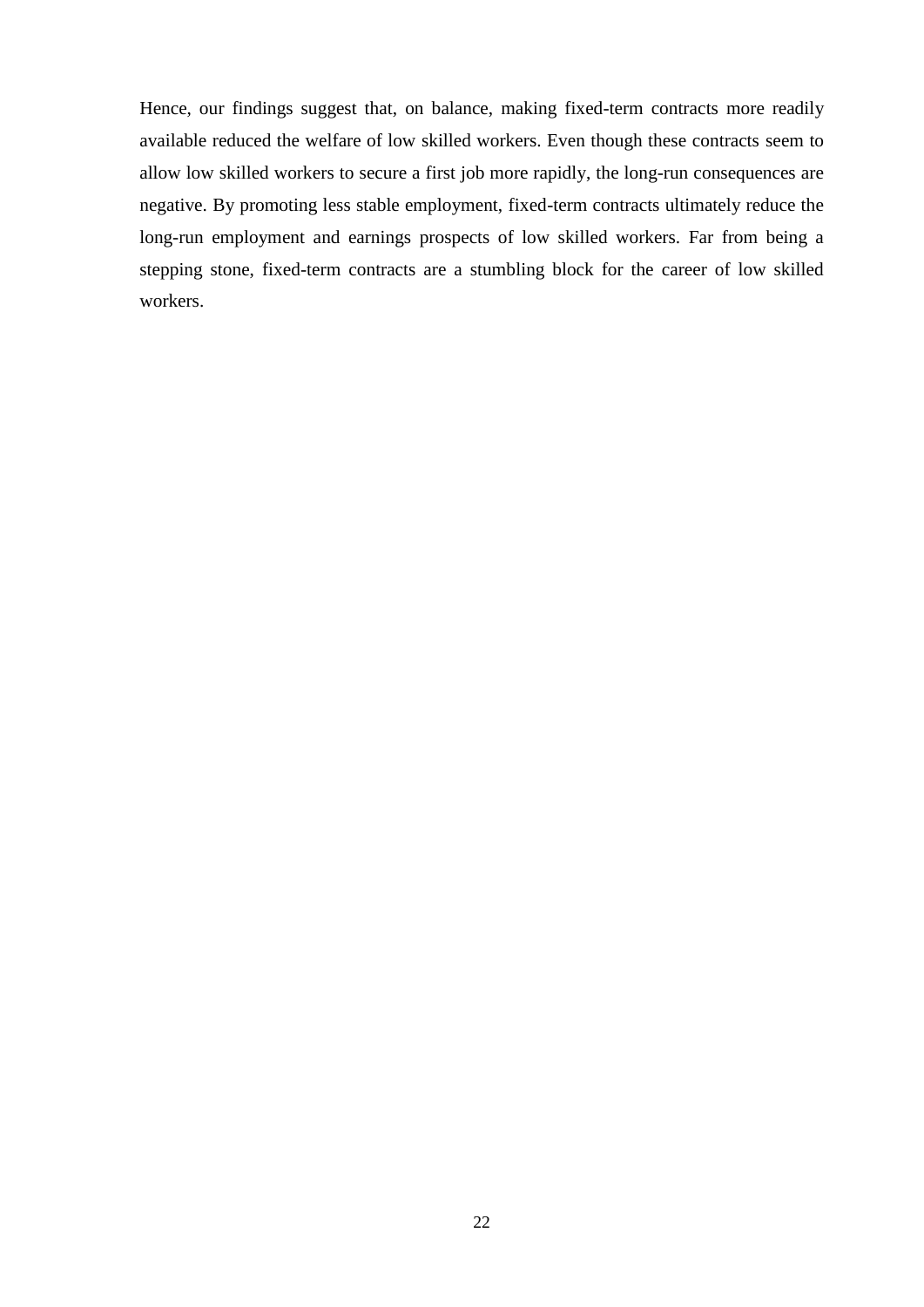## **REFERENCES**

Aguirregabiria, V. and C. Alonso-Borrego (2014): Labor Contracts and Flexibility: Evidence from a Labor Market Reform in Spain. *Economic Inquiry*, Vol. 52, No. 2, April 2014, 930-957.

Amuedo-Dorantes, C. and R. Serrano-Padial (2007): Wage Growth Implications of Fixed-Term Employment: An Analysis by Contract Duration and Job Mobility. *Labour Economics, 14, 829-847*.

Autor, D. and S. Houseman (2010): Do Temporary Help Jobs Improve Labor Market Outcomes for Low-Skilled Workers? Evidence from 'Work First'. *American Economic Journal: Applied Economics*, 2(3), July 2010, 96-128.

Bentolila, S., Dolado, J., Cahuc P. and T. Le Barbanchon (2012): Two-Tier labour Markets in the Great Recession: France vs. Spain. *Economic Journal*, 122, F155–F187.

Blanchard, O. and A. Landier (2002): The Perverse Effects of Partial Labor Market Reform: Fixed-term Contracts in France. *Economic Journal*, 112, 214-244.

Booth, S., Francesconi, M. and J. Frank (2002): Temporary Jobs: Stepping Stones or Dead Ends?. *Economic Journal*, 112, 183-213.

D'Addio, A.C. and M. Rosholm (2005): Exits from Temporary Jobs in Europe: A Competing-Risk Analysis. *Labour Economics*, 12, 449-468.

Costain, J., Jimeno, J and C. Thomas (2010): Employment fluctuations in a dual labour market, Bank of Spain Working Paper No. 1013.

Dolado, J.J., Garcia-Serrano, C. and J.F. Jimeno (2002): Drawing Lessons from the Boom of Temporary Jobs in Spain. *Economic Journal*, 112, 270-295.

Fernández-Kranz, D., Paul, M., and N. Rodriguez-Planas (2014): Part-Time Status, Fixed-Term Contracts, and the Returns to Experience. Forthcoming *Oxford Bulletin of Economics and Statistics*.

García Pérez J.I. and Y. Rebollo (2005): Wage changes through job mobility: does unemployment mean a penalty in Europe?- *Labour Economics*, Vol 12, Issue 4, pp. 531- 556.

García Pérez J.I. and Y. Rebollo (2009): The use of permanent contracts across Spanish regions: do regional wage subsides work? . *Investigaciones Económicas*, XXXIII(1), 97- 130.

Garcia-Perez, J.I. and F. Muñoz-Bullón, (2011): Transitions into Permanent Employment in Spain: An Empirical Analysis for Young Workers. *British Journal of Industrial Relations*, 49, 103-143.

Güell, M. and Petrongolo, B. (2007): How Binding are Legal Limits? Transitions from Temporary to Permanent Work in Spain. *Labour Economics*, 14, 153-183.

Ichino, A., Mealli, F. and Nannicini, T. (2008): From temporary help jobs to permanent employment: what can we learn from matching estimators and their sensitivity?. *Journal of Applied. Econometrics.*, 23: 305–327. doi: 10.1002/jae.998.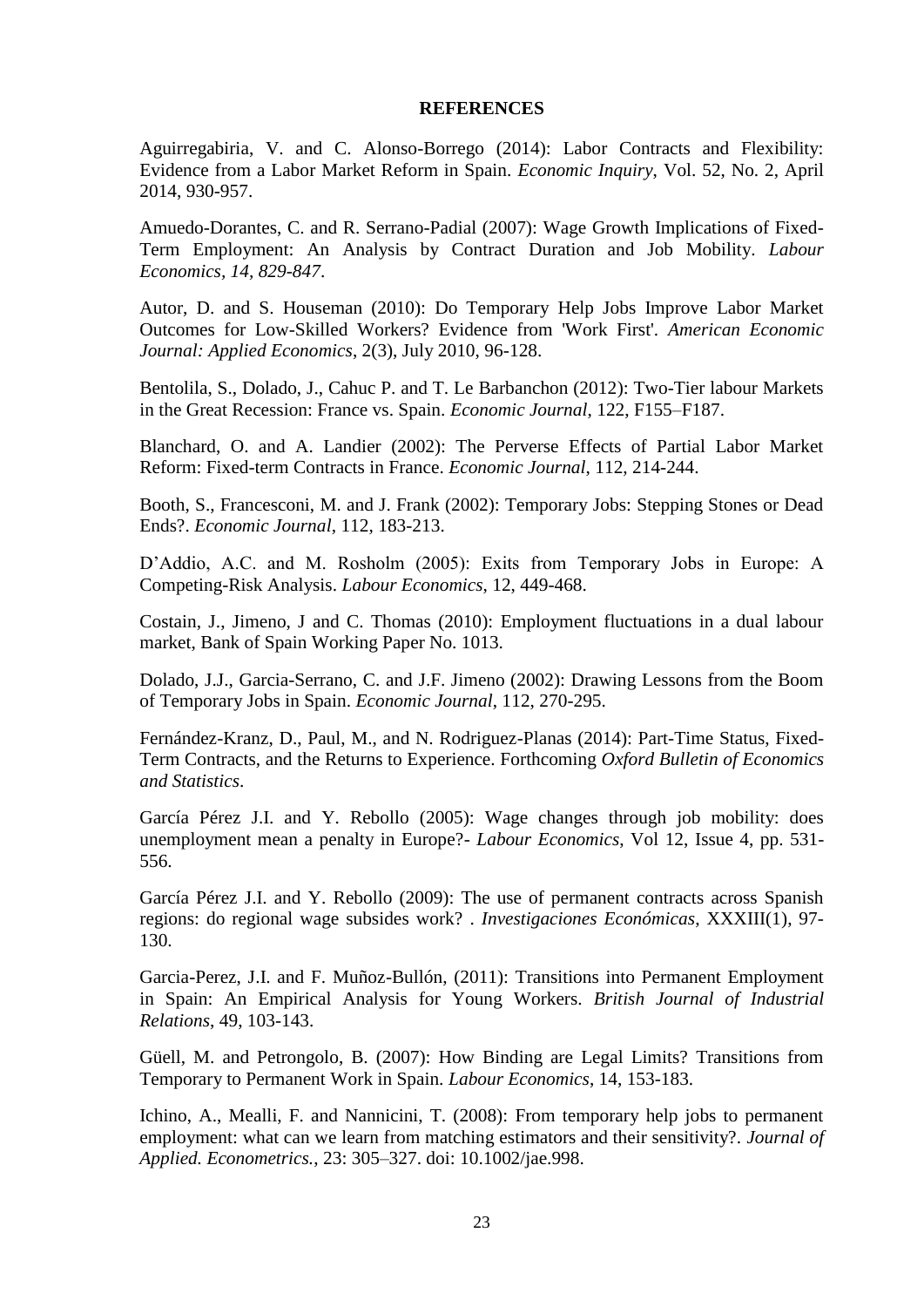Jimeno, J. F. and Toharia L. (1993): The effects of Fixed-term Employment on Wages: Theory and Evidence from Spain, *Investigaciones Económicas*, 27, 475-494.

Kahn, L. (2010): The Long-Term Labor Market Consequences of Graduating from College in a Bad Economy. *Labour Economics*, Vol. 17, No. 2, April, 2010.

Kugler, A., Jimeno, J.F., and V. Hernanz (2005): Employment Consequences of Restrictive Employment Policies: Evidence from Spanish Labor Market Reforms. Mimeo.

Mateos, B., and C. Sebastián (1988): Los Programas de Fomento y la Evolución del Empleo. FEDEA. Documento elaborado para la Comisión de Expertos para el estudio del desempleo en España. Mimeo.

Moulton, G. J. (2011): Great Depression of Wages: An Investigation of the Impact of Entering the Labor Market during the Great Depression using a Regression Discontinuity Approach, working paper.

Nagore, A., and A. Van Soest (2014): Unemployment Transitions to Stable and Unstable Jobs Before and During the Crisis. IZA Discussion Paper No. 8121.

OECD (1987): Employment Outlook.

OECD (1993): Employment Outlook.

Oreopoulos, P.,Von Wachter, T., and A. Heisz (2012). The Short and Long Term Career Effects of Graduating in a Recession. *American Economic Journal: Applied Economics*, Vol. 4(1), 1-29.

Rebollo, Y. (2011): Landing a Permanent Contract in Spain: Do Job Interruptions and Employer Diversification Matter?. The Manchester School, 79 (6), 1197-1236.

Zijl, M., Van Den Berg, G. and A. Heyma (2004): Stepping Stones for the Unemployed: The Effect of Temporary Jobs on the Duration until Regular Work. IZA Discussion Paper 1241.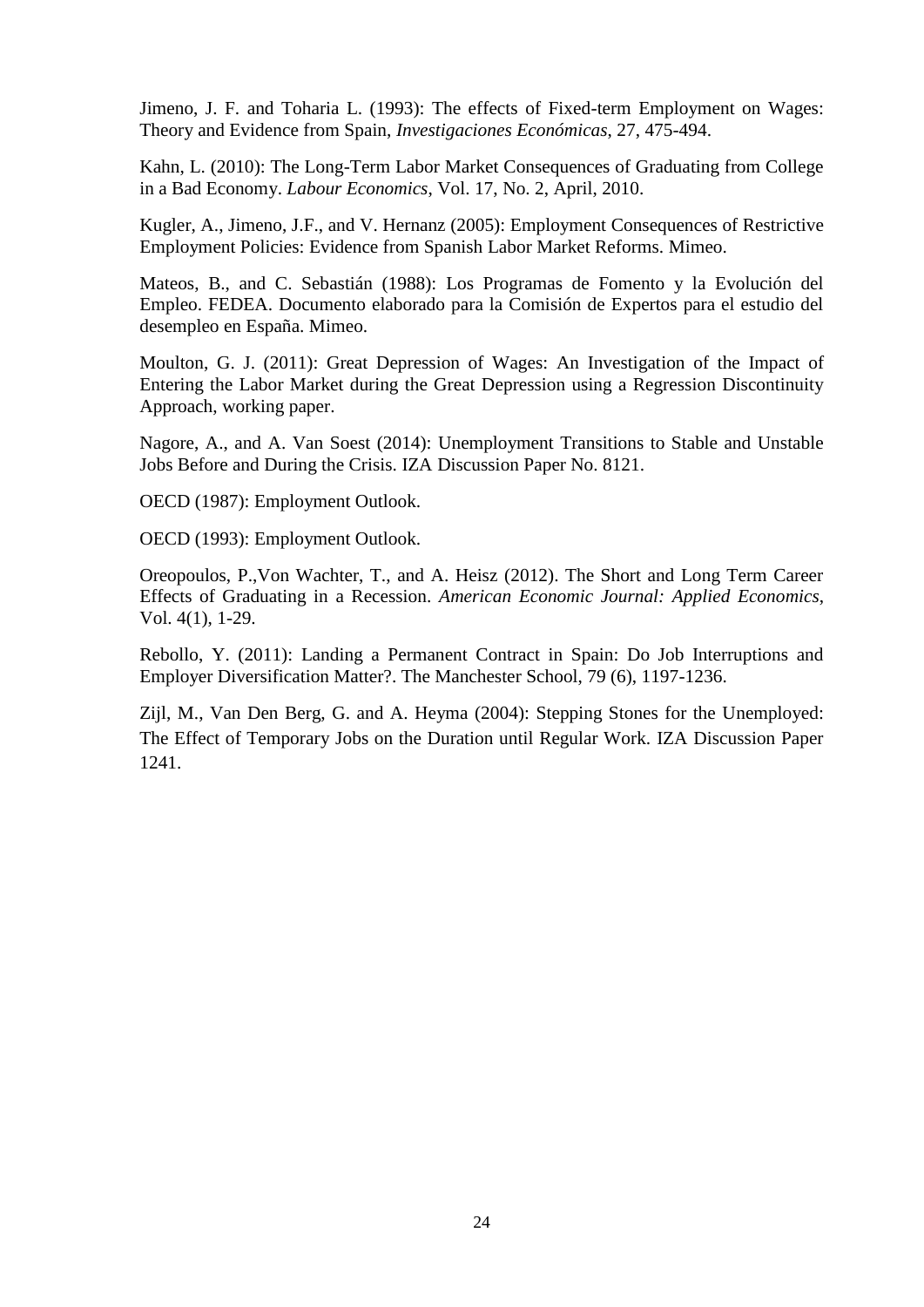Figure 1. Unemployment rate in Spain for workers with less than 25 years old; share of temporary contracts for men aged 15-24 in Spain and average share of temporary contracts for men aged 15-24 in the OECD.



Source: Own elaboration from data from the OECD and the Spanish National Institute of Statistics (EPA).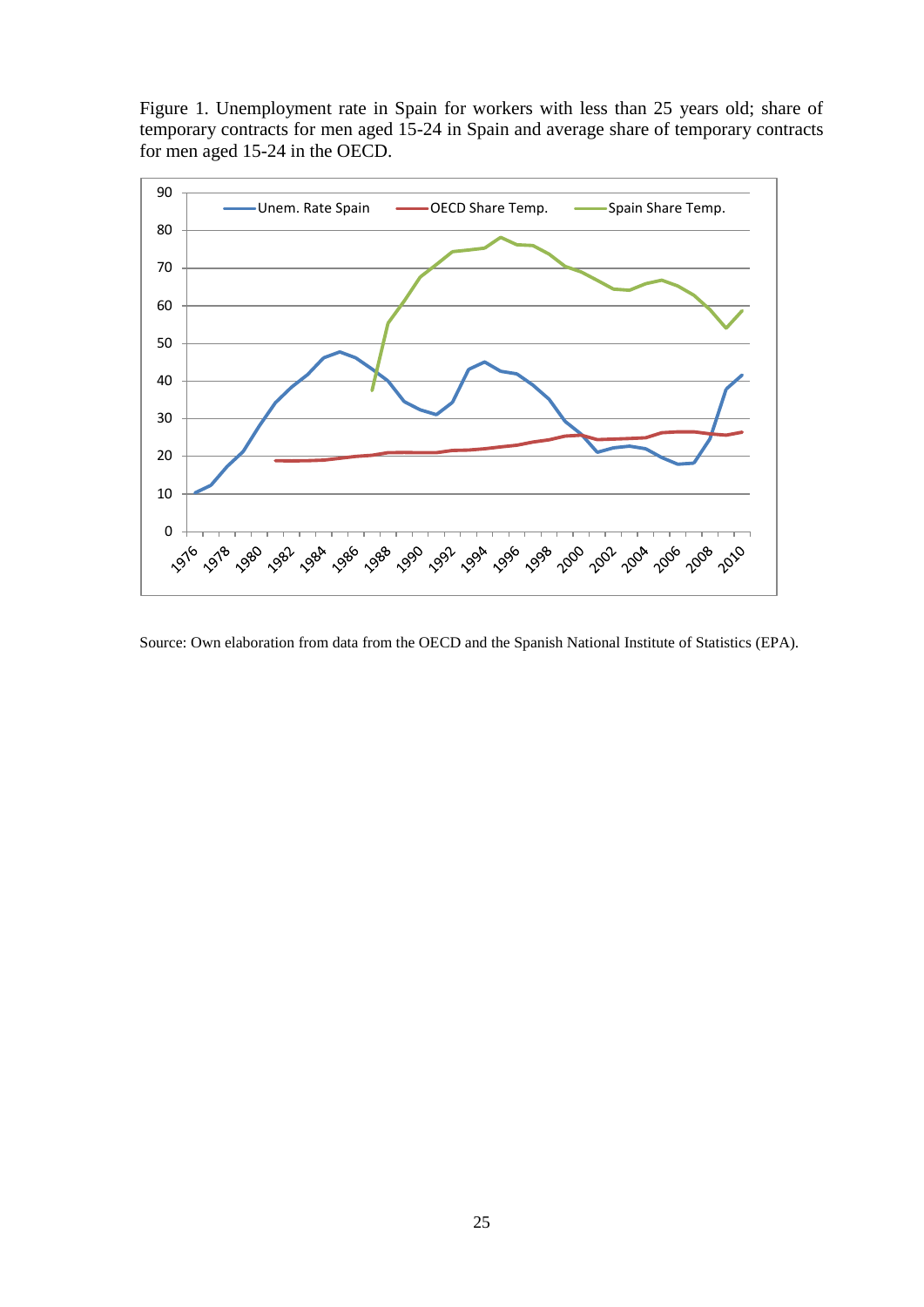

Figure 2. Total number of temporary contracts and total number of employees in nonagricultural private sectors.

Source: Own elaboration from data from the Spanish National Institute of Statistics (EPA).

Figure 3. Number of apprenticeship contracts and percentage of apprenticeship contracts with respect to employees in non-agricultural private sectors aged between 16 and 19 years old.



Source: Own elaboration from data from the Spanish National Institute of Statistics (EPA).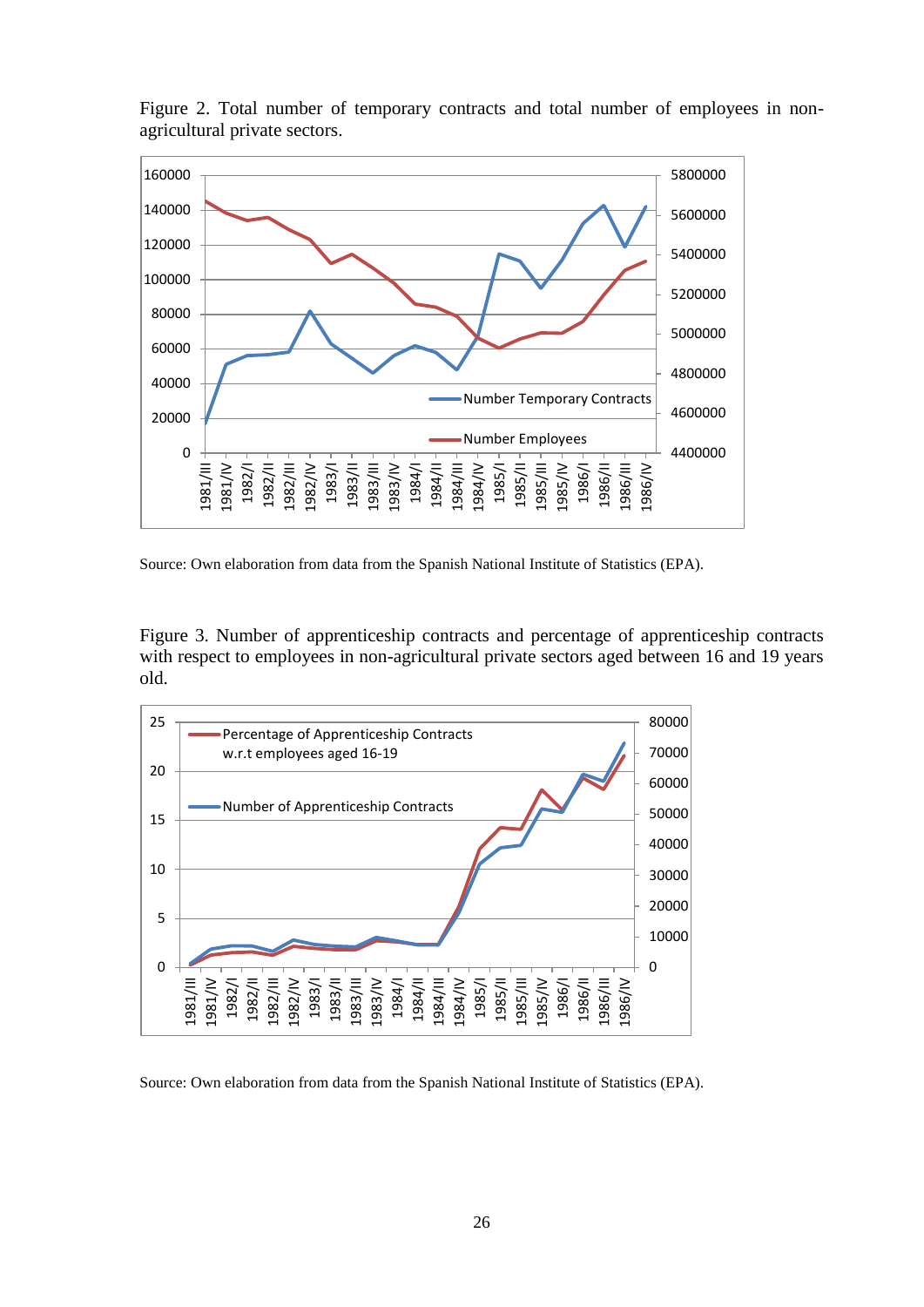| Variable                     | Obs   | Mean  | Std. Dev. | Min              | Max          |
|------------------------------|-------|-------|-----------|------------------|--------------|
| Unempl. Rate Region at Entry | 21676 | 16.13 | 7,68      | 1,42             | 34,59        |
| Andalucia                    | 21676 | 0,243 | 0,429     | $\overline{0}$   | 1            |
| Aragon                       | 21676 | 0,018 | 0,136     | $\overline{0}$   | 1            |
| Asturias                     | 21676 | 0,017 | 0,132     | $\overline{0}$   | 1            |
| <b>Baleares</b>              | 21676 | 0,021 | 0,144     | 0                | 1            |
| Canarias                     | 21676 | 0,067 | 0,251     | $\overline{0}$   | $\mathbf{1}$ |
| Cantabria                    | 21676 | 0,010 | 0,102     | $\overline{0}$   | $\mathbf{1}$ |
| Cast.Leon                    | 21676 | 0,049 | 0,216     | $\theta$         | 1            |
| Cast.Mancha                  | 21676 | 0,057 | 0,233     | $\overline{0}$   | $\mathbf{1}$ |
| Catalunya                    | 21676 | 0,136 | 0,343     | $\overline{0}$   | 1            |
| Valencia                     | 21676 | 0,129 | 0,335     | $\overline{0}$   | 1            |
| Extremadura                  | 21676 | 0,040 | 0,196     | $\boldsymbol{0}$ | $\mathbf{1}$ |
| Galicia                      | 21676 | 0,056 | 0,230     | $\overline{0}$   | 1            |
| Madrid                       | 21676 | 0,079 | 0,270     | $\overline{0}$   | 1            |
| Murcia                       | 21676 | 0,032 | 0,176     | 0                | 1            |
| Navarra                      | 21676 | 0,007 | 0,087     | $\overline{0}$   | 1            |
| PaisBasco                    | 21676 | 0,022 | 0,149     | $\overline{0}$   | 1            |
| Rioja                        | 21676 | 0,005 | 0,072     | $\overline{0}$   | 1            |
| High Tech. Manufacturing     | 21676 | 0,093 | 0,290     | $\overline{0}$   | 1            |
| Low Tech. Manufacturing      | 21676 | 0,071 | 0,257     | 0                | 1            |
| High Tech. Services          | 21676 | 0,034 | 0,183     | 0                | 1            |
| Trade                        | 21676 | 0,122 | 0,327     | $\boldsymbol{0}$ | $\mathbf{1}$ |
| Hotels and Catering services | 21676 | 0,063 | 0,243     | $\overline{0}$   | 1            |
| Other Low Tech. Activities   | 21676 | 0,103 | 0,304     | $\overline{0}$   | 1            |
| Construction                 | 21676 | 0,331 | 0,470     | $\boldsymbol{0}$ | $\mathbf{1}$ |
| Public Admin. & Real State   | 21676 | 0,028 | 0,166     | $\overline{0}$   | 1            |
| Missing                      | 21676 | 0,014 | 0,120     | $\overline{0}$   | 1            |

Table 1. Descriptive Statistics<sup>28</sup>.

Source: Muestra Continua de Vidas Laborales (MCVL).

 $^{28}$  See table 12 in the appendix for a more detailed explanation of each sector.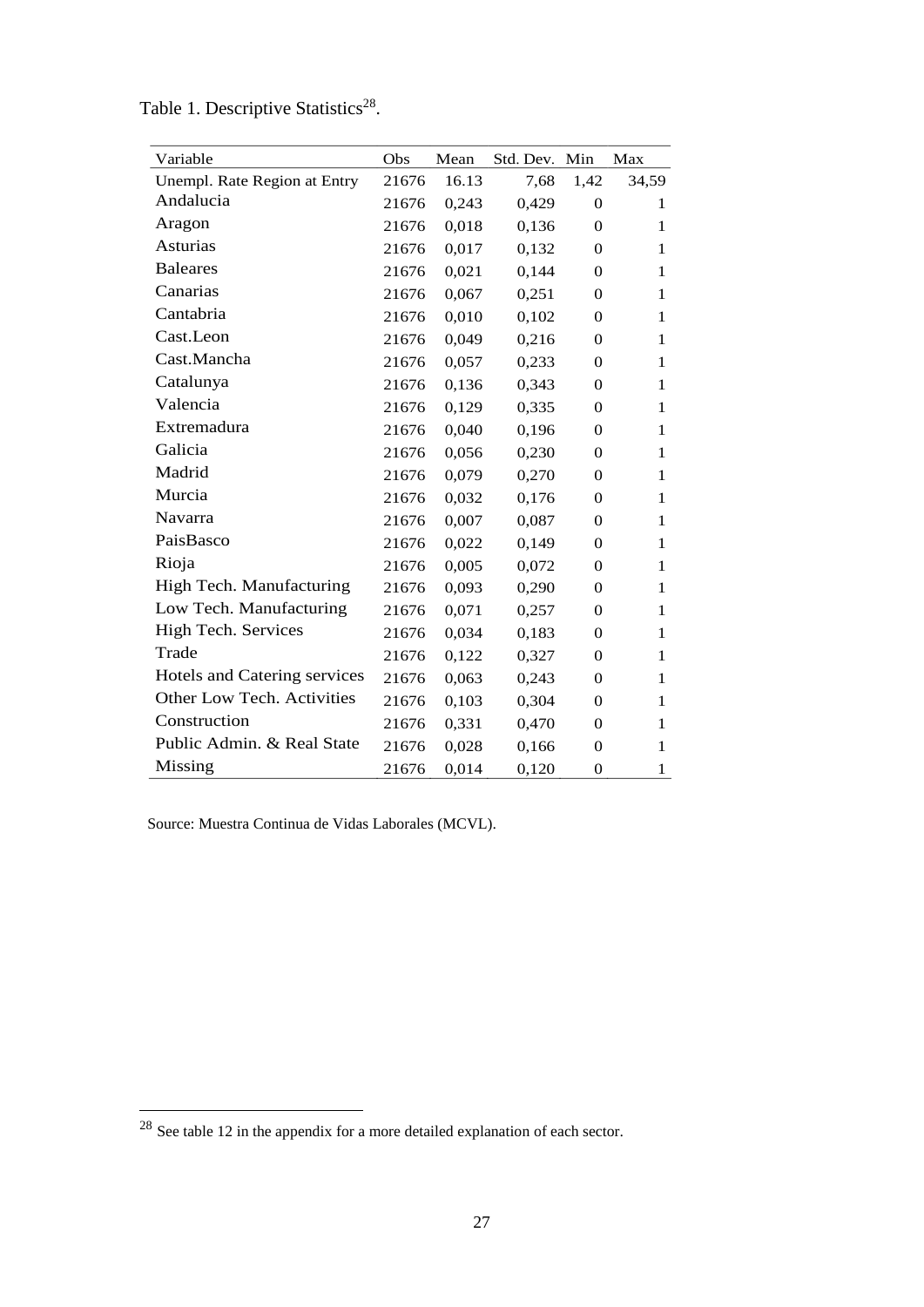

Figure 4. Total number of men in our sample for each birth cohort and share of males who are high-school dropouts for each cohort.

Source: Muestra Continua de Vidas Laborales (MCVL).

Figure 5. Share of individuals who find the first job at age 16 by cohort and share of individuals who find the first job at age 15 or before by cohort.

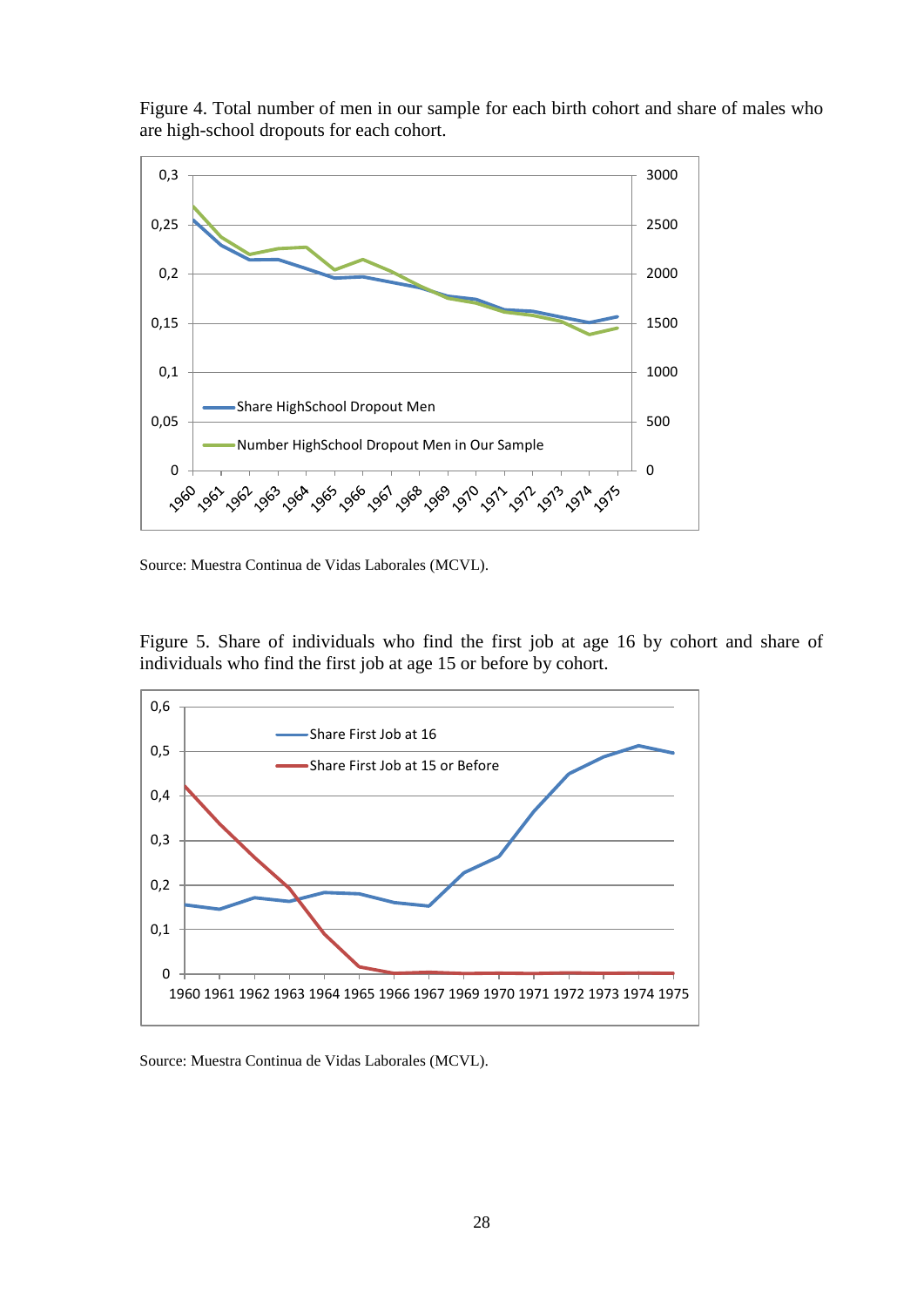Figure 6. Age at labor market entry by education.



Source: Muestra Continua de Vidas Laborales (MCVL).

Table 2. Accumulated number of non-permanent employment spells from labor market entry until 2006 and probability of working before age 19, individual-level data.

|                    | Number of non     | Number of non     |               |               |
|--------------------|-------------------|-------------------|---------------|---------------|
|                    | permanent         | permanent         | Prob. Working | Prob. Working |
|                    | employment spells | employment spells | before age 19 | before age 19 |
| effect             | $1.92***$         | $1.27***$         | $0.14***$     | $0.14***$     |
|                    | (0.60)            | (0.34)            | (0.04)        | (0.04)        |
| trend              | $-1.46***$        | $-1.11***$        | $-0.04*$      | $-0.04*$      |
|                    | (0.23)            | (0.12)            | (0.02)        | (0.02)        |
| posttrend          | $1.45***$         | $1.00***$         | $0.12***$     | $0.12***$     |
|                    | (0.27)            | (0.15)            | (0.03)        | (0.03)        |
| trend <sub>2</sub> | $-0.08***$        | $-0.06***$        | $-0.00***$    | $-0.00***$    |
|                    | (0.02)            | (0.01)            | (0.00)        | (0.00)        |
| posttrend2         | 0.03              | 0.02              | $-0.00***$    | $-0.01***$    |
|                    | (0.02)            | (0.02)            | (0.00)        | (0.00)        |
| urentry            | $0.25***$         | $0.16***$         | $-0.02***$    | $-0.02***$    |
|                    | (0.04)            | (0.03)            | (0.01)        | (0.01)        |
| sector2            |                   | X                 |               | X             |
| Constant           | 4.58***           | $-1.22$           | $0.94***$     | $0.84***$     |
|                    | (1.25)            | (1.74)            | (0.16)        | (0.19)        |
| Observations       | 21,674            | 21,674            | 21,746        | 21,746        |
| R-squared          | 0.08              | 0.26              | 0.11          | 0.13          |

Robust standard errors in parentheses

\*\*\* p<0.01, \*\* p<0.05, \* p<0.1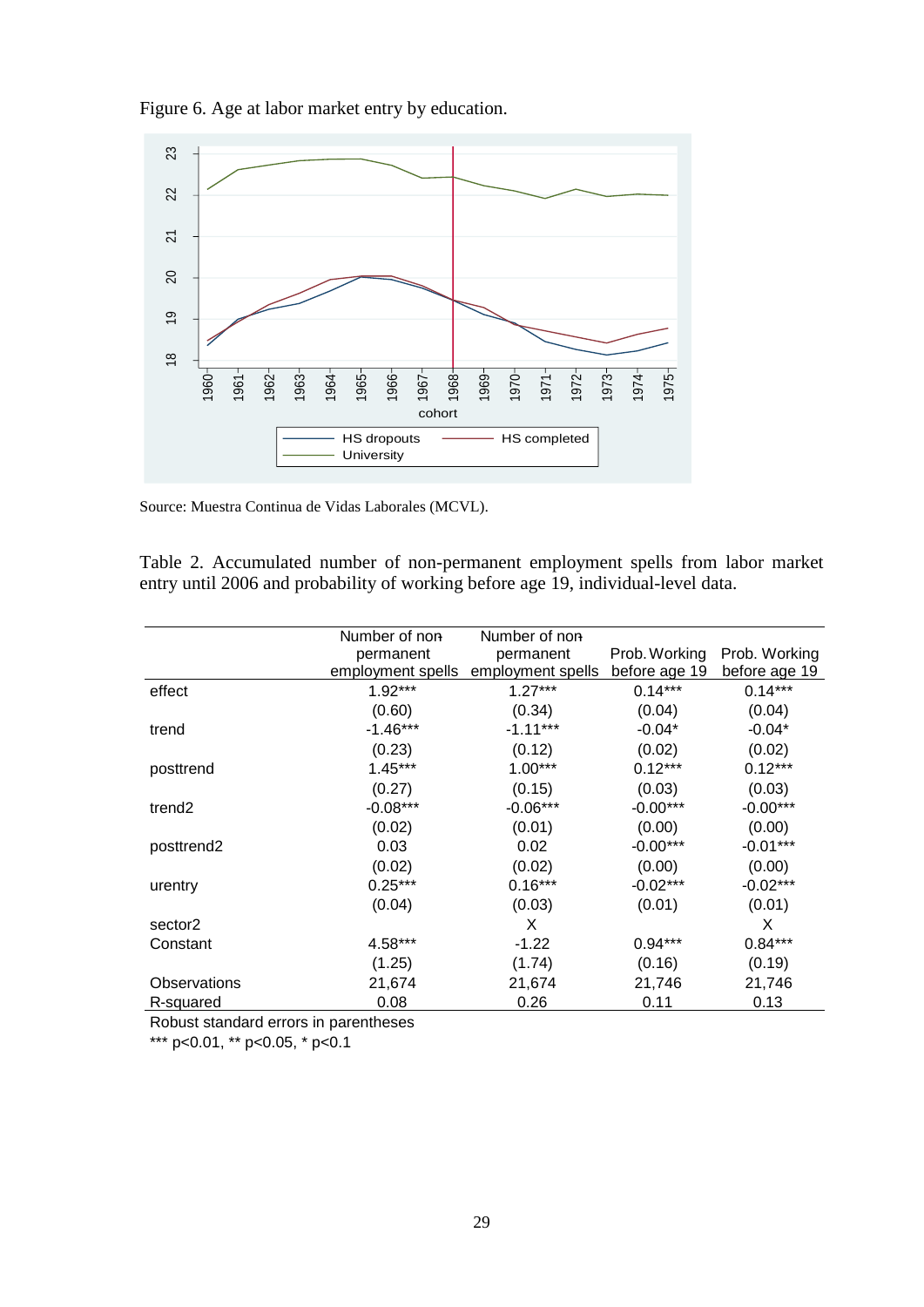|                                      |              | ALL COHORTS  |              | EXCLUDING 68&69 COHORTS |              | <b>EXCLUDING 1968 COHORT</b> |
|--------------------------------------|--------------|--------------|--------------|-------------------------|--------------|------------------------------|
|                                      |              |              |              |                         |              |                              |
| effect                               | $-205.21***$ | $-201.30***$ | $-348.08***$ | $-306.54***$            | $-339.34***$ | $-315.26***$                 |
|                                      | (69.23)      | (59.67)      | (65.63)      | (56.37)                 | (57.55)      | (54.37)                      |
| trend                                | $-173.37***$ | $-165.72***$ | $-125.01***$ | $-124.58***$            | $-124.99***$ | $-124.60***$                 |
|                                      | (29.89)      | (27.12)      | (26.91)      | (25.99)                 | (26.90)      | (25.99)                      |
| posttrend                            | $-179.35***$ | $-183.50***$ | $-222.68***$ | $-230.49***$            | $-228.17***$ | $-225.02***$                 |
|                                      | (44.08)      | (37.83)      | (54.23)      | (44.36)                 | (42.45)      | (37.76)                      |
| trend <sub>2</sub>                   | $6.72***$    | $7.43***$    | $10.54***$   | $10.68***$              | $10.54***$   | 10.68***                     |
|                                      | (2.05)       | (1.87)       | (1.70)       | (1.66)                  | (1.70)       | (1.66)                       |
| posttrend <sub>2</sub>               | $10.10**$    | $9.33**$     | 5.63         | 6.84                    | 6.34         | $6.13*$                      |
|                                      | (4.55)       | (3.47)       | (6.25)       | (4.24)                  | (4.43)       | (3.33)                       |
| ur                                   | $-42.12***$  | $-43.13***$  | $-42.40***$  | $-43.39***$             | $-42.40***$  | $-43.38***$                  |
|                                      | (7.46)       | (6.97)       | (7.53)       | (7.04)                  | (7.53)       | (7.03)                       |
| Sector                               |              | X            |              | X                       |              | X                            |
| Constant                             | 6,040.96***  | 4,617.74***  | 6,181.09***  | 4,735.86***             | 6,181.27***  | 4,735.73***                  |
|                                      | (204.25)     | (188.00)     | (209.45)     | (180.52)                | (209.32)     | (180.43)                     |
| Observations                         | 21,676       | 21,676       | 21,676       | 21,676                  | 21,676       | 21,676                       |
| R-squared                            | 0.38         | 0.43         | 0.38         | 0.43                    | 0.38         | 0.43                         |
| Debuat standard excusive parantheses |              |              |              |                         |              |                              |

Table 3. Number of days worked until 2006, individual-level data.

Robust standard errors in parentheses

\*\*\* p<0.01, \*\* p<0.05, \* p<0.1

| Table 4. Accumulated earnings (logs) until 2006, individual-level data. |  |  |  |
|-------------------------------------------------------------------------|--|--|--|
|-------------------------------------------------------------------------|--|--|--|

|                        | ALL COHORTS |            |            | EXCLUDING 68&69 COHORTS | <b>EXCLUDING 1968 COHORT</b> |            |
|------------------------|-------------|------------|------------|-------------------------|------------------------------|------------|
|                        |             |            |            |                         |                              |            |
| effect                 | $-0.20***$  | $-0.18**$  | $-0.35***$ | $-0.34***$              | $-0.37***$                   | $-0.36***$ |
|                        | (0.07)      | (0.07)     | (0.08)     | (0.06)                  | (0.07)                       | (0.06)     |
| trend                  | 0.05        | 0.04       | $0.11***$  | $0.10***$               | $0.11***$                    | $0.10***$  |
|                        | (0.03)      | (0.03)     | (0.03)     | (0.02)                  | (0.03)                       | (0.02)     |
| posttrend              | $-0.16***$  | $-0.15***$ | $-0.24***$ | $-0.23***$              | $-0.23***$                   | $-0.22***$ |
|                        | (0.03)      | (0.03)     | (0.03)     | (0.03)                  | (0.03)                       | (0.03)     |
| trend2                 | $0.00*$     | $0.00*$    | $0.01***$  | $0.01***$               | $0.01***$                    | $0.01***$  |
|                        | (0.00)      | (0.00)     | (0.00)     | (0.00)                  | (0.00)                       | (0.00)     |
| posttrend <sub>2</sub> | $0.01**$    | $0.01**$   | 0.00       | 0.00                    | 0.00                         | 0.00       |
|                        | (0.00)      | (0.00)     | (0.00)     | (0.00)                  | (0.00)                       | (0.00)     |
| ur                     | $-0.02***$  | $-0.02***$ | $-0.02***$ | $-0.02***$              | $-0.02***$                   | $-0.02***$ |
|                        | (0.00)      | (0.00)     | (0.00)     | (0.00)                  | (0.00)                       | (0.00)     |
| Sector                 |             | X          |            | X                       |                              | X          |
| Constant               | $12.32***$  | $12.16***$ | $12.51***$ | $12.34***$              | $12.50***$                   | $12.34***$ |
|                        | (0.08)      | (0.11)     | (0.09)     | (0.12)                  | (0.09)                       | (0.12)     |
| Observations           | 14,793      | 14,747     | 14,793     | 14,747                  | 14,793                       | 14,747     |
| R-squared              | 0.04        | 0.08       | 0.05       | 0.08                    | 0.05                         | 0.08       |

Robust standard errors in parentheses

\*\*\* p<0.01, \*\* p<0.05, \* p<0.1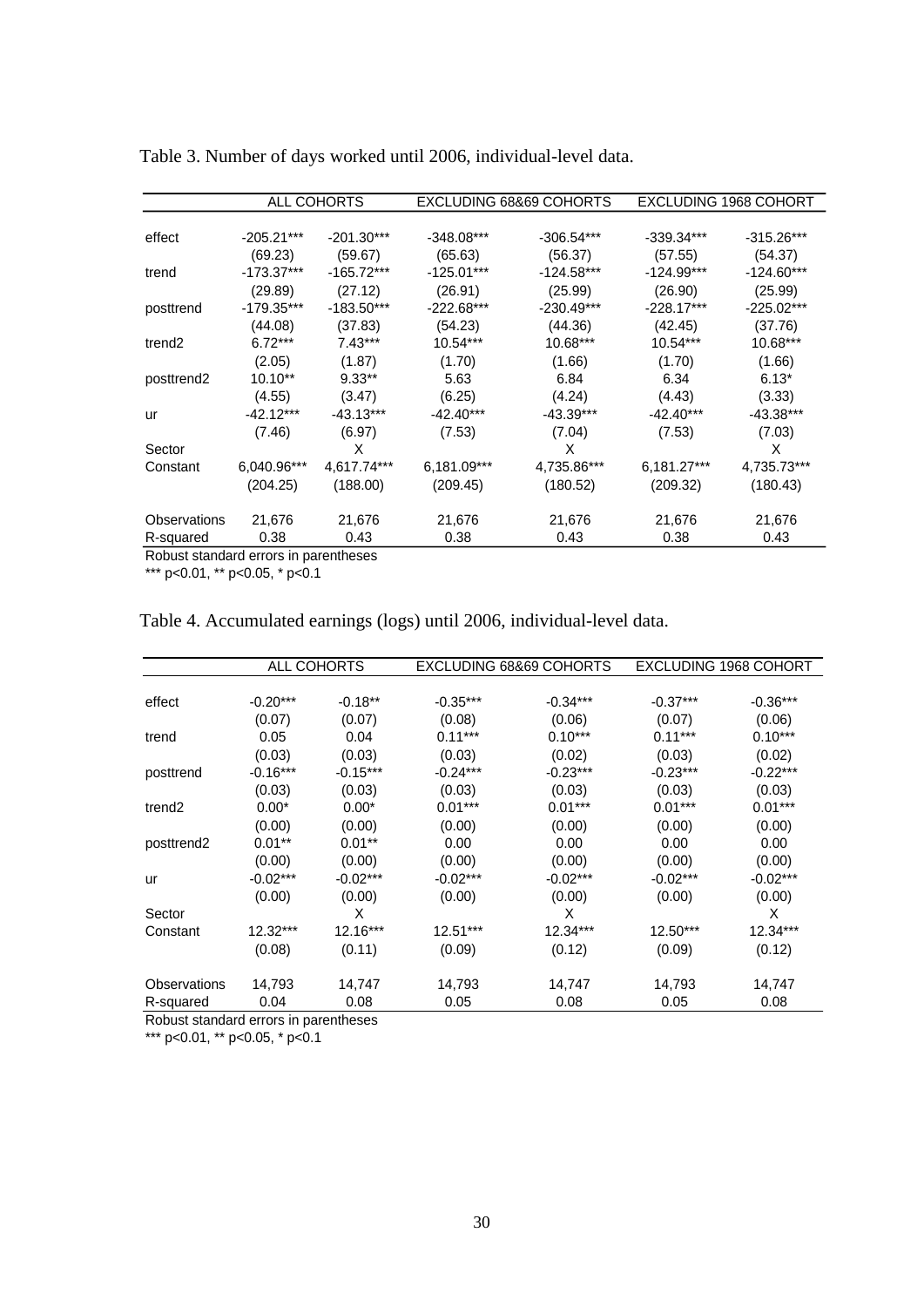Table 5. Number of days worked until 2006, individual-level data. Sample restricted to include only those who began working at ages 14-17 or to include in the control group only those who begin working before the reform.

|                                 | ALL COHORTS  |              | EXCL, 68&69 COHORTS |              | EXCL, 1968 COHORT |              |
|---------------------------------|--------------|--------------|---------------------|--------------|-------------------|--------------|
| Age First Job 14-17             | $-296.86***$ | $-212.67**$  | $-384.48***$        | $-257.24*$   | $-452.30***$      | $-347.97**$  |
|                                 | (100.53)     | (95.21)      | (125.87)            | (131.70)     | (116.17)          | (129.88)     |
| Control Group: First Year       | $-921.75***$ | $-887.81***$ | $-954.67***$        | $-897.57***$ | $-946.40***$      | $-905.91***$ |
| <b>Employment Before Reform</b> | (77.60)      | (75.26)      | (107.41)            | (104.91)     | (99.69)           | (100.32)     |

Note: The regressions include linear and quadratic pre and post-reform trends and controls for the regional unemployment rate at the time of entry. The first column of each outcome does not include dummies for the sector of the economy while the second column of each outcome includes sector dummies.

Table 6. Accumulated earnings (logs) until 2006, individual-level data. Sample restricted to include only those who began working at ages 14-17 or to include in the control group only those who begin working before the reform.

|                           |            | ALL COHORTS |            | EXCL, 68&69 COHORTS |            | EXCL, 1968 COHORT |  |
|---------------------------|------------|-------------|------------|---------------------|------------|-------------------|--|
| Age First Job 14-17       | $-0.22**$  | $-0.21**$   | $-0.50***$ | $-0.44***$          | $-0.57***$ | $-0.54***$        |  |
|                           | (0.08)     | (0.08)      | (0.06)     | (0.05)              | (0.03)     | (0.04)            |  |
| Control Group: First Year | $-0.43***$ | $-0.40***$  | $-0.49***$ | $-0.47***$          | $-0.51***$ | $-0.49***$        |  |
| Employment Before Reform  | (0.07)     | (0.08)      | (0.05)     | (0.05)              | (0.04)     | (0.05)            |  |

Note: The regressions include linear and quadratic pre and post-reform trends and controls for the regional unemployment rate at the time of entry. The first column of each outcome does not include dummies for the sector of the economy while the second column of each outcome includes sector dummies.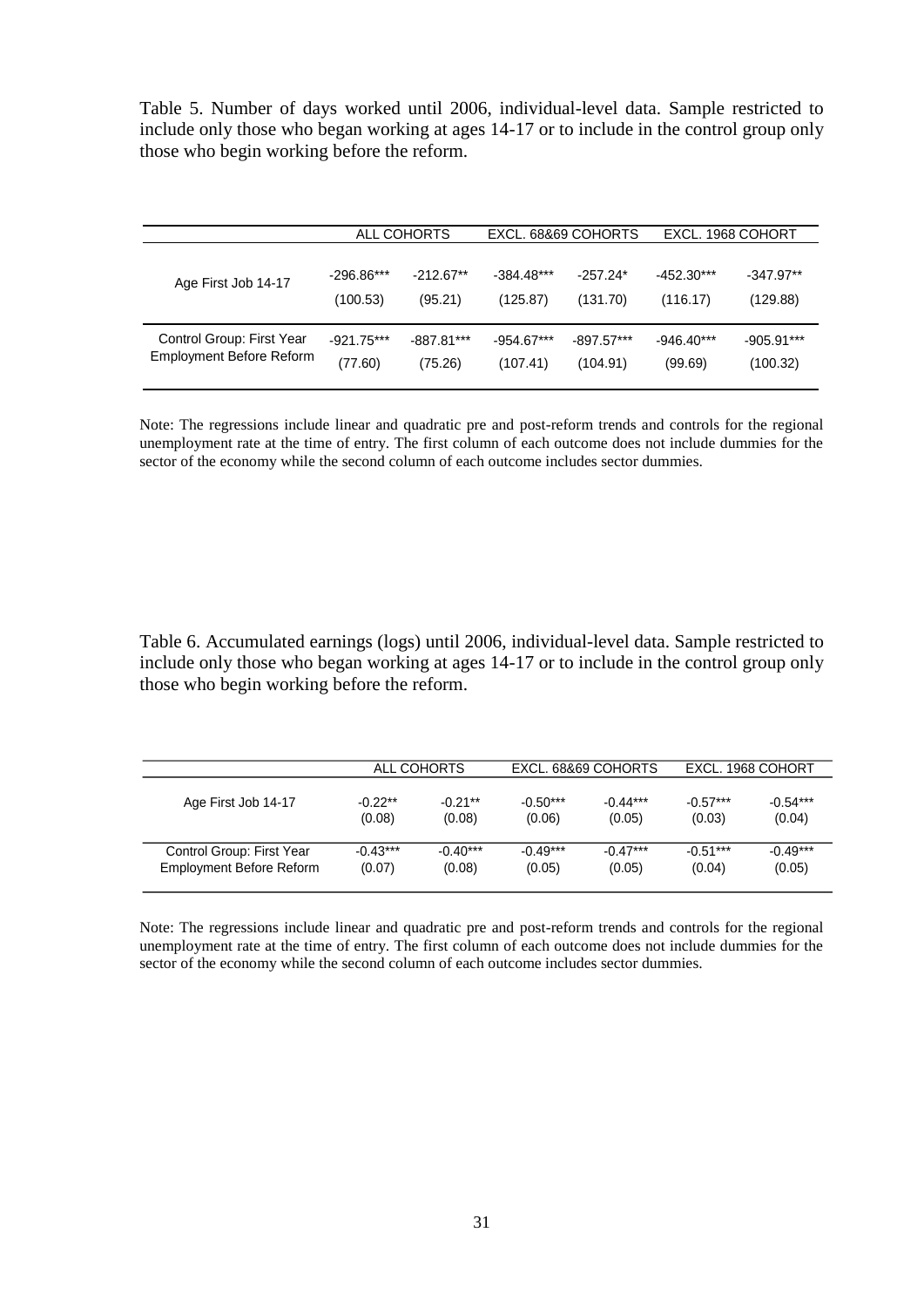Figure 7. Plot of Beta coefficients for the probability of having the first job at age 19 or before.



Note: The coefficients are from a regression of the probability of having the first job at age 19 or before with dummies for the cohorts 1960-1975 (excluding the cohort of 1968).

Source: Muestra Continua de Vidas Laborales (MCVL).

Figure 8. Accumulated number of days worked until 2006. Beta coefficients of the cohort dummies.



Note: The coefficients are from a regression of the accumulated number of days worked until 2006 with dummies for the cohorts 1960-1975 (excluding the cohort of 1968).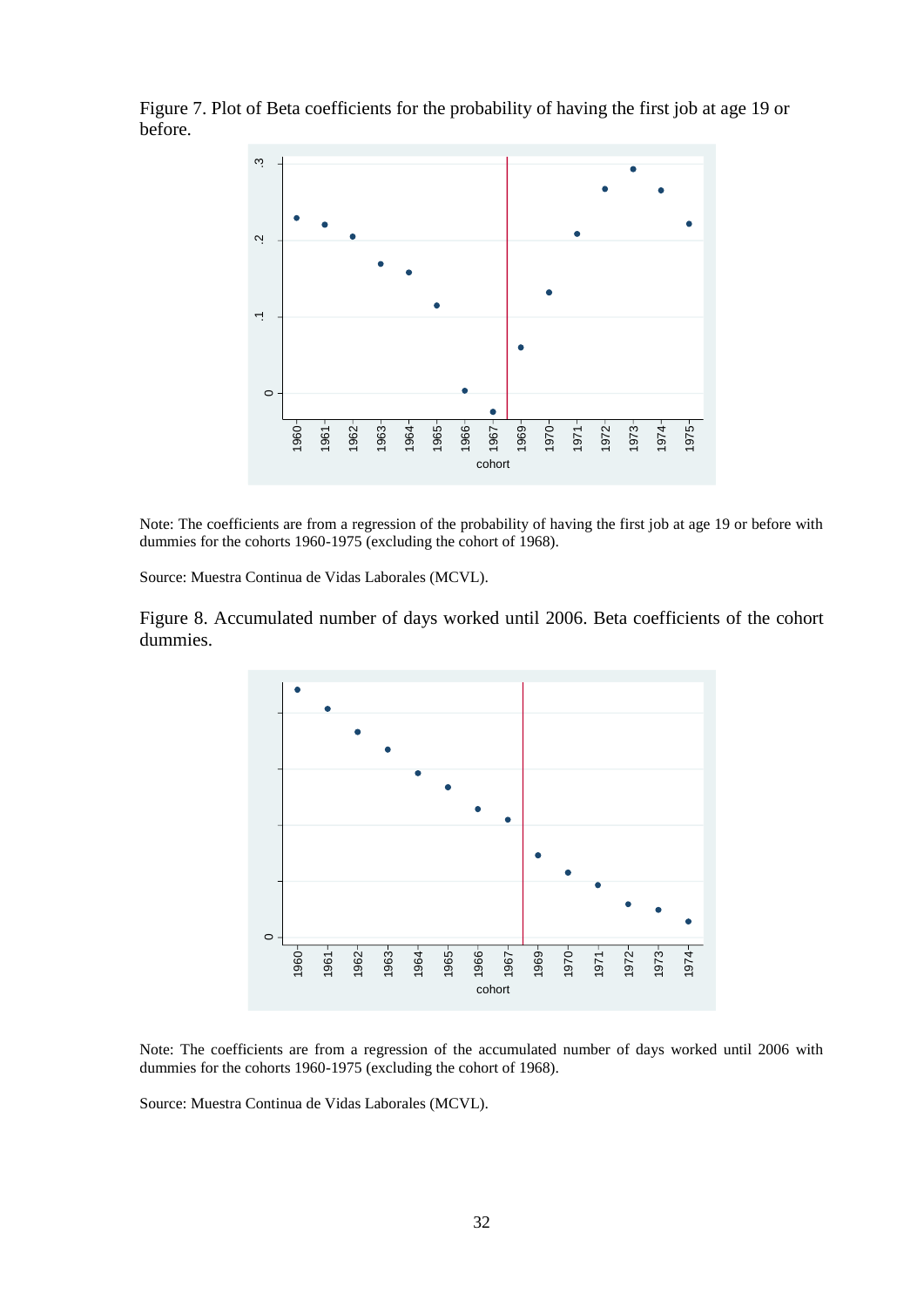Figure 9. Logarithm of accumulated earnings until 2006. Beta coefficients of the cohort dummies.



Note: The coefficients are from a regression of the logarithm of accumulated wages until 2006 with dummies for the cohorts 1960-1975 (excluding the cohort of 1968).

Source: Muestra Continua de Vidas Laborales (MCVL).

Figure 10. Annual number of days worked, aggregate data. Beta coefficients for the cohort dummies.



Note: The coefficients are from a regression of the number of days worked for the cohorts 1960-1975 (excluding the cohort of 1968) and controlling for real experience.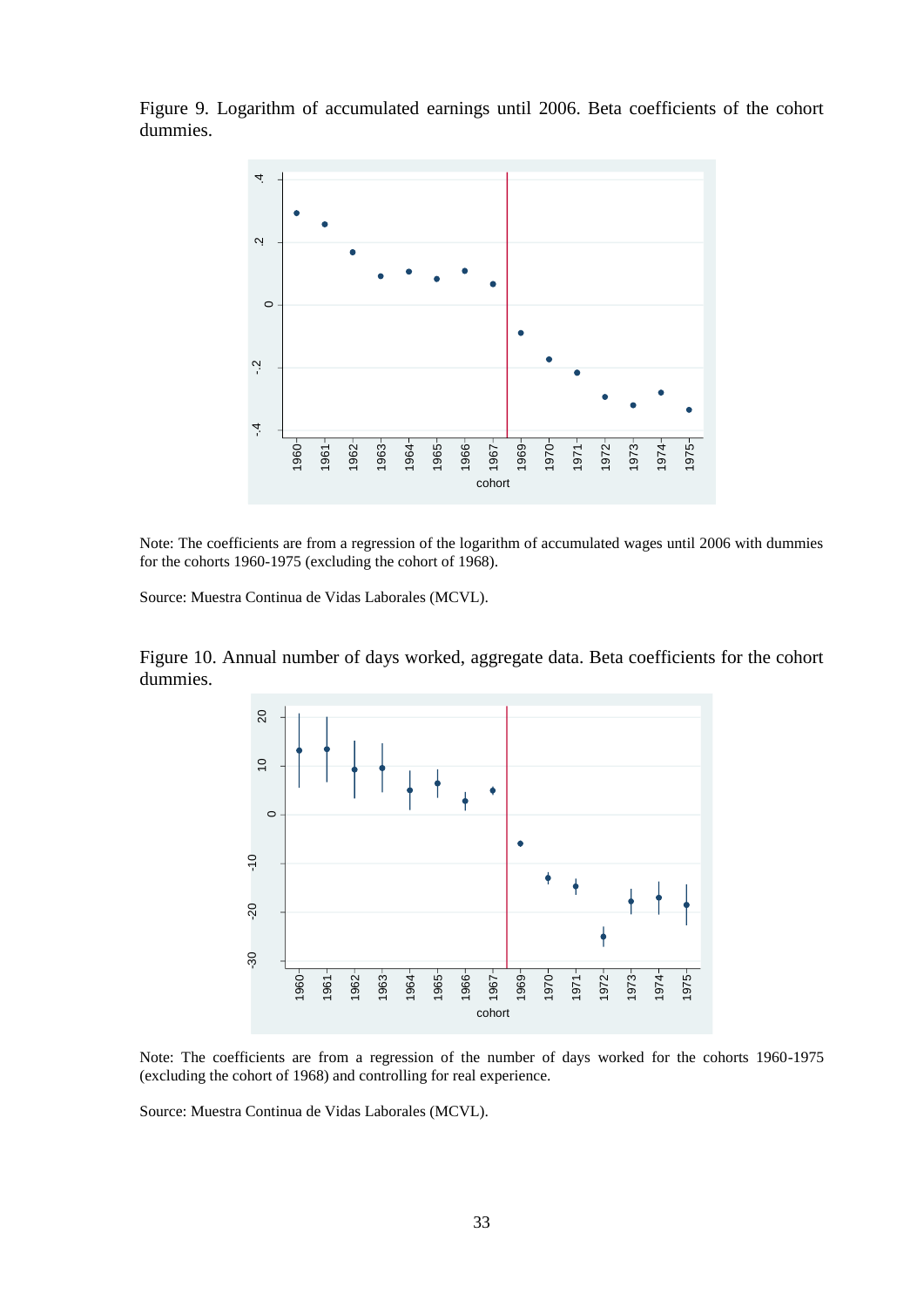Figure 11. Logarithm of annual earnings, aggregate data. Beta coeficients for the cohort dummies.



Note: The coefficients are from a regression of the logarithm of annual wages for the cohorts 1960-1975 (excluding the cohort of 1968) and controlling for real experience.

Source: Muestra Continua de Vidas Laborales (MCVL).

Figure 12. Annual number of non-permanent employment spells, aggregate data. Beta coeficients for the cohort dummies.



Note: The coefficients are from a regression of the annual number of non-permanent employment spells for the cohorts 1960-1975 (excluding the cohort of 1968) and controlling for real experience.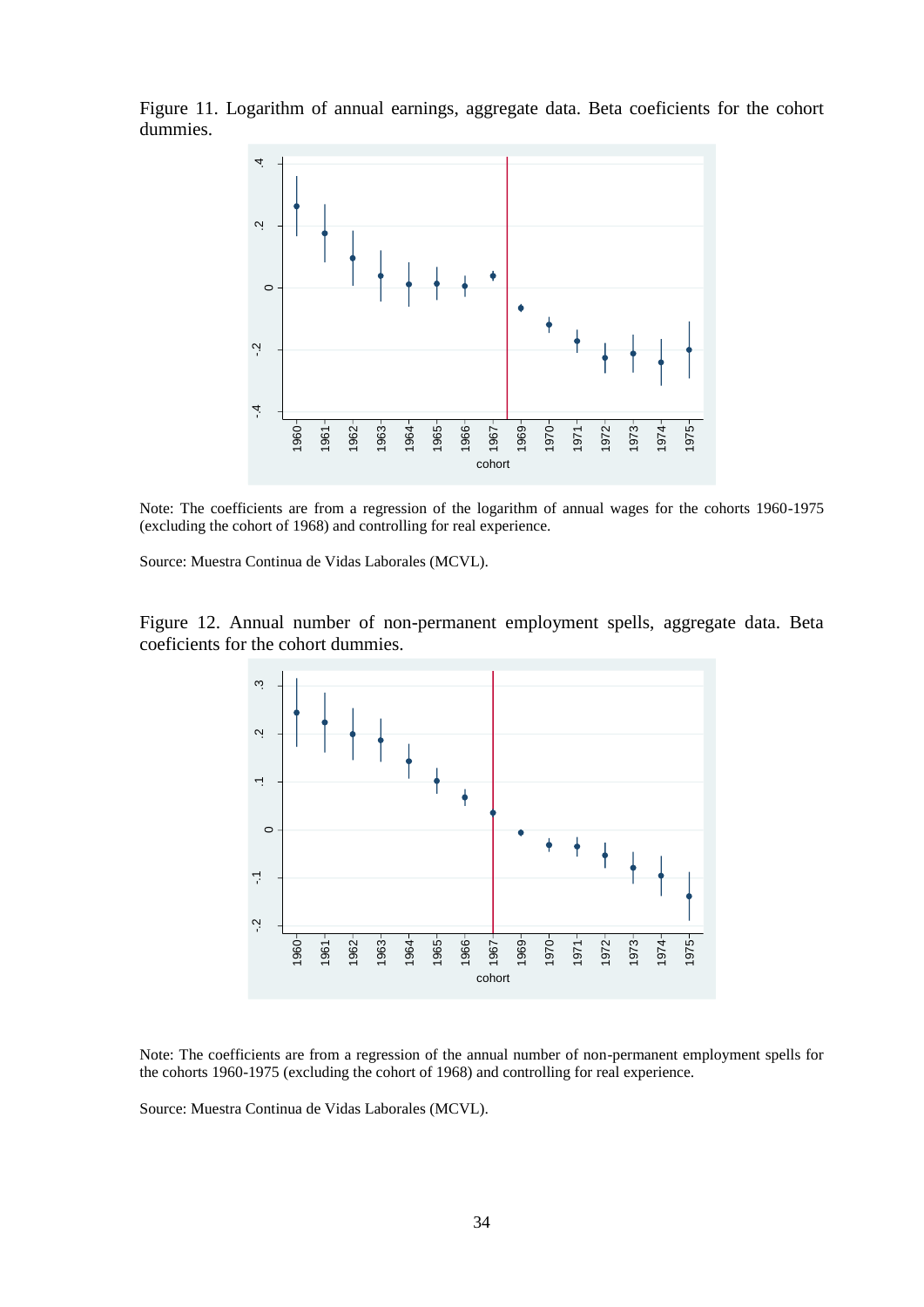Table 7. Number of days worked per year; collapsed dataset.

|              |             |            | Experience  | Experience | + Excluding   | + Excluding | interactions    |
|--------------|-------------|------------|-------------|------------|---------------|-------------|-----------------|
|              | No FE       | Time FE    | FE          | & Time FE  | 68&69 cohorts | 1968 cohort | with Experience |
|              |             |            |             |            |               |             |                 |
| effect       | $-8.670***$ | $-5.238**$ | $-9.841***$ | $-5.971**$ | $-9.443*$     | $-8.779**$  | $-3.569$        |
|              | (2.590)     | (2.065)    | (2.916)     | (2.350)    | (4.772)       | (3.722)     | (5.328)         |
| reformrex1   |             |            |             |            |               |             | $-15.772**$     |
|              |             |            |             |            |               |             | (6.730)         |
| reformrex2   |             |            |             |            |               |             | $-22.489**$     |
|              |             |            |             |            |               |             | (8.662)         |
| reformrex3   |             |            |             |            |               |             | $-31.751***$    |
|              |             |            |             |            |               |             | (7.594)         |
| reformrex4   |             |            |             |            |               |             | $-42.019***$    |
|              |             |            |             |            |               |             | (7.031)         |
| reformrex5   |             |            |             |            |               |             | $-18.738**$     |
|              |             |            |             |            |               |             | (6.403)         |
| Constant     | 257.469***  | 65.701***  | 334.642***  | 188.594*** | 195.963***    | 196.006***  | 191.591***      |
|              | (2.499)     | (1.827)    | (2.969)     | (12.989)   | (13.990)      | (13.948)    | (13.660)        |
|              |             |            |             |            |               |             |                 |
| Observations | 2,080       | 2,080      | 2,080       | 2,080      | 2,080         | 2,080       | 2,080           |
| R-squared    | 0.033       | 0.686      | 0.712       | 0.822      | 0.822         | 0.822       | 0.831           |

Robust standard errors in parentheses

\*\*\* p<0.01, \*\* p<0.05, \* p<0.1

# Table 8 . Logarithm of yearly earnings; collapsed dataset.

|                           | No FE                  | Time FE                | Experience<br><b>FE</b> | Experience<br>& Time FE | + Excluding<br>68&69 cohorts | + Excluding<br>1968 cohort | interactions<br>with Experience  |
|---------------------------|------------------------|------------------------|-------------------------|-------------------------|------------------------------|----------------------------|----------------------------------|
| effect                    | $-0.153***$<br>(0.041) | $-0.109***$<br>(0.031) | $-0.171***$<br>(0.047)  | $-0.130***$<br>(0.040)  | $-0.201***$<br>(0.021)       | $-0.220***$<br>(0.018)     | $-0.125***$<br>(0.030)           |
| reformrex1                |                        |                        |                         |                         |                              |                            | $-0.318***$<br>(0.051)           |
| reformrex2                |                        |                        |                         |                         |                              |                            | $-0.167**$                       |
| reformrex3                |                        |                        |                         |                         |                              |                            | (0.075)<br>$-0.158**$            |
| reformrex4                |                        |                        |                         |                         |                              |                            | (0.068)<br>$-0.251***$           |
| reformrex5                |                        |                        |                         |                         |                              |                            | (0.055)<br>$-0.147**$            |
| reformrex6                |                        |                        |                         |                         |                              |                            | (0.050)<br>$-0.158***$           |
| reformrex7                |                        |                        |                         |                         |                              |                            | (0.044)<br>$-0.138***$           |
| reformrex8                |                        |                        |                         |                         |                              |                            | (0.039)<br>$-0.090**$            |
| reformrex9                |                        |                        |                         |                         |                              |                            | (0.032)<br>$-0.043*$             |
| Constant                  | 9.196***<br>(0.040)    | 7.818***<br>(0.069)    | 9.980***<br>(0.056)     | 9.641***<br>(0.081)     | $9.740***$<br>(0.075)        | 9.739***<br>(0.075)        | (0.024)<br>$9.711***$<br>(0.076) |
| Observations<br>R-squared | 1,457<br>0.027         | 1,457<br>0.831         | 1,457<br>0.860          | 1,457<br>0.906          | 1,457<br>0.907               | 1,457<br>0.907             | 1,457<br>0.911                   |

Robust standard errors in parentheses

\*\*\* p<0.01, \*\* p<0.05, \* p<0.1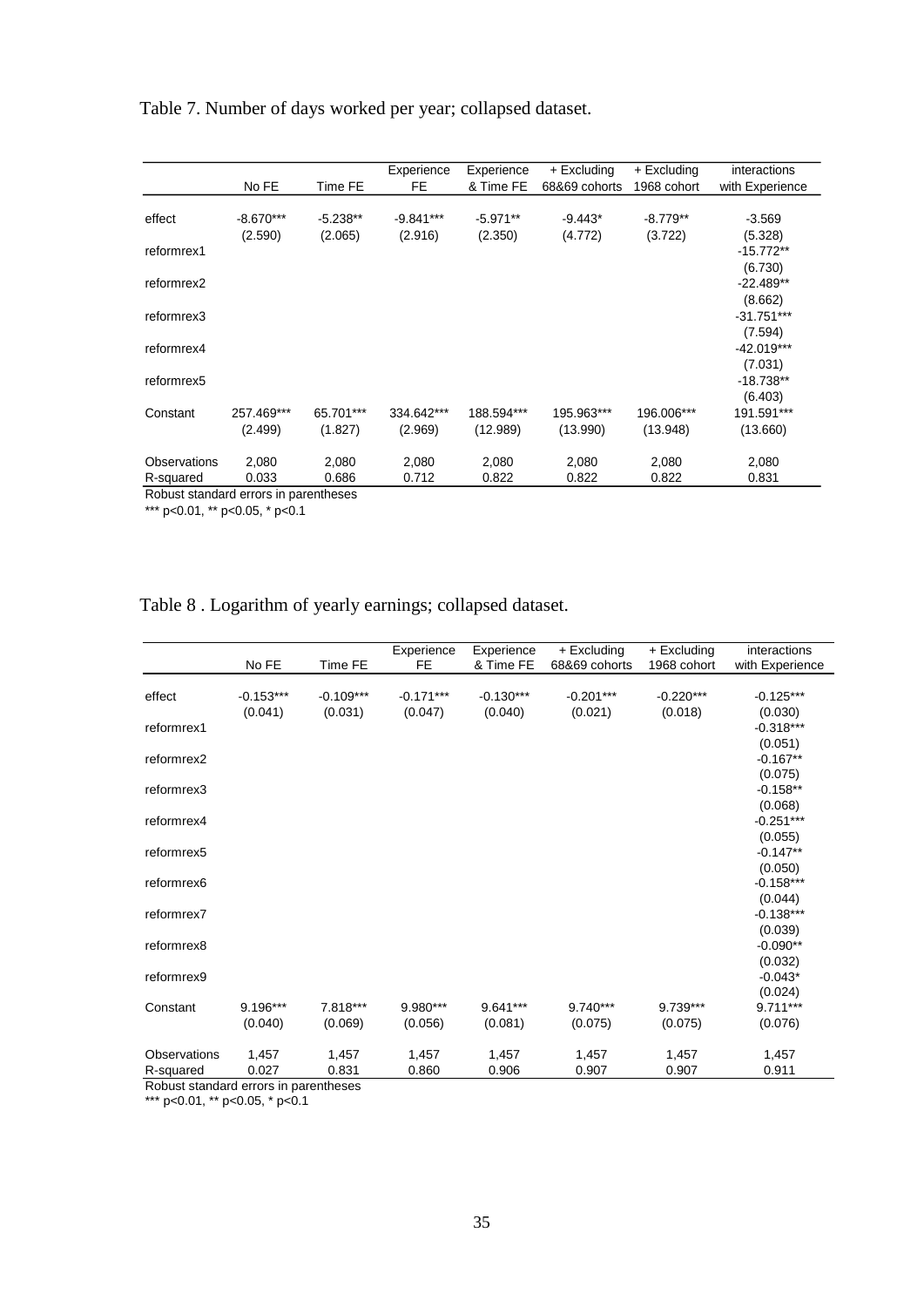|                    |             |              | Time &       | + Excluding   | + Excluding | interactions    |
|--------------------|-------------|--------------|--------------|---------------|-------------|-----------------|
|                    | No FE       | Real Exp. FE | Real Exp. FE | 68&69 cohorts | 1968 cohort | with Experience |
|                    |             |              |              |               |             |                 |
| effect             | 0.011       | 0.008        | $0.041***$   | $0.037**$     | $0.055***$  | 0.017           |
|                    | (0.006)     | (0.007)      | (0.010)      | (0.014)       | (0.014)     | (0.018)         |
| trend              | $-0.002$    | 0.001        | $-0.046***$  | $-0.052***$   | $-0.052***$ | $-0.052***$     |
|                    | (0.002)     | (0.004)      | (0.007)      | (0.007)       | (0.007)     | (0.007)         |
| posttrend          | $0.011***$  | $0.009**$    | $0.037***$   | $0.054***$    | $0.042***$  | $0.043***$      |
|                    | (0.003)     | (0.004)      | (0.006)      | (0.007)       | (0.007)     | (0.007)         |
| trend <sub>2</sub> | $-0.002***$ | $-0.002***$  | $-0.002***$  | $-0.002***$   | $-0.002***$ | $-0.002***$     |
|                    | (0.000)     | (0.000)      | (0.000)      | (0.000)       | (0.000)     | (0.000)         |
| posttrend2         | $0.002***$  | $0.002***$   | $-0.000$     | $-0.001**$    | 0.000       | 0.000           |
|                    | (0.000)     | (0.000)      | (0.001)      | (0.001)       | (0.001)     | (0.001)         |
| reformrex1         |             |              |              |               |             | 0.069***        |
|                    |             |              |              |               |             | (0.018)         |
| reformrex2         |             |              |              |               |             | 0.027           |
|                    |             |              |              |               |             | (0.019)         |
| reformrex3         |             |              |              |               |             | 0.004           |
|                    |             |              |              |               |             | (0.024)         |
| reformrex4         |             |              |              |               |             | 0.019           |
|                    |             |              |              |               |             | (0.023)         |
| reformrex5         |             |              |              |               |             | $0.045*$        |
|                    |             |              |              |               |             | (0.022)         |
| reformrex6         |             |              |              |               |             | 0.028           |
|                    |             |              |              |               |             |                 |
|                    |             |              |              |               |             | (0.022)         |
| Observations       | 2,080       | 2,080        | 2,080        | 2,080         | 2,080       | 2,080           |
| R-squared          | 0.201       | 0.226        | 0.913        | 0.914         | 0.913       | 0.914           |

Table 9. Number of non-permanent contracts per year; collapsed dataset.

Robust standard errors in parentheses

\*\*\* p<0.01, \*\* p<0.05, \* p<0.1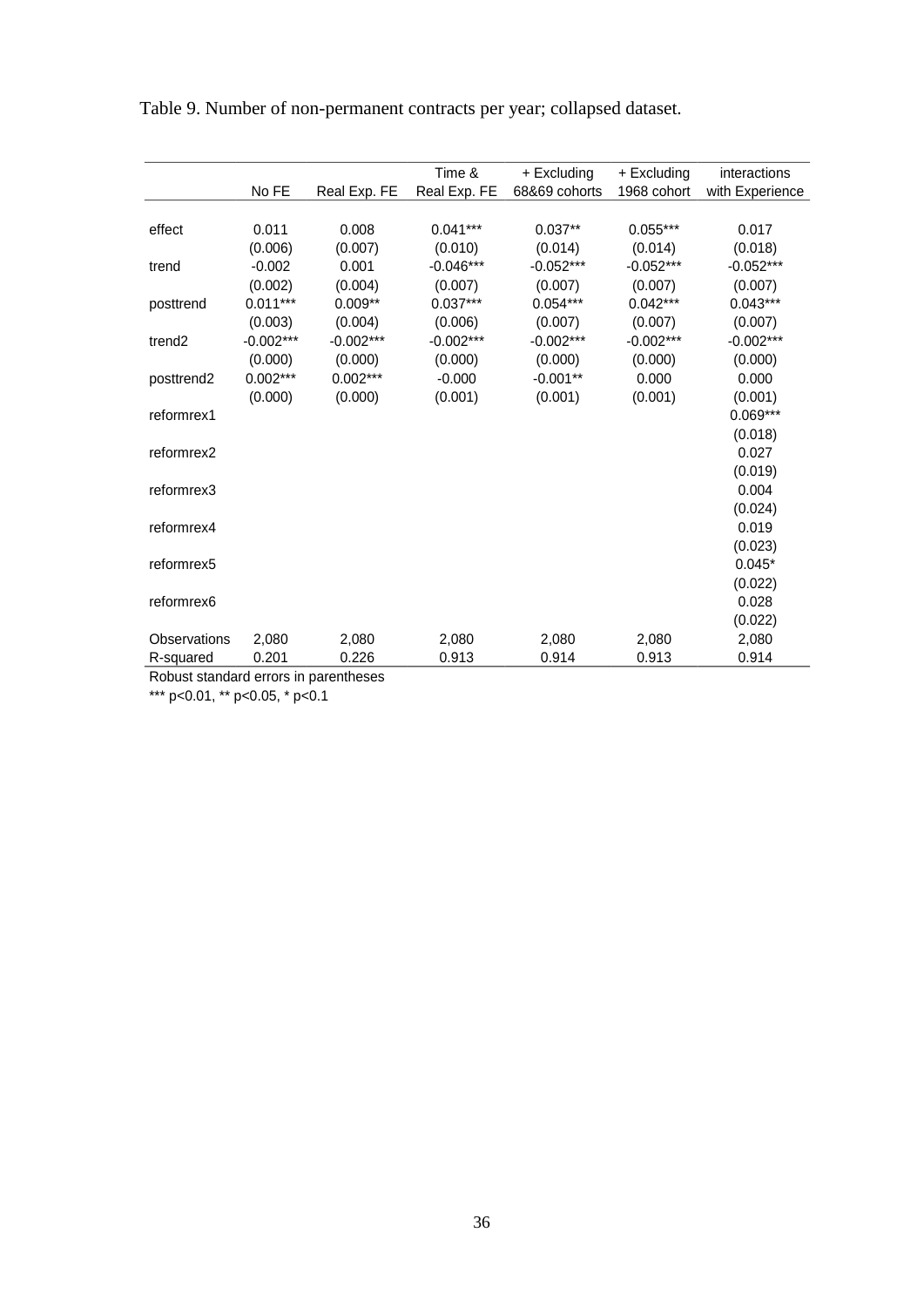Figure 13. Annual number of days worked, aggregate data. Beta coeficients for years of real experience dummies.



Note: The coefficients are from a regression of the annual number of days worked for the cohorts 1960-1975 (excluding the cohort of 1968) and controlling for cohort dummies.

Source: Muestra Continua de Vidas Laborales (MCVL).

Figure 14. Logarithm of annual earnings, aggregate data. Beta coeficients for years of real experience dummies.



Note: The coefficients are from a regression of the logarithm of annual wages for the cohorts 1960-1975 (excluding the cohort of 1968) and controlling for cohort dummies.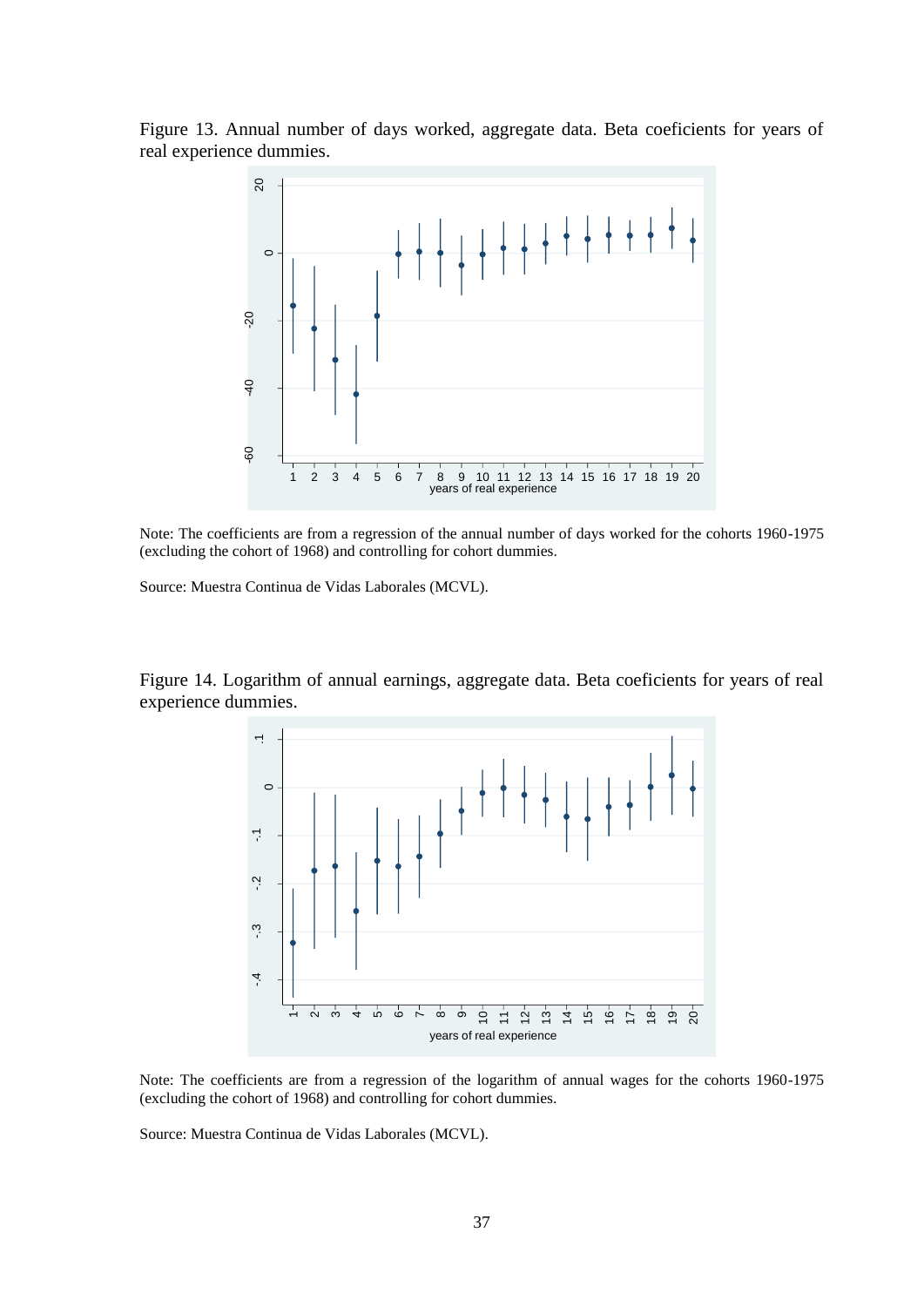Figure 15. Annual number of non-permanent employment spells. Beta coefficients for years of real experience dummies. Regression of the number of non-permanent employment spells.



Note: The coefficients are from a regression of the annual number of non-permanent employment spells for the cohorts 1960-1975 (excluding the cohort of 1968) and controlling for cohort dummies.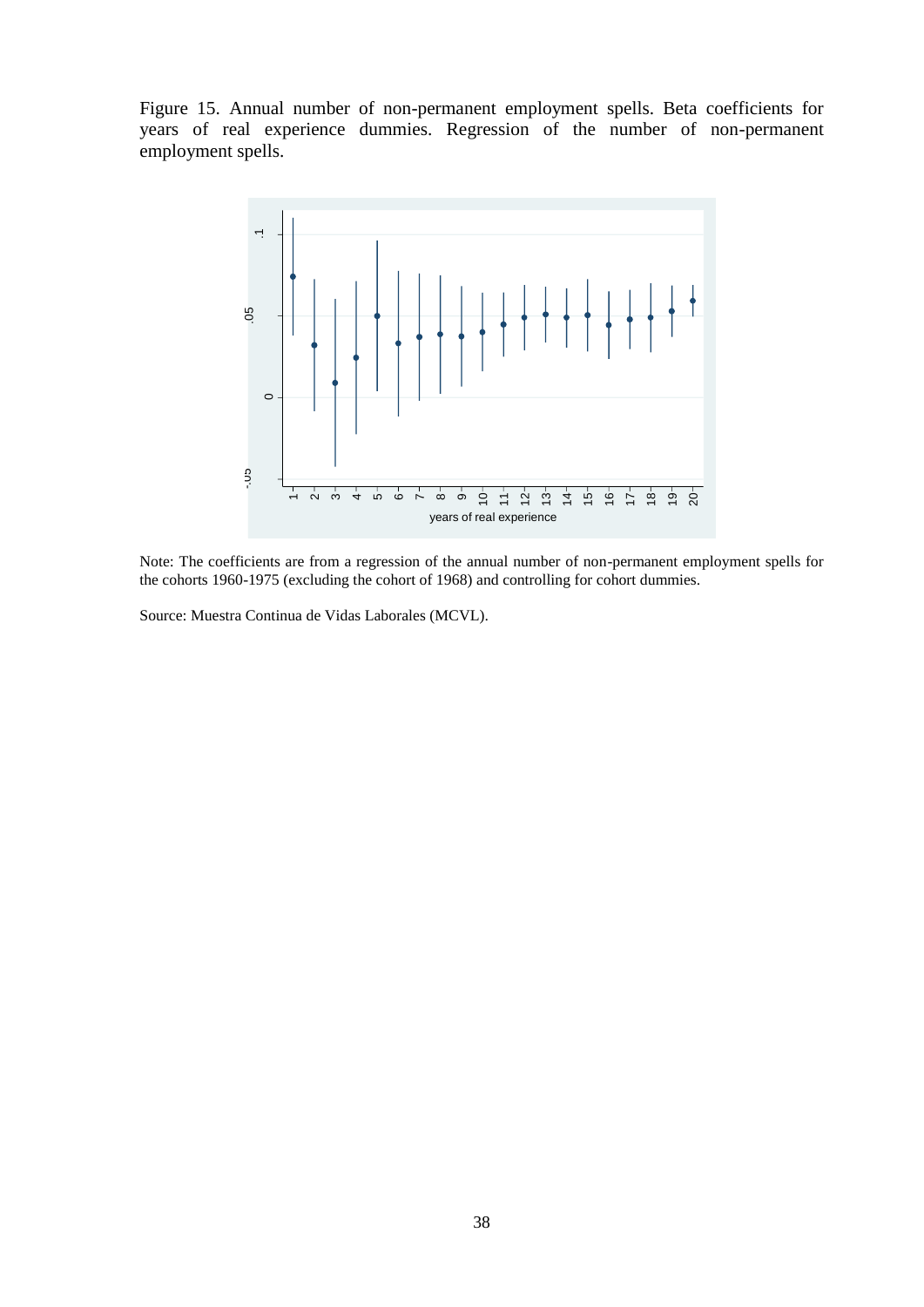|              |           | Time     | Exper.    | Exper. &  | + Exclud.    | + Exclud     | interactions |
|--------------|-----------|----------|-----------|-----------|--------------|--------------|--------------|
|              | No FE     | FE.      | FE.       | Time FE   | 68 cohort    | 68-3 & 68-4  | with Exper.  |
|              |           |          |           |           |              |              |              |
| effect       | $-5.791*$ | $-5.650$ | $-5.847*$ | $-5.817*$ | $-12.773***$ | $-10.396***$ | $-7.247$     |
|              | (2.792)   | (2.882)  | (2.707)   | (2.757)   | (2.102)      | (2.271)      | (3.838)      |
| reformrex1   |           |          |           |           |              |              | $-1.320$     |
|              |           |          |           |           |              |              | (4.122)      |
| reformrex2   |           |          |           |           |              |              | $-4.384$     |
|              |           |          |           |           |              |              | (7.315)      |
| reformrex3   |           |          |           |           |              |              | $-20.217**$  |
|              |           |          |           |           |              |              | (7.644)      |
| reformrex4   |           |          |           |           |              |              | $-33.274***$ |
|              |           |          |           |           |              |              | (5.269)      |
| reformrex5   |           |          |           |           |              |              | $-16.174**$  |
|              |           |          |           |           |              |              | (4.656)      |
| reformrex6   |           |          |           |           |              |              | $-11.438$    |
|              |           |          |           |           |              |              | (7.237)      |
| reformrex7   |           |          |           |           |              |              | $-6.589$     |
|              |           |          |           |           |              |              | (6.246)      |
| reformrex8   |           |          |           |           |              |              | 5.535        |
|              |           |          |           |           |              |              | (5.960)      |
| reformrex9   |           |          |           |           |              |              | 7.393        |
|              |           |          |           |           |              |              | (4.959)      |
| Observations | 2,460     | 2,460    | 2,460     | 2,460     | 2,460        | 2,460        | 2,460        |
| R-squared    | 0.014     | 0.705    | 0.737     | 0.780     | 0.782        | 0.782        | 0.790        |

Table 10. Number of days worked per trimester; collapsed dataset by trimester.

Robust standard errors in parentheses \*\*\* p<0.01, \*\* p<0.05, \* p<0.1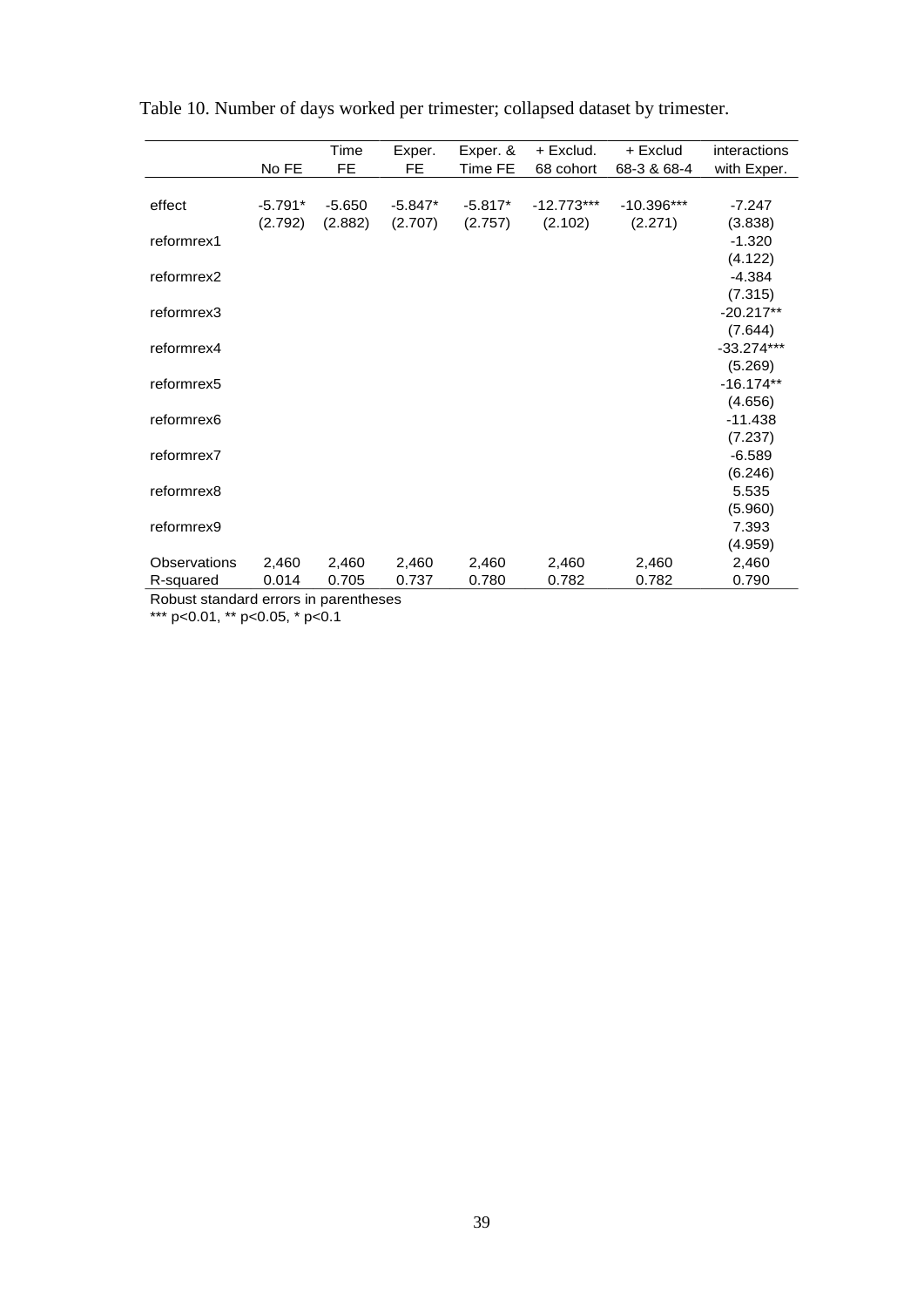|              | No FE      | Time<br>FE | Exper.<br>FE | Exper. &<br>Time FE | + Exclud.<br>68 cohort | + Exclud.<br>68-3 & 68-4 | Interact.<br>Exper.    |
|--------------|------------|------------|--------------|---------------------|------------------------|--------------------------|------------------------|
|              |            |            |              |                     |                        |                          |                        |
| effect       | $-0.068**$ | $-0.061**$ | $-0.065**$   | $-0.062**$          | $-0.141***$            | $-0.108***$              | $-0.011$               |
|              | (0.025)    | (0.023)    | (0.025)      | (0.024)             | (0.021)                | (0.023)                  | (0.021)                |
| reformrex1   |            |            |              |                     |                        |                          | $-0.286***$            |
|              |            |            |              |                     |                        |                          | (0.066)                |
| reformrex2   |            |            |              |                     |                        |                          | $-0.214***$            |
|              |            |            |              |                     |                        |                          | (0.041)                |
| reformrex3   |            |            |              |                     |                        |                          | $-0.232***$            |
|              |            |            |              |                     |                        |                          | (0.052)                |
| reformrex4   |            |            |              |                     |                        |                          | $-0.241***$            |
|              |            |            |              |                     |                        |                          | (0.049)                |
| reformrex5   |            |            |              |                     |                        |                          | $-0.122***$            |
|              |            |            |              |                     |                        |                          | (0.029)<br>$-0.103***$ |
| reformrex6   |            |            |              |                     |                        |                          | (0.025)                |
| reformrex7   |            |            |              |                     |                        |                          | $-0.058$               |
|              |            |            |              |                     |                        |                          | (0.029)                |
| reformrex8   |            |            |              |                     |                        |                          | $-0.003$               |
|              |            |            |              |                     |                        |                          | (0.037)                |
| reformrex9   |            |            |              |                     |                        |                          | 0.023                  |
|              |            |            |              |                     |                        |                          | (0.040)                |
| Observations | 2,460      | 2,460      | 2,460        | 2,460               | 2,460                  | 2,460                    | 2,460                  |
| R-squared    | 0.007      | 0.844      | 0.815        | 0.873               | 0.875                  | 0.874                    | 0.883                  |

Table 11. Logarithm of earnings by trimester; collapsed dataset by trimester.

Robust standard errors in parentheses

\*\*\* p<0.01, \*\* p<0.05, \* p<0.1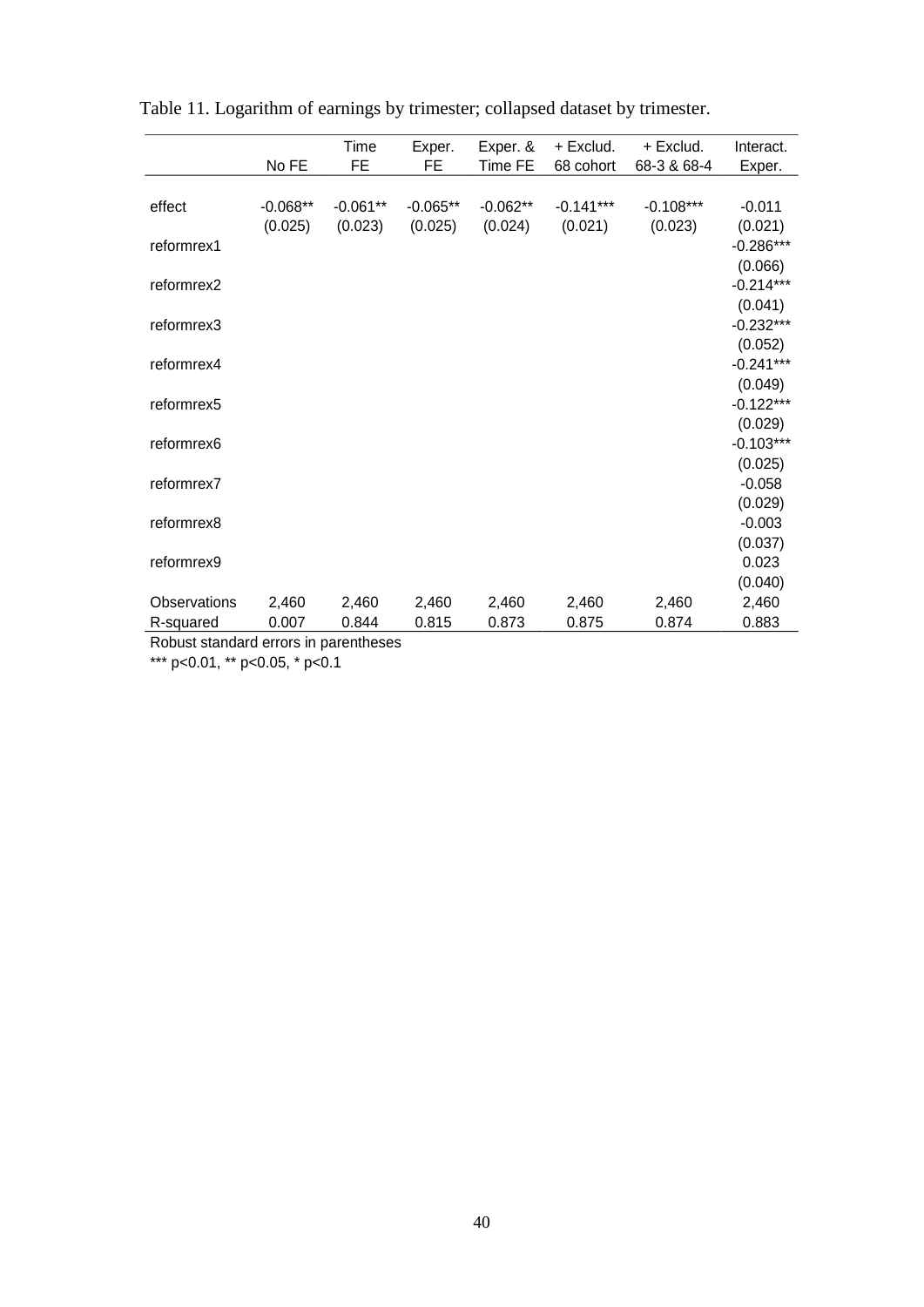Figure 16. Placebo tests for the number of days worked. Baseline sample. Regressions with aggregate data simulating the policy effect for cohorts born from 1966 to 1972. True effect for cohort born in 1969.



Note: The coefficients are from a regression of the number of days worked for the cohorts 1960-1975 and controlling for real experience.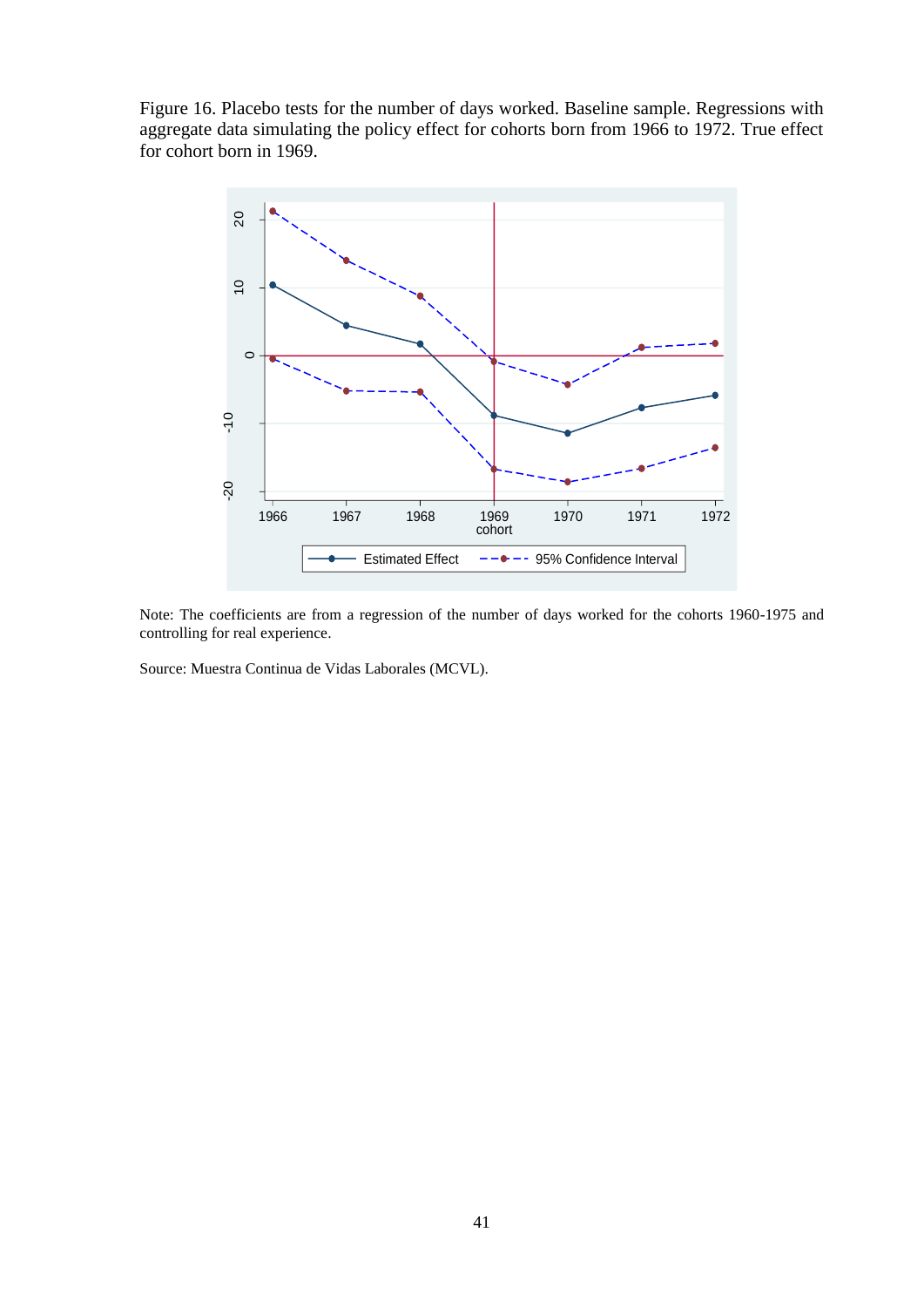Figure 17. Placebo tests for the logarithm of yearly earnings. Baseline sample. Regressions with aggregate data simulating the policy effect for cohorts born from 1966 to 1972. True effect for cohort born in 1969.



Note: The coefficients are from a regression of the logarithm of yearly wages for the cohorts 1960-1975 and controlling for real experience.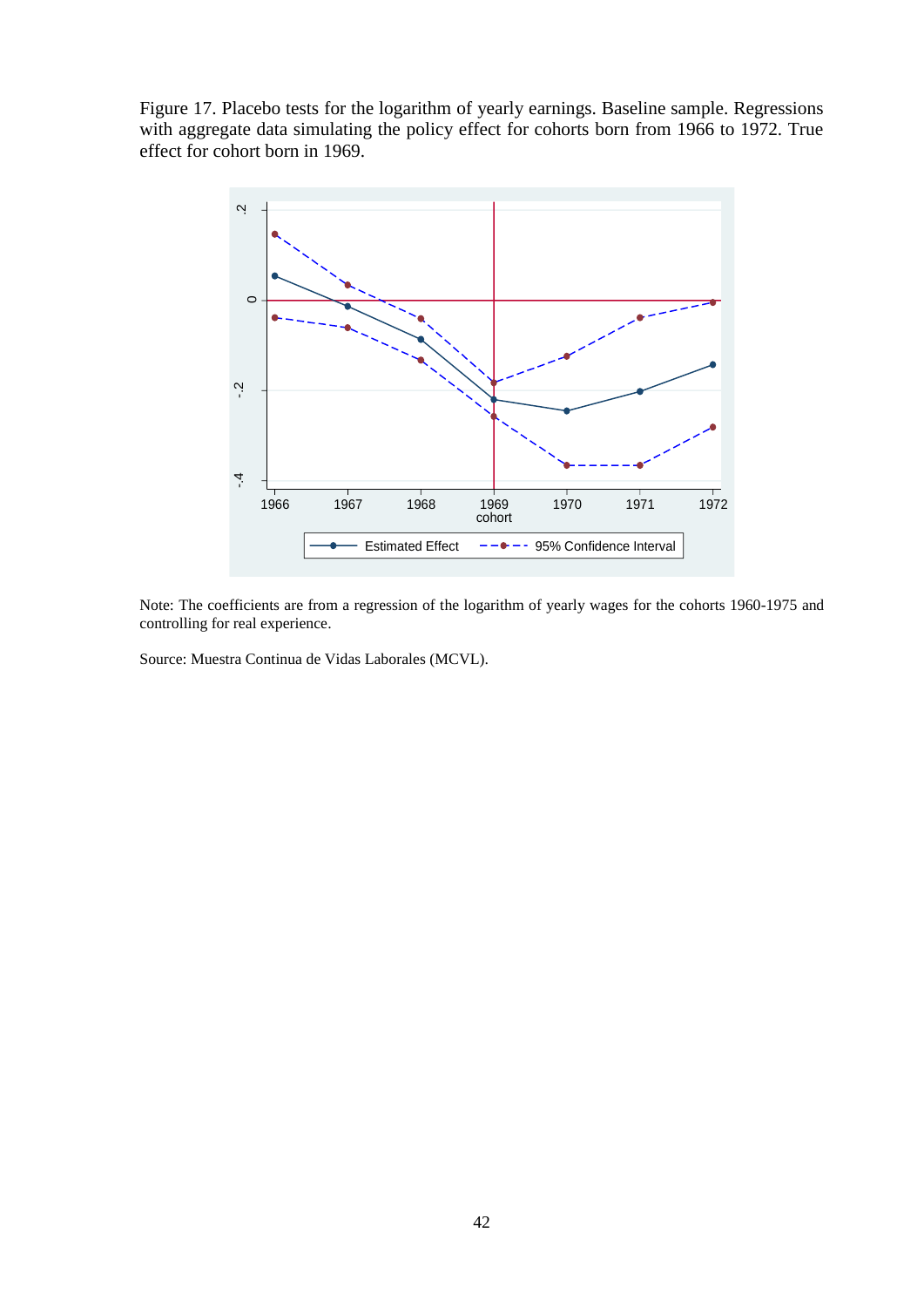Figure 18. Placebo tests for the number of days worked. Sample restricted to include in the control group only those who begin working before the reform. Regressions with aggregate data simulating the policy effect for cohorts born from 1966 to 1972. True effect for cohort born in 1969.



Note: The coefficients are from a regression of the number of days worked for the cohorts 1960-1975 and controlling for real experience.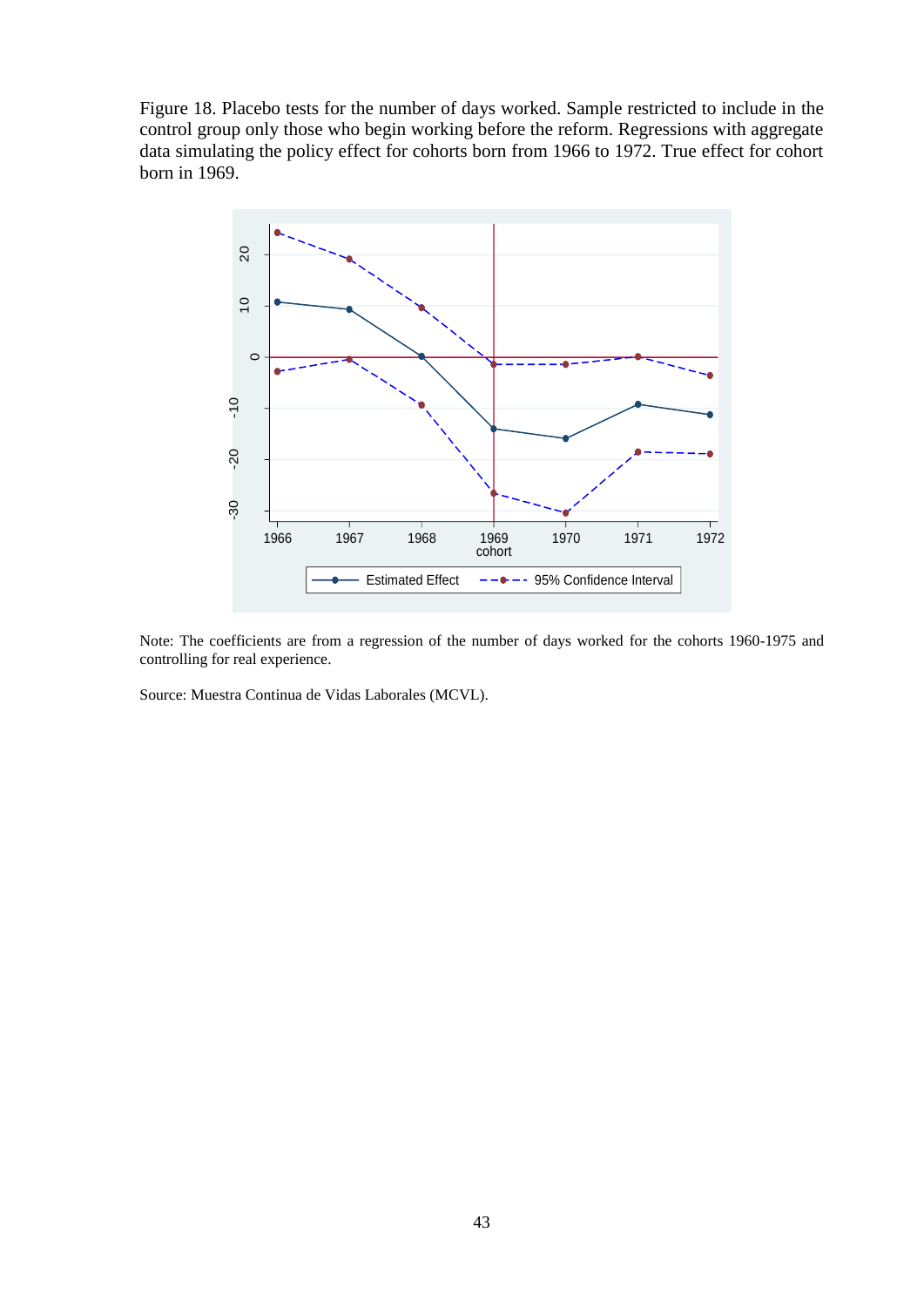Figure 19. Placebo tests for the logarithm of yearly earnings. Sample restricted to include in the control group only those who begin working before the reform. Regressions with aggregate data simulating the policy effect for cohorts born from 1966 to 1972. True effect for cohort born in 1969.



Note: The coefficients are from a regression of the logarithm of yearly wages for the cohorts 1960-1975 and controlling for real experience.